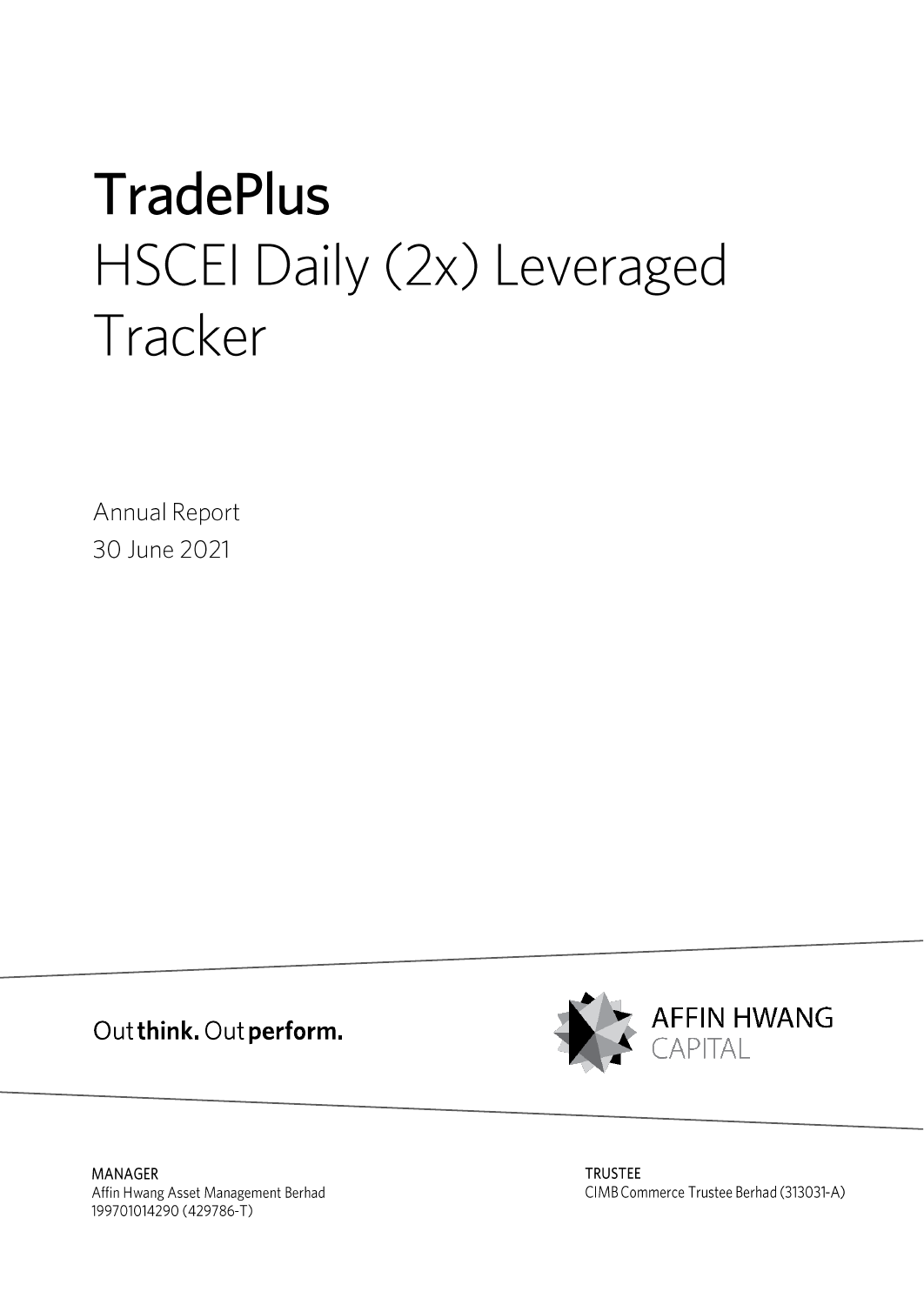## Annual Report and Audited Financial Statements For the Financial Year Ended 30 June 2021

| <b>Contents</b> | $P$ ade |
|-----------------|---------|
|                 |         |

| <b>FINANCIAL STATEMENT</b> |  |
|----------------------------|--|
| DIRECTORY OF SALES OFFICE  |  |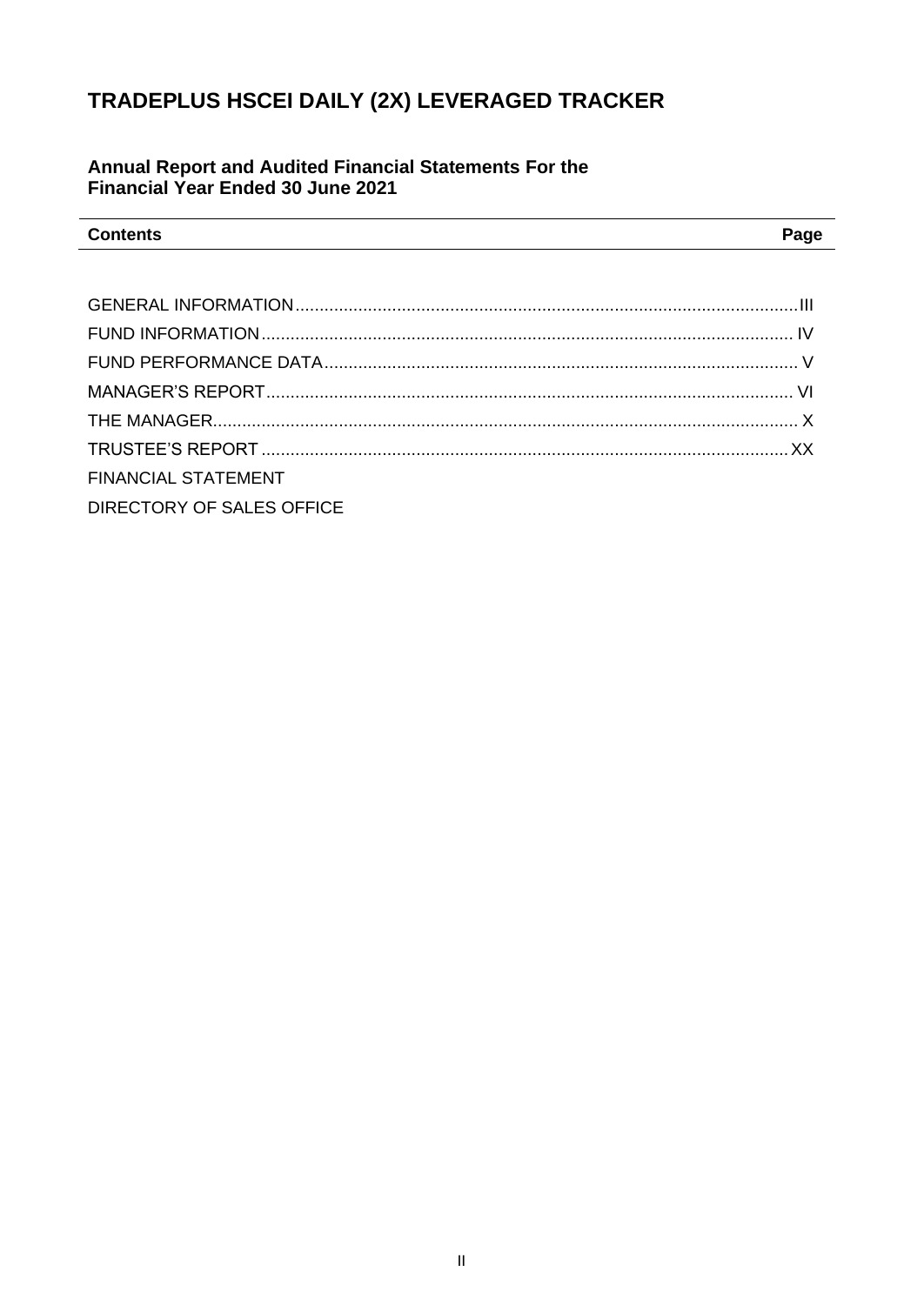## <span id="page-2-0"></span>**GENERAL INFORMATION**

#### **MANAGER**

Affin Hwang Asset Management Berhad 199701014290 (429786-T) *Registered Office:* 27<sup>th</sup> Floor, Menara Boustead, 69 Jalan Raja Chulan 50200 Kuala Lumpur Tel. No.: 03 – 2142 3700 Fax No.: 03 – 2142 3799

#### *Business Office:*

Ground Floor, Menara Boustead, 69 Jalan Raja Chulan 50200 Kuala Lumpur Tel. No.: 03 – 2116 6000 Fax No.: 03 – 2116 6100 Toll Free No.: 1‐800‐88‐7080 E-mail: customercare@affinhwangam.com Website: *[www.affinhwangam.com](http://www.affinhwangam.com/)*

#### **MANAGER'S DELEGATE**

(fund valuation & accounting function) CIMB Commerce Trustee Berhad (313031-A) *Registered Office:* Level 13, Menara CIMB, Jalan Stesen Sentral 2 Kuala Lumpur Sentral, 50470 Kuala Lumpur Tel. No.: 03 – 2261 8888 Fax No.: 03 – 2261 9886

#### **TRUSTEE**

CIMB Commerce Trustee Berhad (313031-A) *Registered Office:* Level 13, Menara CIMB, Jalan Stesen Sentral 2 Kuala Lumpur Sentral, 50470 Kuala Lumpur Tel. No.: 03 – 2261 8888 Fax No.: 03 – 2261 9886

### **TRUSTEE'S DELEGATE**

(Custodian Services) *CIMB Bank Berhad (13491-P) Registered Office:* Level 13, Menara CIMB, Jalan Stesen Sentral 2 Kuala Lumpur Sentral, 50470 Kuala Lumpur Tel. No.: 03 – 2261 8888 Fax No.: 03 – 2261 0099

*Business Office:* Level 21, Menara CIMB, Jalan Stesen Sentral 2 Kuala Lumpur Sentral, 50470 Kuala Lumpur Tel. No.: 03 – 2261 8888 Fax No.: 03 – 2261 9892

#### **COMPANY SECRETARY**

Raja Shahrul Nizam Raja Yahya (LS0009904) 27<sup>th</sup> Floor Menara Boustead, 69 Jalan Raja Chulan 50200 Kuala Lumpur

#### **REGISTRAR**

Affin Hwang Asset Management Berhad 199701014290 (429786-T) 27<sup>th</sup> Floor, Menara Boustead, 69 Jalan Raja Chulan 50200 Kuala Lumpur Tel. No.: 03 – 2142 3700 Fax No.: 03 – 2142 3799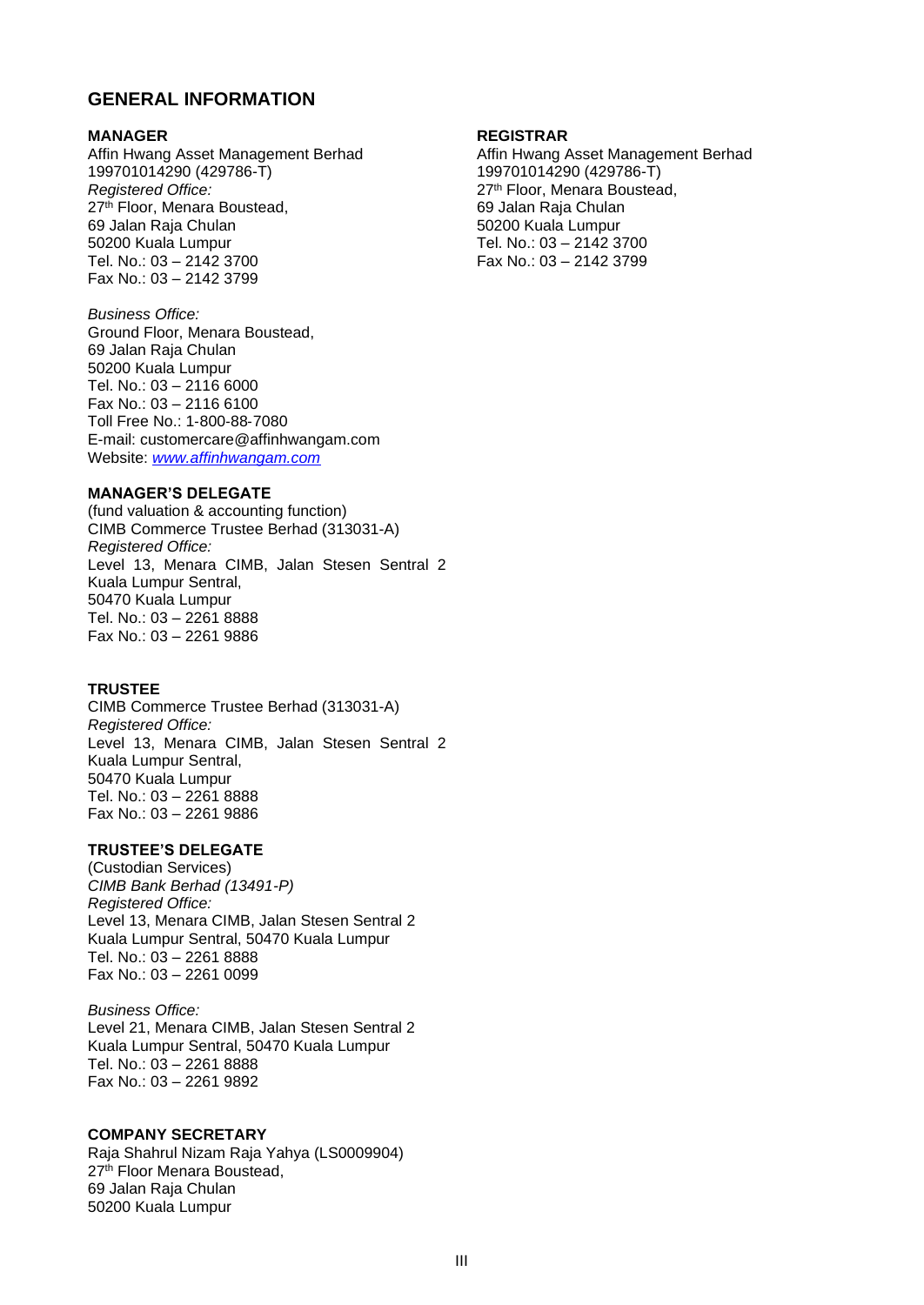## <span id="page-3-0"></span>**FUND INFORMATION**

| <b>Fund Name</b>            | TradePlus HSCEI Daily (2x) Leveraged Tracker                                                                     |
|-----------------------------|------------------------------------------------------------------------------------------------------------------|
| Fund Type                   | Leveraged exchange-traded fund                                                                                   |
| <b>Fund Category</b>        | Futures-based exchange-traded fund                                                                               |
| <b>Investment Objective</b> | The Fund aims to provide investment results that closely correspond to the daily<br>performance of the Benchmark |
| <b>Benchmark</b>            | Hang Seng China Enterprises Futures 2x Leveraged Index                                                           |
| <b>Distribution Policy</b>  | The Fund may distribute income on an incidental basis                                                            |

## **BREAKDOWN OF UNITHOLDERS BY SIZE AS AT 30 JUNE 2021**

| Size of holdings<br>(units) | No. of unitholders | No. of units held | % of units held |
|-----------------------------|--------------------|-------------------|-----------------|
| $1 - 99$                    | 0                  | 0                 | 0               |
| $100 - 1,000$               | 1                  | 300               | 0.09            |
| $1,001 - 10,000$            | 2                  | 6,800             | 2.01            |
| 10,001 - 100,000            | 1                  | 31,700            | 9.37            |
| $100,001 - 5\%$ *           | 0                  | 0                 | 0               |
| $>= 5\%$ *                  | 1                  | 299,500           | 88.53           |
| <b>Total</b>                | 5                  | 338,300           | 100.00          |

*5% \* - 5% Issued Shares or Paidup Capital of the stock*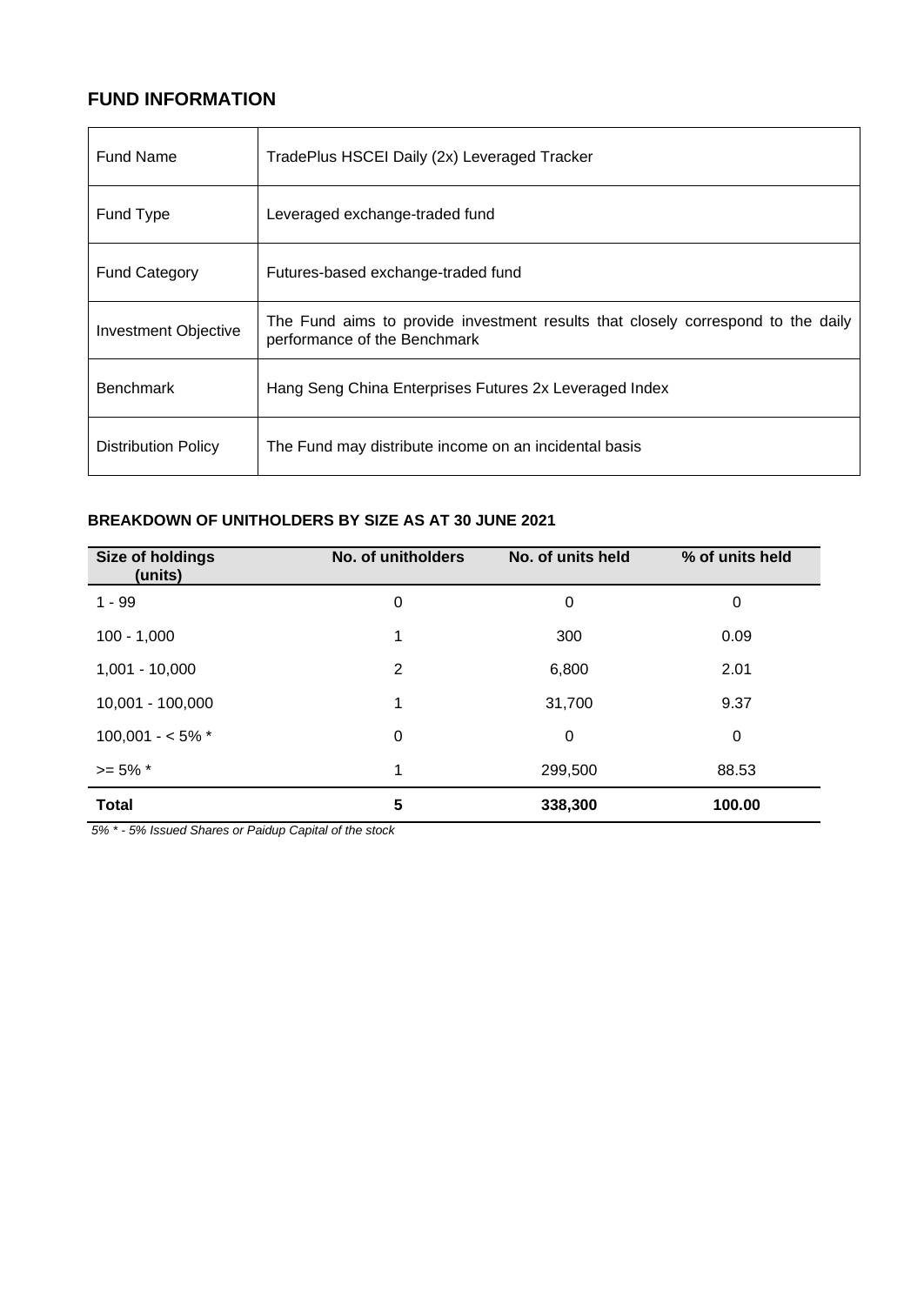## <span id="page-4-0"></span>**FUND PERFORMANCE DATA**

| Category                                      | As at<br>30 Jun 2021<br>$(\%)$ | As at<br>30 Jun 2020<br>$(\%)$ |
|-----------------------------------------------|--------------------------------|--------------------------------|
| Portfolio composition                         |                                |                                |
| Quoted derivative - futures                   | (4.04)                         | (1.69)                         |
| Collective investment schemes - local         | 32.53                          |                                |
| Cash and Cash Equivalent                      | 71.51                          | 101.69                         |
| <b>Total</b>                                  | 100.00                         | 100.00                         |
|                                               |                                |                                |
| Total NAV (MYR 'million)                      | 0.560                          | 0.592                          |
| NAV per Unit (MYR)                            | 1.6563                         | 1.4451                         |
| Unit in Circulation (million)                 | 0.338                          | 0.410                          |
| Highest NAV per unit                          | 2.1145                         | 2.2522                         |
| Lowest NAV per unit                           | 1.2999                         | 1.2290                         |
| Return of the Fund (%)iii                     | 14.61                          | $-27.74$                       |
| - Capital Growth (%) <sup>i</sup>             | 14.61                          | $-27.74$                       |
| - Income Distribution (%) <sup>ii</sup>       | Nil                            | Nil                            |
| Gross Distribution per Unit (sen)             | Nil                            | Nil                            |
| Net Distribution per Unit (sen)               | Nil                            | Nil                            |
| Management Expense Ratio (%) <sup>1</sup>     | 3.28                           | 6.66                           |
| Portfolio Turnover Ratio (times) <sup>2</sup> | 32.05                          | 19.46                          |
| <b>Tracking Error</b>                         | 5.42                           | 5.35                           |

#### *Basis of calculation and assumption made in calculating the returns:-*

The performance figures are a comparison of the growth/decline in NAV for the stipulated period taking into account all the distribution payable (if any) during the stipulated period.

An illustration of the above would be as follow:-

| Capital return | $=$ NAV per Unit end / NAV per Unit begin $-1$          |
|----------------|---------------------------------------------------------|
| Income return  | $=$ Income distribution per Unit / NAV per Unit ex-date |
| Total return   | $=$ (1+Capital return) x (1+Income return) – 1          |

<sup>1</sup>The MER of the Fund was lower than the previous year due to lower expenses incurred during the financial year. <sup>1</sup>The PTR of the Fund was lower than the previous year due to higher trading activities during the financial year.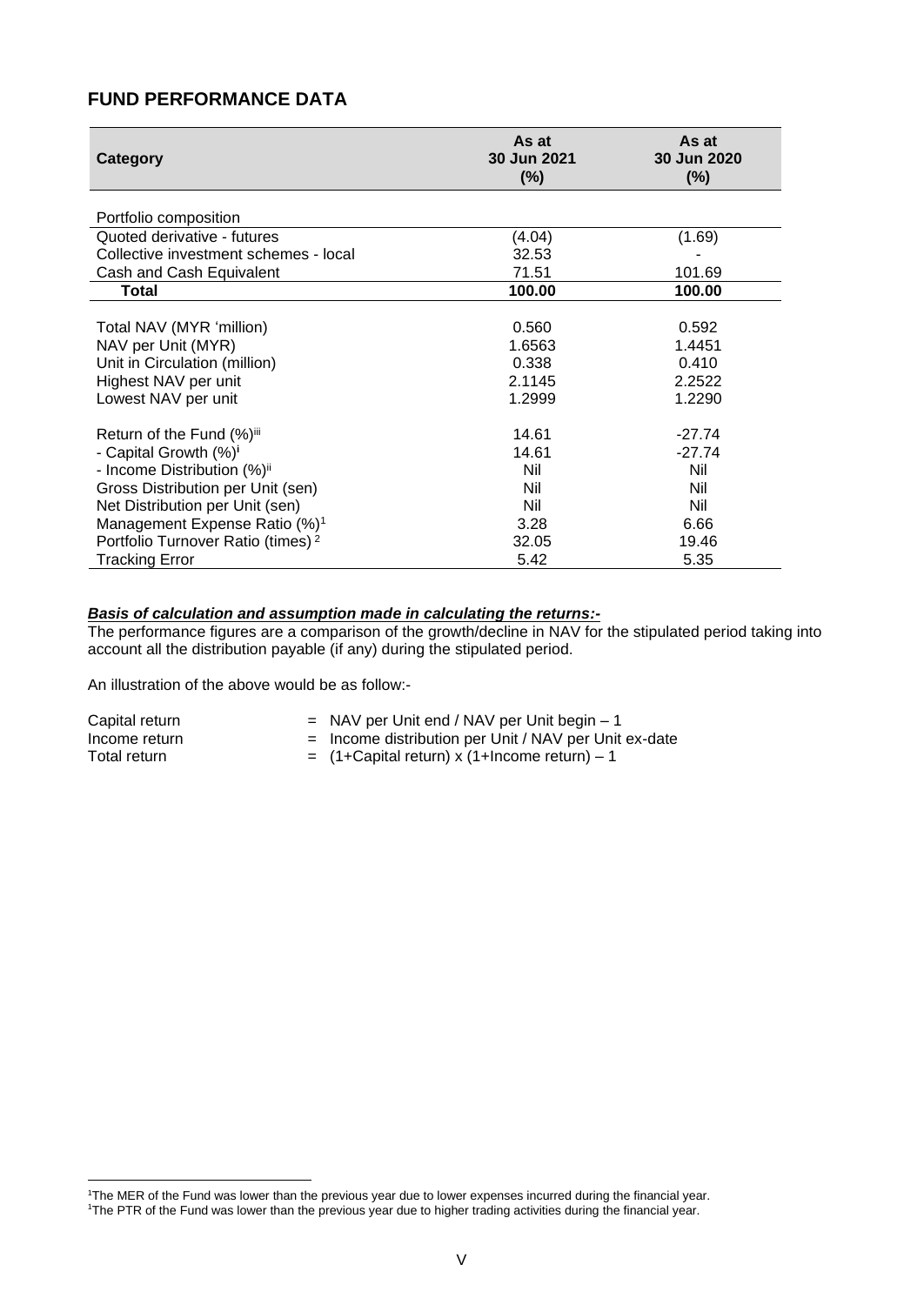## <span id="page-5-0"></span>**MANAGER'S REPORT**

#### **Income Distribution / Unit Split**

No income distribution or unit split were declared for the financial period ended 30 June 2021.

#### **Performance Review**

For the period 1 July 2020 to 30 June 2021, the Fund registered a 14.61% return compared to the benchmark return of 21.27%. The Fund thus underperformed the Benchmark by 6.66%. The Net Asset Value ("NAV") of the Fund as at 30 June 2021 was MYR560,318.19 (MYR1.6563 per unit) while the NAV as at 30 June 2020 was MYR592,480.98 (MYR1.4451 per unit).

Since commencement, the Fund has registered a return of -17.19% compared to the benchmark return of - 0.60%, underperforming by 16.59%. The Fund will continue to strive to achieve its investment objective.

#### Table 1: Performance of the Fund

|                       | 1 Year<br>$(1/7/20 - 30/6/21)$ | <b>Since Commencement</b><br>$(26/11/19 - 30/6/21)$ |
|-----------------------|--------------------------------|-----------------------------------------------------|
| <b>Fund</b>           | 14.61%                         | (17.19%)                                            |
| <b>Benchmark</b>      | 21.27%                         | $(0.60\%)$                                          |
| <b>Outperformance</b> | (6.66%)                        | (16.59%)                                            |
| <b>HSCEI</b>          | 9.27%                          | 0.32%                                               |

HSCEI : Hang Seng China Enterprises Index; Source of Benchmark: Bloomberg

#### Table 2: Average Total Return

|                       | 1 Year               | <b>Since Commencement</b> |
|-----------------------|----------------------|---------------------------|
|                       | $(1/7/20 - 30/6/21)$ | $(26/11/19 - 30/6/21)$    |
| <b>Fund</b>           | 14.61%               | (11.14%)                  |
| <b>Benchmark</b>      | 21.27%               | (0.37%)                   |
| <b>Outperformance</b> | (6.66%)              | (10.77%)                  |
| <b>HSCEI</b>          | 9.27%                | 0.20%                     |

HSCEI : Hang Seng China Enterprises Index; Source of Benchmark: Bloomberg

#### Table 3: Annual Total Return

|                       | <b>FYE 2021</b><br>$(1/7/20 - 30/6/21)$ | <b>FYE 2020</b><br>$(26/11/19 - 30/6/20)$ |
|-----------------------|-----------------------------------------|-------------------------------------------|
|                       |                                         |                                           |
| <b>Fund</b>           | 14.61%                                  | (27.74%)                                  |
| <b>Benchmark</b>      | 21.27%                                  | (18.03%)                                  |
| <b>Outperformance</b> | (6.66%)                                 | $(9.71\%)$                                |
| <b>HSCEI</b>          | 9.27%                                   | (8.19%)                                   |

HSCEI : Hang Seng China Enterprises Index; Source of Benchmark: Bloomberg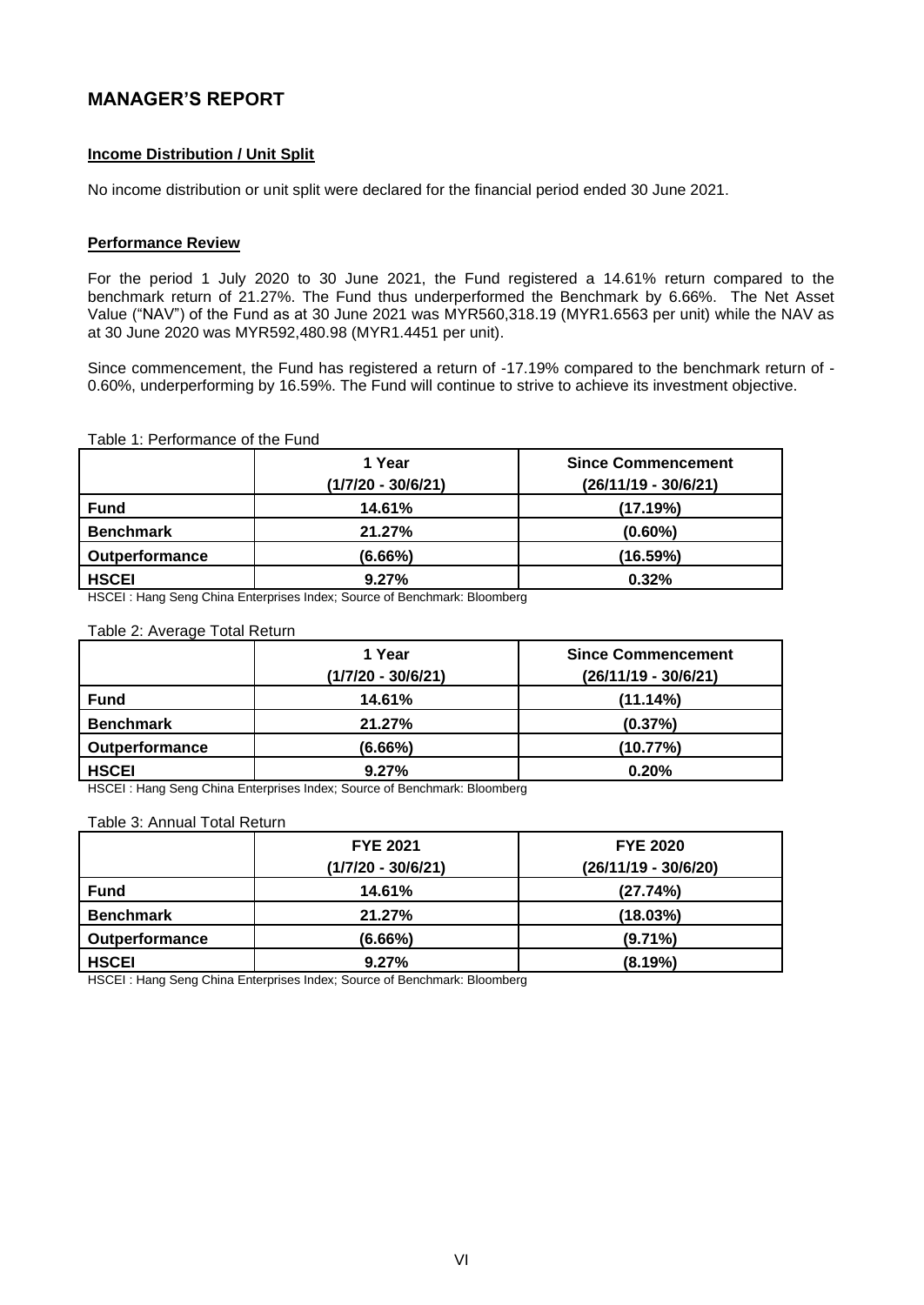

#### Figure 1: Movement of the Fund versus the Benchmark since commencement.

*"This information is prepared by Affin Hwang Asset Management Berhad (AFFINHWANGAM) for information purposes only. Past earnings or the fund's distribution record is not a guarantee or reflection of the fund's future earnings/future distributions. Investors are advised that unit prices, distributions payable and investment returns may go down as well as up. Source of Benchmark is from*  Bloomberg.

*Benchmark: Hang Seng China Enterprises Futures 2x Leveraged Index*

#### *Past performance is not necessarily indicative of future performance and that Unit prices and investment returns may go down, as well as up.*

#### **Asset Allocation**

As at 30 June 2021, the ETF's asset allocation stood at -4.04% in quoted derivatives and 32.53% in local collective investment schemes, while the remaining was held in cash and cash equivalent. This provided the ETF with an exposure of 191.52% into the Hang Seng China Enterprises Index.

#### **Strategies Employed**

The Manager continues to adopt the full replication strategy. The Manager invested into quoted derivatives or futures to provide investment results that closely correspond to the performance of the Benchmark. As at 30 June 2021, the Fund's AUM stood at RM1.6563 million, with quoted derivatives or futures amounting to - 4.04% of the Fund's NAV.

#### **Market Review**

Global equities started 2021 on a strong note as policy easing, and global vaccine rollouts went underway. At the start of January, US markets saw strong optimism. The storming of the US Capitol in early January had little effect over the broader market. However, a black swan event at the end of the month saw retail investors selectively targeting underperforming stocks (e.g. GME and AMC) that resulted in a short squeeze and pushing their share prices to new highs.

US equity markets ended the month of February with modest gains though sentiment was tested as surging bond yields and inflation fears took precedence. Whilst equities and bonds tend to move in opposite directions, the reality is that equity outperformance in the past year has largely come from growth-centric stocks and "stay at home" trades, which were facing short-term squeezes on their profit margins from rising rates. Another factor is the shift from growth to value, with value stocks performing better over the period.

Global equities endured a mixed session in March as US-China tensions boiled over dampening sentiment. The S&P 500 index rose 4.4% higher as the latest US labour data showed signs of a rebound. In Asia, the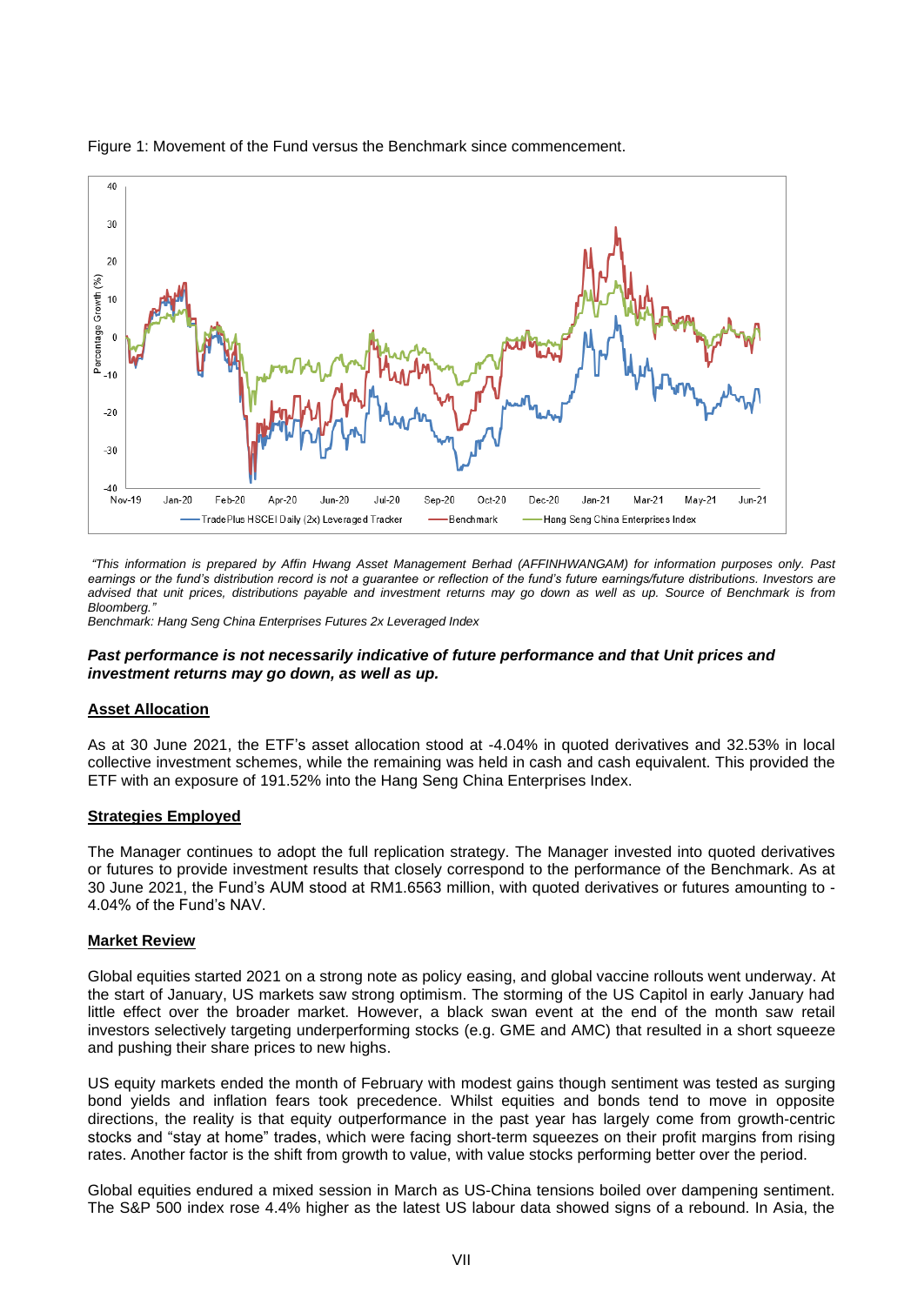MSCI Asia ex-Japan index fell 2.5% as increased regulatory scrutiny prompted a selloff in Chinese technology stocks. The Hong Kong Hang Seng index dropped 1.8% in March. With recovery still in a fragile state, global central banks including the Fed are expected to keep monetary policy accommodative to nurse the economy through the pandemic. Meanwhile, rising bond yields continue to unsettle markets. Earnings season continues with technology and banking stocks leading way in terms of results. Banks are enjoying higher trading fees and lower provision costs as the economy gradually regains its footing.

Global markets shrugged off inflation fears to climb higher in June as investors start to buy-in to the Fed's dovish testimony. The S&P 500 index closed 2.4% higher reaching an all-time high of 4,280.70 points in the last week of the month. The Nasdaq index rose 5.6% buoyed by stimulus optimism after early indication of bipartisan support of the proposed US\$1.2 trillion infrastructure bill in the US Congress.

US Fed Chair, Jerome Powell testified in the House of Representatives to reiterate the central bank's view that inflation is transitory and that the FOMC will not rush to hike rates. The yield on the 10-year Treasury note tumbled from 1.60% to close at 1.46% in June as the Fed affirmed that it would not pre-emptively hike rates before signs of a recovery.

In Asia, the MSCI Asia ex-Japan index was marginally weaker down 1.1% in June as sentiment was dampened on geopolitical tensions and consolidation seen in China's economy. The Group of Seven ("G7") nations and North Atlantic Treaty Organisation ("NATO") held its annual summit in June with political leaders from US and Europe vowing to toughen its stance on China.

China had also reported weaker than expected retail sales and industrial production data. Industrial production grew 8.8% y-o-y in May, which came below consensus expectations of 9.2%. Weaker upstream production as well as a power shortage in the Yunan province which is an aluminium production hub led to lower factory output. May retail sales which rose 12.4% y-o-y also fell market expectations of 14.0%. However, weaker economic data could push back any chance of further tightening in China as policymakers look to sustain growth.

The commodity market saw multiple consecutive periods of increased market inflow, particularly across crude oil, grain & oilseed, and livestock markets in January. This rally continued in February, as copper saw its largest monthly gain in over four years and oil prices hitting new one-year highs. The S&P GSCI posted a return on 14.15% in the quarter. Overall, the commodities saw strong return in 1H2021, buoyed by vaccination programs and normalization of the economy.

In February and March, the local equity market's performance was muted relative to regional peers, gaining by 0.8% and 1.0% in the respective months. February was also results season in the local market, with the tech sector largely reporting earnings beat on the back of robust demand. Meanwhile, Finance Minister Tengku Zafrul clarified in an interview that the government is not looking to impose capital gains tax on stocks. The government is mulling new taxes to widen its revenue base once the economy is on a more stable footing.

The Malaysian bond market saw an unwinding of "rate cut" bets at the end of January following BNM's announcement to keep interest rates unchanged at 1.75% highlighting that recovery of the local economy was underway. The shorter-end of the MGS curve saw yields rise whilst longer-tenured papers remained resilient that month.

Yields trended higher in tandem with US treasury movement in the quarter. Undoubtedly, the performance of the local bond market has been subpar since the start of the year; especially given the volatility in US Treasury yields, as well as the lack of support from EPF due to its ongoing commitment to the i-Sinar and i-Lestari programme. However, we were seeing some demand returning in March, as more investors – including insurance players and asset managers – are seen nibbling into the market given the more attractive yield levels.

Benchmark KLCI fell 3.2% in June as daily new COVID-19 cases remain stubbornly high. Phase One of the movement control under the National Recovery Plan ("NRP"), which was initially scheduled to end on 28 June 2021 has been extended as cases has not fallen below the 4,000 threshold.

To provide aid to affected communities and businesses, the government unveiled the PEMULIH stimulus package worth RM150 billion. However, the direct fiscal injection of the stimulus package amounts to RM10 billion which includes cash handouts targeted at lower income groups as well as salary subsidies. The Prime Minister also announced an opt-in blanket loan moratorium for individual borrowers as well as the i-Citra initiative to allow contributors to withdraw up to RM5,000 from their EPF as a lifeline for households.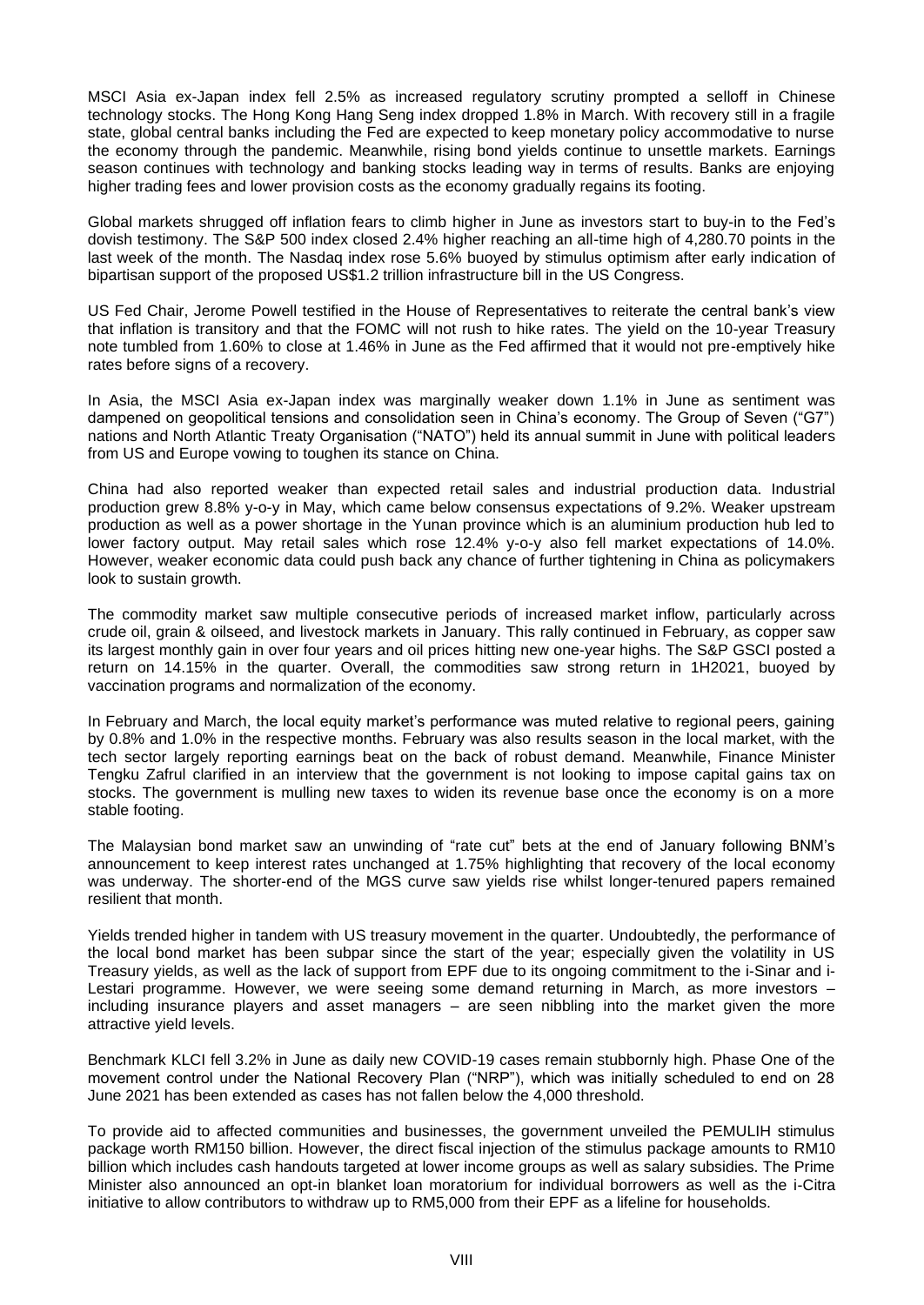The local bond market was similarly in a cautious mood ahead of the Fed's meeting and persistently high cases in the country. The 10-year MGS benchmark yield edged 7bps higher in the month to close at 3.28%. Malaysia's GDP forecast was slashed from 6.0% to 4.0% given the extension in lockdown.

With that, fiscal deficit is expected to breach above the government's target of 6.0%. With the newly unveiled PEMULIH stimulus package, we could see the debt ceiling be raised to 65.0% from 60.0%. This could translate to more government bond supplies, which may put further pressure on Malaysia's sovereign rating.

On the monetary policy side, Bank Negara Malaysia (BNM) may see more pressure to further slash the Overnight Policy Rate ("OPR") to cushion the economic impact of COVID-19. Malaysia's inflation figure came in at 4.4% in May 2021 as compared to the 4.7% in the preceding month.

#### **Investment Outlook**

Global markets have rallied sharply from their lowest, supported by fiscal and monetary stimulus. The economy is still recovering, albeit at a slow pace, as consumers' confidence return. Recovery plays will be the most obvious theme for the year of improving macroeconomic conditions and the inevitable rollout of vaccines has everyone looking to the future and letting go of 2020's miseries. We have already seen the rotation from growth to value take place in the start of 2021.

Earnings momentum will continue in 2021 with earnings growth projected to rise by 38.0% in Asia ex-Japan (ex-Financials) according to estimates by some sell-side analysts. Key sectors leading the recovery include the energy, consumer discretionary and industrials. Though, this is tempered by moderately higher valuations which has creeped up above historical averages. Liquidity conditions remain positive and with earnings visibility from Asian companies that are riding along a China-led economic recovery, Asia continues to be an ocean of growth potential as the region continues to grow.

Back home, economic recovery continues to be delayed by Covid-19 as cases surge throughout the country. From a bottom-up perspective, the domestic focus will be on the recovery beneficiaries and exporters in the technology and EMS segment which have strong earnings visibility in the near term as well increasing demand.

ESG funds have also been gathering plenty of interest and we will expect this investor shift to ESG-focused funds to be more commonplace across the industry. The Biden administration's foray into building stronger climate change initiatives also signals a shift for the investment industry as this will generate more opportunities across asset classes. The wider implications of this on the economy will take time to materialise, but will continue to be observed.

#### **State of Affairs of the Fund**

There is neither any significant change to the state of affairs of the Fund nor any circumstances that materially affect any interests of the unit holders during the period under review.

#### **Soft Commissions received from Brokers**

As per the requirements of the Securities Commission's Guidelines on Exchange-Traded Funds and Guidelines on Compliance Function for Fund Management Companies, soft commissions received from brokers/dealers may be retained by the management company only if the –

- (i) goods and services provided are of demonstrable benefit to Unit holders of the Fund; and
- (ii) goods and services are in the form of research and advisory services that assists in the decision making process.

During the financial period under review, the management company had received on behalf of the Fund, soft commissions in the form of research materials, data and quotation services, investment-related publications, market data feed and industry benchmarking agencies which are of demonstrable benefit to Unitholders of the Fund.

#### **Cross Trade**

No cross trade transactions have been carried out during the reported period.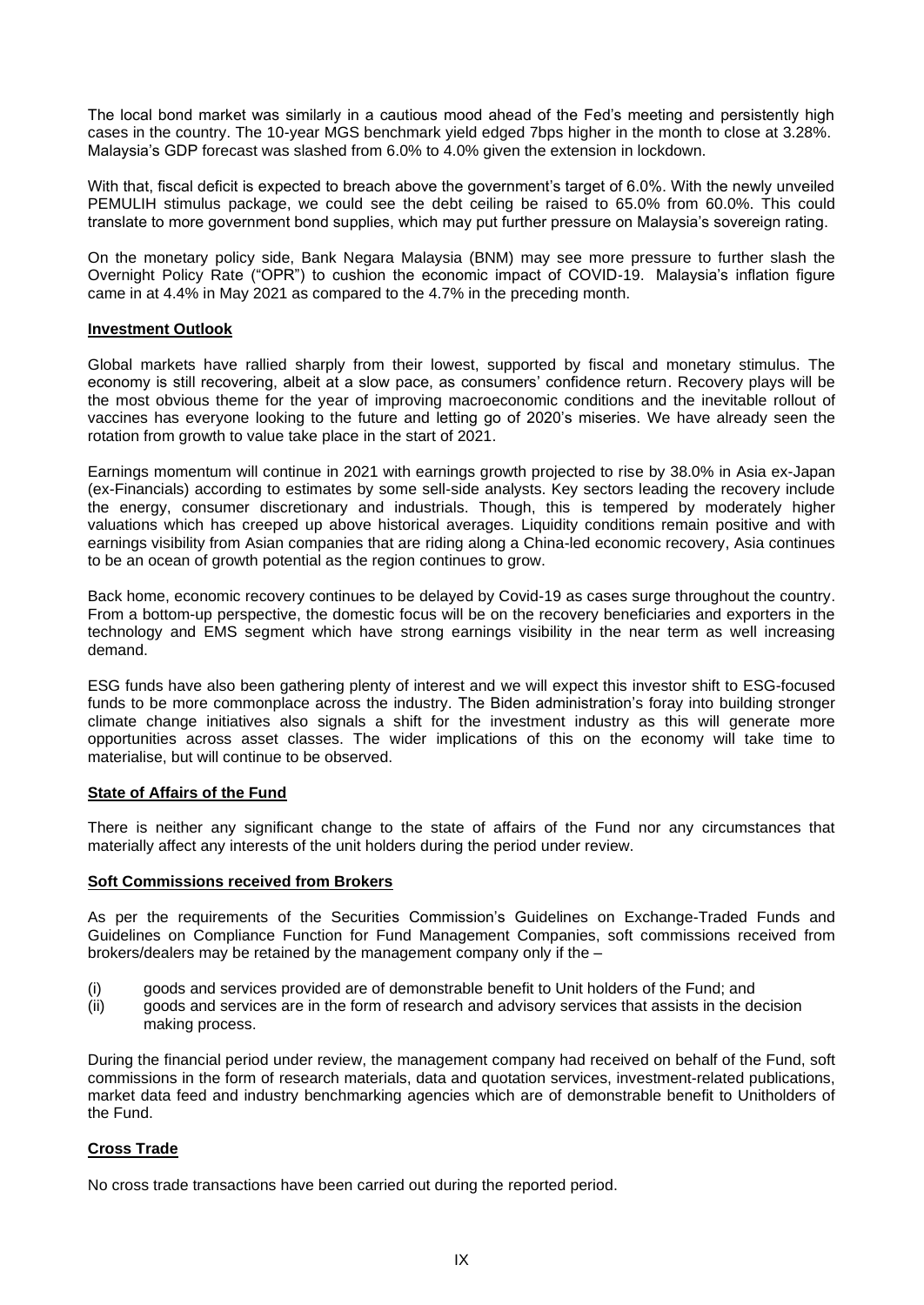## <span id="page-9-0"></span>**THE MANAGER**

#### **Board of Directors**

| Name                                                                                                                                                                                      | Dato' Teng Chee Wai                                                                                                                                                           |
|-------------------------------------------------------------------------------------------------------------------------------------------------------------------------------------------|-------------------------------------------------------------------------------------------------------------------------------------------------------------------------------|
| Designation                                                                                                                                                                               | <b>Managing Director</b>                                                                                                                                                      |
| Age                                                                                                                                                                                       | 55                                                                                                                                                                            |
| Gender                                                                                                                                                                                    | Male                                                                                                                                                                          |
| Nationality                                                                                                                                                                               | Malaysian                                                                                                                                                                     |
| Qualification                                                                                                                                                                             | Bachelor of Science, National University of<br>Singapore<br>Post-Graduate Diploma in Actuarial Studies,<br>City University in London.                                         |
| <b>Working Experience and Occupation</b>                                                                                                                                                  | <b>Current</b>                                                                                                                                                                |
|                                                                                                                                                                                           | Founder & Managing Director of AHAM                                                                                                                                           |
|                                                                                                                                                                                           | <b>Past</b><br>Assistant General Manager (Investment),<br>$\bullet$<br><b>Overseas Assurance Corporation</b><br>Investment<br><b>NTUC</b><br>Manager,<br>Income,<br>Singapore |
| Date appointed to the Board                                                                                                                                                               | 23 December 2004                                                                                                                                                              |
| Details of membership of any Board Committee in<br><b>AHAM</b>                                                                                                                            | None                                                                                                                                                                          |
| Details of other Directorship in public companies and<br>listed issuers                                                                                                                   | Director of Affin Hwang Trustee Berhad<br>$\bullet$<br>Chairman<br>Bintang<br>Capital<br>of<br>Partners<br>$\bullet$<br><b>Berhad</b>                                         |
| Conflict of interests with the Fund                                                                                                                                                       | None                                                                                                                                                                          |
| List of convictions for offences within the past 5<br>years and particulars of any public sanction or<br>penalty imposed by the relevant regulatory bodies<br>other than traffic offences | None                                                                                                                                                                          |
| Number of board meetings attended in the financial<br>year                                                                                                                                | 12/12                                                                                                                                                                         |

| Name          | Mr. Yip Kit Weng                                                                                                                                                                |
|---------------|---------------------------------------------------------------------------------------------------------------------------------------------------------------------------------|
| Designation   | Non-Independent Non-Executive Director                                                                                                                                          |
| Age           | 49                                                                                                                                                                              |
| Gender        | Male                                                                                                                                                                            |
| Nationality   | Malaysian                                                                                                                                                                       |
| Qualification | Australian Society of Certified Practising<br>Accountants (CPAs) - Fellow of Certified Practising<br>Accountant, Australia (FCPA)<br>Financial Planning Association of Malaysia |
|               | (FPAM) - Certified Financial Planner (CFP)                                                                                                                                      |
|               | Chartered Tax Institute of Malaysia (CTIM) -<br>Associate of the Institute (ATII)                                                                                               |
|               | Malaysian Institute of Accountants (MIA) -<br><b>Registered Accountant</b>                                                                                                      |
|               | University of Western Australia - Bachelor of<br>Commerce (Accounting & Finance)                                                                                                |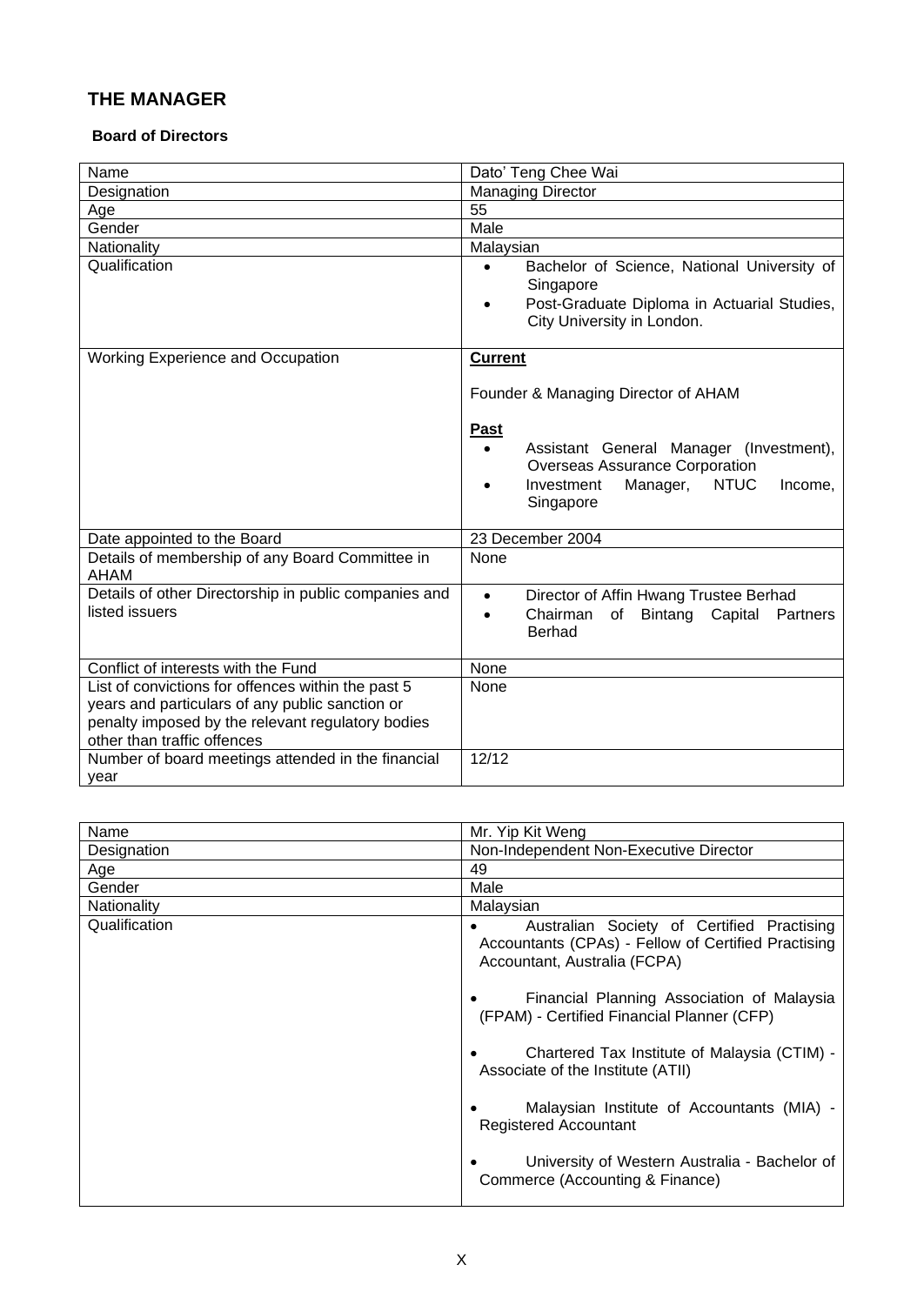| Working Experience and Occupation                                                                                                                                                         | Present: Deputy Group Managing Director of Affin<br>Hwang Investment Bank Berhad<br>Past:<br><b>Executive Director, Head of Investment</b><br>Banking, Nomura Securities Malaysia Berhad<br>Director/Team Head /Corporate and<br>$\bullet$<br>Investment Banking Services, RHB Investment<br><b>Bank Berhad</b><br>Director, Equity Capital Markets, Investment<br>$\bullet$<br>Banking, CIMB Investment Bank Berhad<br>Chief Executive Officer - Asia, Kajo<br>$\bullet$<br><b>Investments Pty Ltd</b><br>Executive Director, AFG Advisory Sdn Bhd<br>$\bullet$<br>Senior Manager, Corporate Finance, Utama<br>$\bullet$<br><b>Merchant Bank Berhad</b><br>Associate Consultant, Financial Services<br>Group, Price Waterhouse Taxation Services Sdn<br><b>Bhd</b> |
|-------------------------------------------------------------------------------------------------------------------------------------------------------------------------------------------|---------------------------------------------------------------------------------------------------------------------------------------------------------------------------------------------------------------------------------------------------------------------------------------------------------------------------------------------------------------------------------------------------------------------------------------------------------------------------------------------------------------------------------------------------------------------------------------------------------------------------------------------------------------------------------------------------------------------------------------------------------------------|
| Date appointed to the Board                                                                                                                                                               | 2 November 2019 (Resigned wef 12 Oct 2020)                                                                                                                                                                                                                                                                                                                                                                                                                                                                                                                                                                                                                                                                                                                          |
| Details of membership of any Board Committee in<br>AHAM                                                                                                                                   | Member of Board Compliance, Risk and<br>Management Committee (Resigned wef 12 Oct<br>2020)                                                                                                                                                                                                                                                                                                                                                                                                                                                                                                                                                                                                                                                                          |
| Details of other Directorship in public companies and<br>listed issuers                                                                                                                   | None                                                                                                                                                                                                                                                                                                                                                                                                                                                                                                                                                                                                                                                                                                                                                                |
| Conflict of interests with the Fund                                                                                                                                                       | None                                                                                                                                                                                                                                                                                                                                                                                                                                                                                                                                                                                                                                                                                                                                                                |
| List of convictions for offences within the past 5<br>years and particulars of any public sanction or<br>penalty imposed by the relevant regulatory bodies<br>other than traffic offences | None                                                                                                                                                                                                                                                                                                                                                                                                                                                                                                                                                                                                                                                                                                                                                                |
| Number of board meetings attended in the financial<br>vear                                                                                                                                | 2/2                                                                                                                                                                                                                                                                                                                                                                                                                                                                                                                                                                                                                                                                                                                                                                 |

| Name                                     | Raja Tan Sri Dato' Seri Aman bin Raja Haji Ahmad                                                                                                                                                                                                                                                                                                                                                                                                                                                                                                                                                                    |
|------------------------------------------|---------------------------------------------------------------------------------------------------------------------------------------------------------------------------------------------------------------------------------------------------------------------------------------------------------------------------------------------------------------------------------------------------------------------------------------------------------------------------------------------------------------------------------------------------------------------------------------------------------------------|
| Designation                              | Chairman, Non - Independent Non - Executive                                                                                                                                                                                                                                                                                                                                                                                                                                                                                                                                                                         |
|                                          | <b>Director</b>                                                                                                                                                                                                                                                                                                                                                                                                                                                                                                                                                                                                     |
| Age                                      | 76                                                                                                                                                                                                                                                                                                                                                                                                                                                                                                                                                                                                                  |
| Gender                                   | Male                                                                                                                                                                                                                                                                                                                                                                                                                                                                                                                                                                                                                |
| Nationality                              | Malaysian                                                                                                                                                                                                                                                                                                                                                                                                                                                                                                                                                                                                           |
| Qualification                            | Raja Tan Sri Dato' Seri Aman graduated from<br>Universiti Malaya. He is a Fellow of the Institute of<br>Chartered Accountants in England and Wales,<br>member of the Malaysian Institute of Certified Public<br>Accountants and the<br>Malaysian Institute<br>of .<br>Accountants as well as a Fellow of the Institute of<br>Bankers Malaysia.                                                                                                                                                                                                                                                                      |
| <b>Working Experience and Occupation</b> | Raja Tan Sri Dato' Seri Aman held various positions<br>in the Maybank Group from 1974 to 1985 prior to<br>joining Affin Bank Berhad as an Executive Director.<br>In 1992, he joined Perbadanan Usahawan Nasional<br>Berhad as its CEO before he was re-appointed as<br>the CEO of Affin Bank Berhad in 1995.<br>Raja Tan Sri Dato' Seri Aman had served as a<br>member of the National Pension Fund's ("KWAP")<br>Investment Panel and he is currently the Chairman<br>of Lembaga Tabung Angkatan Tentera's (LTAT)<br>Investment Committee. He had also served as a<br>member of the Malaysian Government's Working |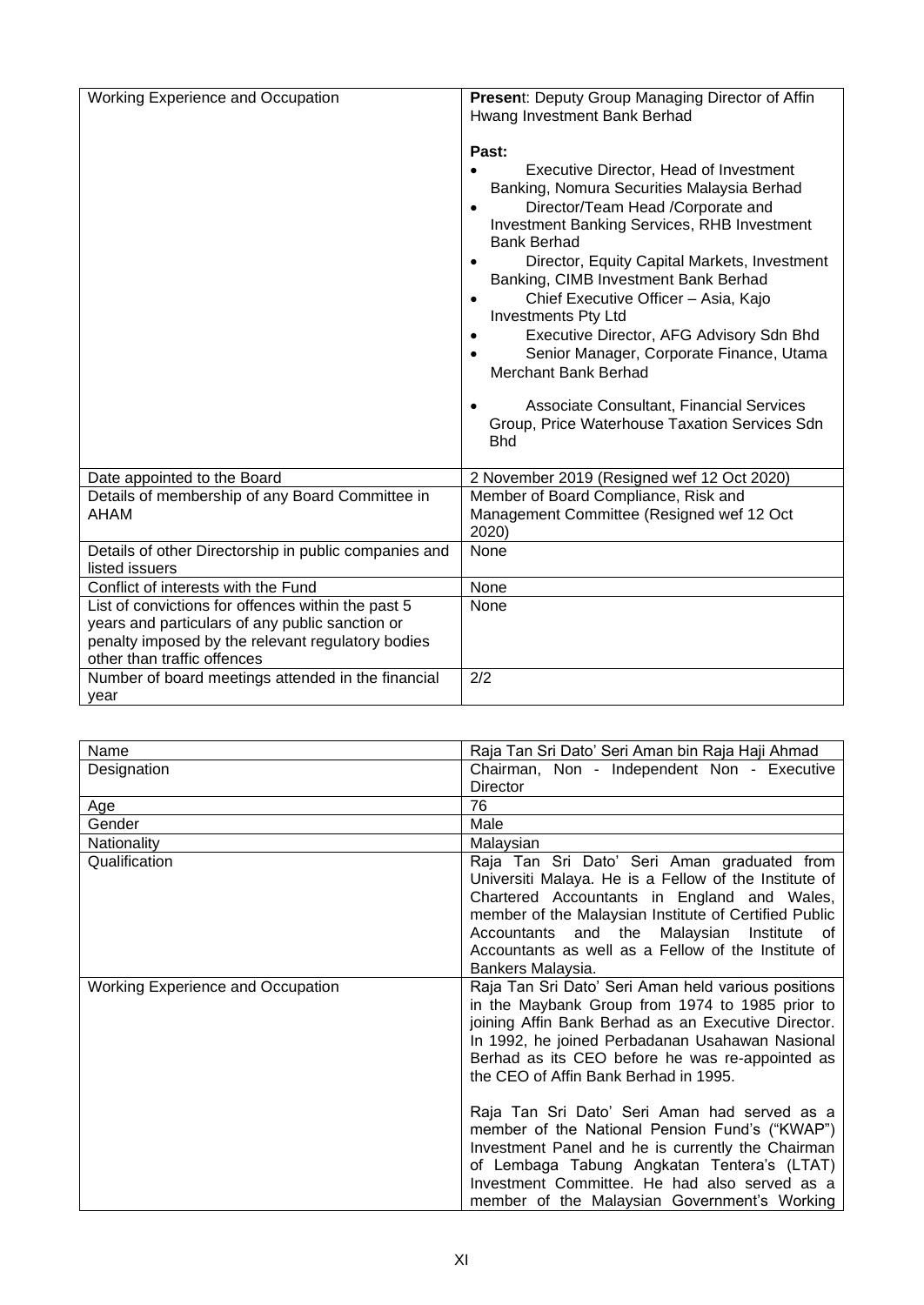|                                                                                                                                                                                           | Group Policy of the Special Task Force to Facilitate<br>Business (PEMUDAH) for a period of ten (10) years<br>from $2007$ to $2017$ .<br>He was previously served as Director of Affin Hwang<br>Investment Bank Berhad. |
|-------------------------------------------------------------------------------------------------------------------------------------------------------------------------------------------|------------------------------------------------------------------------------------------------------------------------------------------------------------------------------------------------------------------------|
| Date appointed to the Board                                                                                                                                                               | 19 February 2019                                                                                                                                                                                                       |
| Details of membership of any Board Committee in<br>AHAM                                                                                                                                   | None                                                                                                                                                                                                                   |
| Details of other Directorship in public companies and<br>listed issuers                                                                                                                   | Chairman of Ahmad Zaki Resources Berhad<br>$\bullet$<br>Director of Tomei Consolidated Berhad<br>٠                                                                                                                     |
| Conflict of interests with the Fund                                                                                                                                                       | None                                                                                                                                                                                                                   |
| List of convictions for offences within the past 5<br>years and particulars of any public sanction or<br>penalty imposed by the relevant regulatory bodies<br>other than traffic offences | None                                                                                                                                                                                                                   |
| Number of board meetings attended in the financial<br>year                                                                                                                                | 12/12                                                                                                                                                                                                                  |

| Name                                                                                                                                                                                      | ELEANOR SEET OON HUI                                                                                                                                                                                                                                                                                                                                                                                                                                     |
|-------------------------------------------------------------------------------------------------------------------------------------------------------------------------------------------|----------------------------------------------------------------------------------------------------------------------------------------------------------------------------------------------------------------------------------------------------------------------------------------------------------------------------------------------------------------------------------------------------------------------------------------------------------|
|                                                                                                                                                                                           | (XUE ENHUI ELEANOR)                                                                                                                                                                                                                                                                                                                                                                                                                                      |
| Non-Independent Non-Executive Director<br>Designation                                                                                                                                     |                                                                                                                                                                                                                                                                                                                                                                                                                                                          |
| Age                                                                                                                                                                                       | 46                                                                                                                                                                                                                                                                                                                                                                                                                                                       |
| Gender                                                                                                                                                                                    | Female                                                                                                                                                                                                                                                                                                                                                                                                                                                   |
| Nationality                                                                                                                                                                               | Singaporean                                                                                                                                                                                                                                                                                                                                                                                                                                              |
| Qualification                                                                                                                                                                             | Bachelor of Economics, University of New South<br>Wales, Sydney                                                                                                                                                                                                                                                                                                                                                                                          |
| <b>Working Experience and Occupation</b>                                                                                                                                                  | <b>Present:</b><br>Representative director<br>$\bullet$<br>President and Director of Nikko Asset<br>$\bullet$<br>Management Asia Limited<br>Head of Asia ex-Japan of Nikko Asset<br>$\bullet$<br>Management (Nikko AM)<br>Past:<br>Director of South East Asia,<br>$\bullet$<br>AllianceBernstein<br><b>Other Appointments:</b><br>Serves as Vice-Chairman on the Executive<br>Committee of the Investment Management<br>Association of Singapore (IMAS) |
| Date appointed to the Board                                                                                                                                                               | 30 March 2018                                                                                                                                                                                                                                                                                                                                                                                                                                            |
| Details of membership of any Board Committee in<br><b>AHAM</b>                                                                                                                            | Member of Board Audit Committee<br>$\bullet$<br>Member of Board Compliance and Risk<br>$\bullet$<br>Management Committee                                                                                                                                                                                                                                                                                                                                 |
|                                                                                                                                                                                           |                                                                                                                                                                                                                                                                                                                                                                                                                                                          |
| Details of other Directorship in public companies and<br>listed issuers                                                                                                                   | None                                                                                                                                                                                                                                                                                                                                                                                                                                                     |
| Conflict of interests with the Fund                                                                                                                                                       | None                                                                                                                                                                                                                                                                                                                                                                                                                                                     |
| List of convictions for offences within the past 5<br>years and particulars of any public sanction or<br>penalty imposed by the relevant regulatory bodies<br>other than traffic offences | None<br>12/12                                                                                                                                                                                                                                                                                                                                                                                                                                            |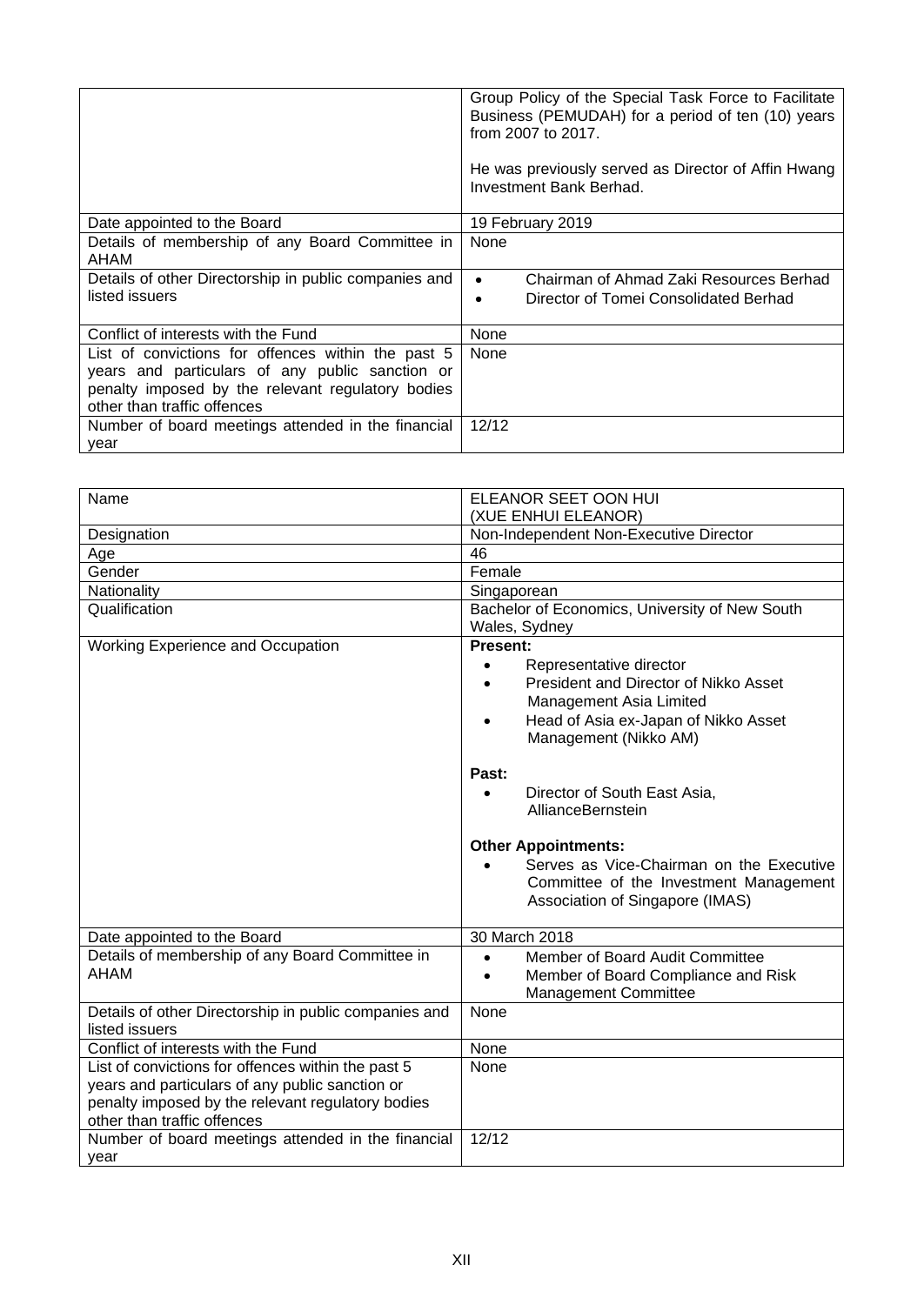| Name                                                                                                 | Faizal Sham Bin Abu Mansor                                                                            |
|------------------------------------------------------------------------------------------------------|-------------------------------------------------------------------------------------------------------|
| Designation                                                                                          | Independent Non-Executive Director                                                                    |
| Age                                                                                                  | 51                                                                                                    |
| Gender                                                                                               | Male                                                                                                  |
| Nationality                                                                                          | Malaysian                                                                                             |
| Qualification                                                                                        | Encik Faizal graduated with a Bachelor of Science in                                                  |
|                                                                                                      | Accounting from Rutgers University, New Jersey,                                                       |
|                                                                                                      | USA. He later went on to obtain his Master in                                                         |
|                                                                                                      | Business Administration from Ohio University,                                                         |
|                                                                                                      | Athens, USA. Faizal also has a Diploma in Aviation                                                    |
|                                                                                                      | Studies from the International Air Transport                                                          |
|                                                                                                      | Association. He is a Fellow of the Chartered                                                          |
|                                                                                                      | Accountants Australia & New Zealand and a former                                                      |
|                                                                                                      | Member of the Malaysian Institute of Accountants.                                                     |
| Working Experience and Occupation                                                                    | Encik Faizal Sham started his career with the                                                         |
|                                                                                                      | Securities Commission before gaining experience<br>within the financial services industry through his |
|                                                                                                      | tenure at Bank of Tokyo-Mitsubishi (M) Berhad, and                                                    |
|                                                                                                      | Arab-Malaysian Merchant Bank Berhad which is now                                                      |
|                                                                                                      | known as AmInvestment Bank Berhad.                                                                    |
|                                                                                                      | He left Malaysia in 1998 to work in Australia for                                                     |
|                                                                                                      | Polyaire Holdings Pty Ltd, a manufacturer and                                                         |
|                                                                                                      | distributor of air-conditioning components before                                                     |
|                                                                                                      | returning to rejoin AmInvestment Bank Berhad in                                                       |
|                                                                                                      | 2003 where he provided financial advisory services                                                    |
|                                                                                                      | to some of the largest corporates in the country.                                                     |
|                                                                                                      | He then moved on to become the Chief Financial                                                        |
|                                                                                                      | Officer of WWE Holdings Berhad and<br>later                                                           |
|                                                                                                      | established his career at Malaysia Airports Holdings                                                  |
|                                                                                                      | Berhad where he had helped restructure the                                                            |
|                                                                                                      | company, drive it's financial performance and raise<br>its profile with the investor community<br>and |
|                                                                                                      | international business expansion.                                                                     |
|                                                                                                      | Prior to his appointment as Director of the Company,                                                  |
|                                                                                                      | Encik Faizal Sham was the Chief Executive Officer of                                                  |
|                                                                                                      | Astro Productions, and Head of Astro Awani within                                                     |
|                                                                                                      | Astro Malaysia Holdings Berhad.                                                                       |
|                                                                                                      | Encik Faizal was also served as a Senior Director,                                                    |
|                                                                                                      | Finance & Procurement at MARA Corporation Sdn                                                         |
|                                                                                                      | Bhd, an investment holding company of Majlis                                                          |
|                                                                                                      | Amanah Rakyat (MARA).                                                                                 |
|                                                                                                      | He is presently an Independent Non Executive                                                          |
|                                                                                                      | Director of Solution Group Berhad                                                                     |
| Date appointed to the Board                                                                          | 5 July 2019                                                                                           |
| Details of membership of any Board Committee in                                                      | Chairman of Board Audit Committee<br>$\bullet$                                                        |
| AHAM                                                                                                 | Member of Board Compliance and Risk<br>$\bullet$                                                      |
|                                                                                                      | Management Committee                                                                                  |
|                                                                                                      |                                                                                                       |
| Details of other Directorship in public companies and                                                | None                                                                                                  |
| listed issuers                                                                                       |                                                                                                       |
| Conflict of interests with the Fund                                                                  | None                                                                                                  |
| List of convictions for offences within the past 5                                                   | None                                                                                                  |
| years and particulars of any public sanction or<br>penalty imposed by the relevant regulatory bodies |                                                                                                       |
| other than traffic offences                                                                          |                                                                                                       |
| Number of board meetings attended in the financial                                                   | 12/12                                                                                                 |
| year                                                                                                 |                                                                                                       |
|                                                                                                      |                                                                                                       |

| Name        | Major General Dato' Zulkiflee bin Mazlan (R) |
|-------------|----------------------------------------------|
| Designation | Independent Non-Executive Director           |
| Age         | 67                                           |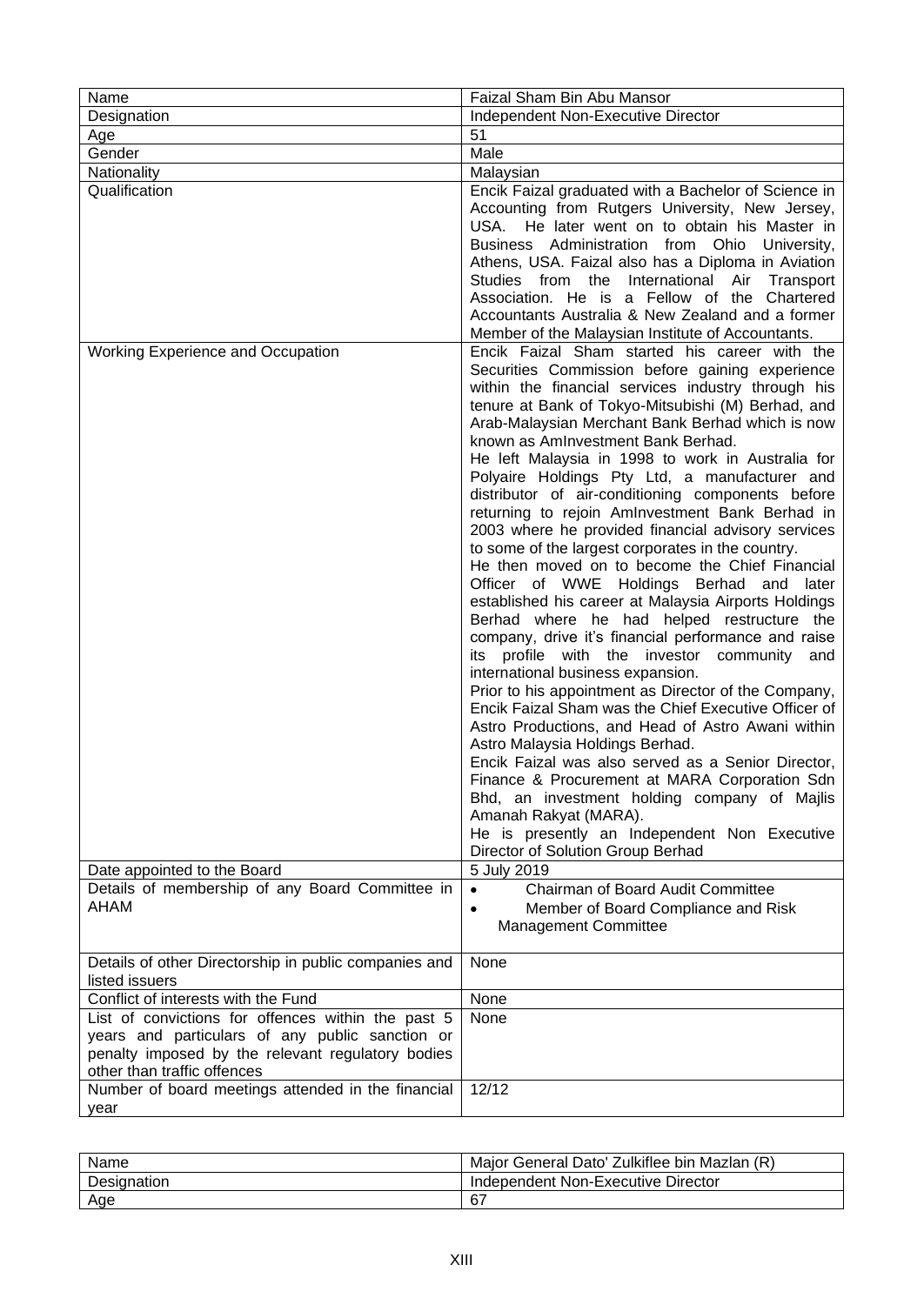| Gender                                                                                                                                                                                    | Male                                                                                                                                                                                                                                                                                                                                                                                                                                                                                                                                                                                                                                                                                                                |
|-------------------------------------------------------------------------------------------------------------------------------------------------------------------------------------------|---------------------------------------------------------------------------------------------------------------------------------------------------------------------------------------------------------------------------------------------------------------------------------------------------------------------------------------------------------------------------------------------------------------------------------------------------------------------------------------------------------------------------------------------------------------------------------------------------------------------------------------------------------------------------------------------------------------------|
| Nationality                                                                                                                                                                               | Malaysian                                                                                                                                                                                                                                                                                                                                                                                                                                                                                                                                                                                                                                                                                                           |
| Qualification                                                                                                                                                                             | Graduated from the Royal Military Academy<br>$\bullet$<br>at Sandhurst<br>Bachelor of Law (Hons) from Institute<br>$\bullet$<br><b>Technology of Mara</b><br>Master Degree in National Security Strategy<br>$\bullet$<br>from National Defense University, Fort McNair,<br>Washington DC                                                                                                                                                                                                                                                                                                                                                                                                                            |
| Working Experience and Occupation                                                                                                                                                         | Present:<br>Major. Gen Dato' Zulkiflee is the Chairman of<br>Koperasi Angkatan Tentera Malaysia and he also<br>sits on the Board of Great Eastern Takaful Berhad.<br>Past:<br>Major General Dato' Zulkiflee had a distinguished<br>career in the Malaysian Armed Forces. He also held<br>numerous commands and staff appointments at the<br>Ministry of Defence. He had served as Director<br>General of Jabatan Hal Ehwal Veteran. He was the<br>Chief Executive Officer of Yayasan Veteran<br>Angkatan Tentera Malaysia and also served on the<br>Board of Perbadanan Hal Ehwal Bekas Tentera. He<br>was previously served as the Chairman of Affin<br>Hwang Investment Berhad and Affin Hwang Trustee<br>Berhad. |
| Date appointed to the Board                                                                                                                                                               | 1 September 2019                                                                                                                                                                                                                                                                                                                                                                                                                                                                                                                                                                                                                                                                                                    |
| Details of membership of any Board Committee in<br>AHAM                                                                                                                                   | Chairman of Board Compliance and Risk<br>$\bullet$<br>Management Committee<br>Member of Board Audit Committee<br>$\bullet$                                                                                                                                                                                                                                                                                                                                                                                                                                                                                                                                                                                          |
| Details of other Directorship in public companies and<br>listed issuers                                                                                                                   | Director of Great Eastern Takaful Berhad<br>$\bullet$                                                                                                                                                                                                                                                                                                                                                                                                                                                                                                                                                                                                                                                               |
| Conflict of interests with the Fund                                                                                                                                                       | None                                                                                                                                                                                                                                                                                                                                                                                                                                                                                                                                                                                                                                                                                                                |
| List of convictions for offences within the past 5<br>years and particulars of any public sanction or<br>penalty imposed by the relevant regulatory bodies<br>other than traffic offences | None                                                                                                                                                                                                                                                                                                                                                                                                                                                                                                                                                                                                                                                                                                                |
| Number of board meetings attended in the financial<br>year                                                                                                                                | 12/12                                                                                                                                                                                                                                                                                                                                                                                                                                                                                                                                                                                                                                                                                                               |

| Name                                     | Puan Mona Suraya bt Kamaruddin                                                                                                                                           |
|------------------------------------------|--------------------------------------------------------------------------------------------------------------------------------------------------------------------------|
| Designation                              | Non-Independent Non-Executive Director                                                                                                                                   |
| Age                                      | 55                                                                                                                                                                       |
| Gender                                   | Female                                                                                                                                                                   |
| Nationality                              | Malaysian                                                                                                                                                                |
| Qualification                            | Emile Woolf College - CIMA (stage 3)                                                                                                                                     |
|                                          | University College of Wales Aberystwyth-<br>BSc (Economic) in Accounting (Hons)                                                                                          |
| <b>Working Experience and Occupation</b> | <b>Present:</b> Chief Executive Officer of Affin Hwang<br><b>Investment Bank Berhad</b>                                                                                  |
|                                          | Past:                                                                                                                                                                    |
|                                          | Managing Director, Head of Equities,<br>Nomura Securities Malaysia Sdn Bhd ("NSM")<br>Vice-President, Institutional Sales, JP<br>$\bullet$<br>Morgan Securities Malaysia |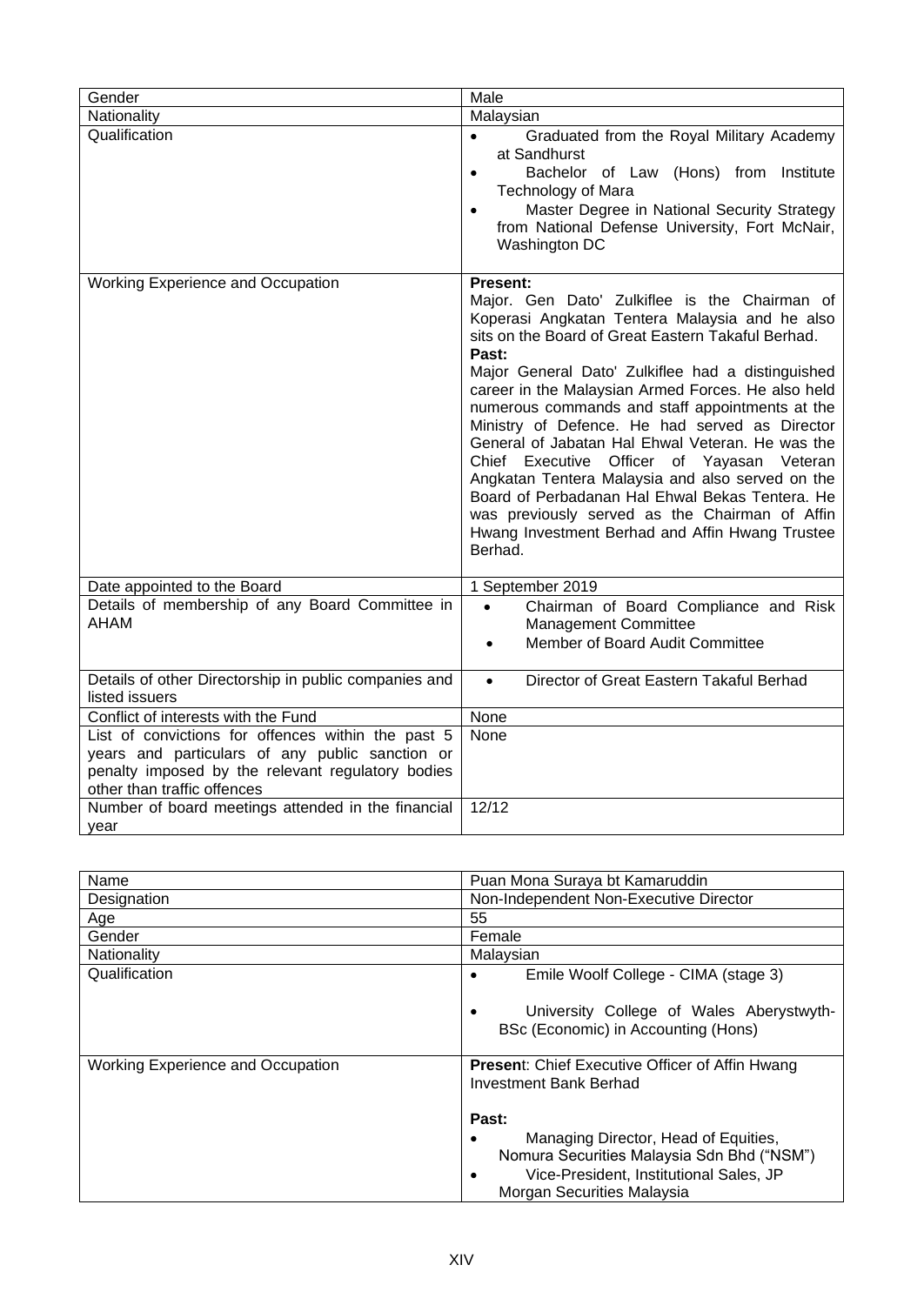|                                                                                                                                                                                           | Senior Manager, Institutional Sales, Arab-<br>Malaysian Securities Malaysia<br>Head of Research, MGI Securities Sdn Bhd<br>Senior Invesment Analyst, Crosby<br>Securities, KL<br>Senior Invesment Analyst, Standard<br><b>Chartered Securities</b><br>Investment Analyst, Arab-Malaysian<br>Securites Sdn Bhd |
|-------------------------------------------------------------------------------------------------------------------------------------------------------------------------------------------|---------------------------------------------------------------------------------------------------------------------------------------------------------------------------------------------------------------------------------------------------------------------------------------------------------------|
| Date appointed to the Board                                                                                                                                                               | 12 Oct 2020                                                                                                                                                                                                                                                                                                   |
| Details of membership of any Board Committee in<br>AHAM                                                                                                                                   | Member of Board Audit Committee<br>Member of Board Compliance and Risk<br><b>Management Committee</b>                                                                                                                                                                                                         |
| Details of other Directorship in public companies and<br>listed issuers                                                                                                                   | Director of Affin Hwang Trustee Berhad                                                                                                                                                                                                                                                                        |
| Conflict of interests with the Fund                                                                                                                                                       | None                                                                                                                                                                                                                                                                                                          |
| List of convictions for offences within the past 5<br>years and particulars of any public sanction or<br>penalty imposed by the relevant regulatory bodies<br>other than traffic offences | None                                                                                                                                                                                                                                                                                                          |
| Number of board meetings attended in the financial<br>year                                                                                                                                | 10/10                                                                                                                                                                                                                                                                                                         |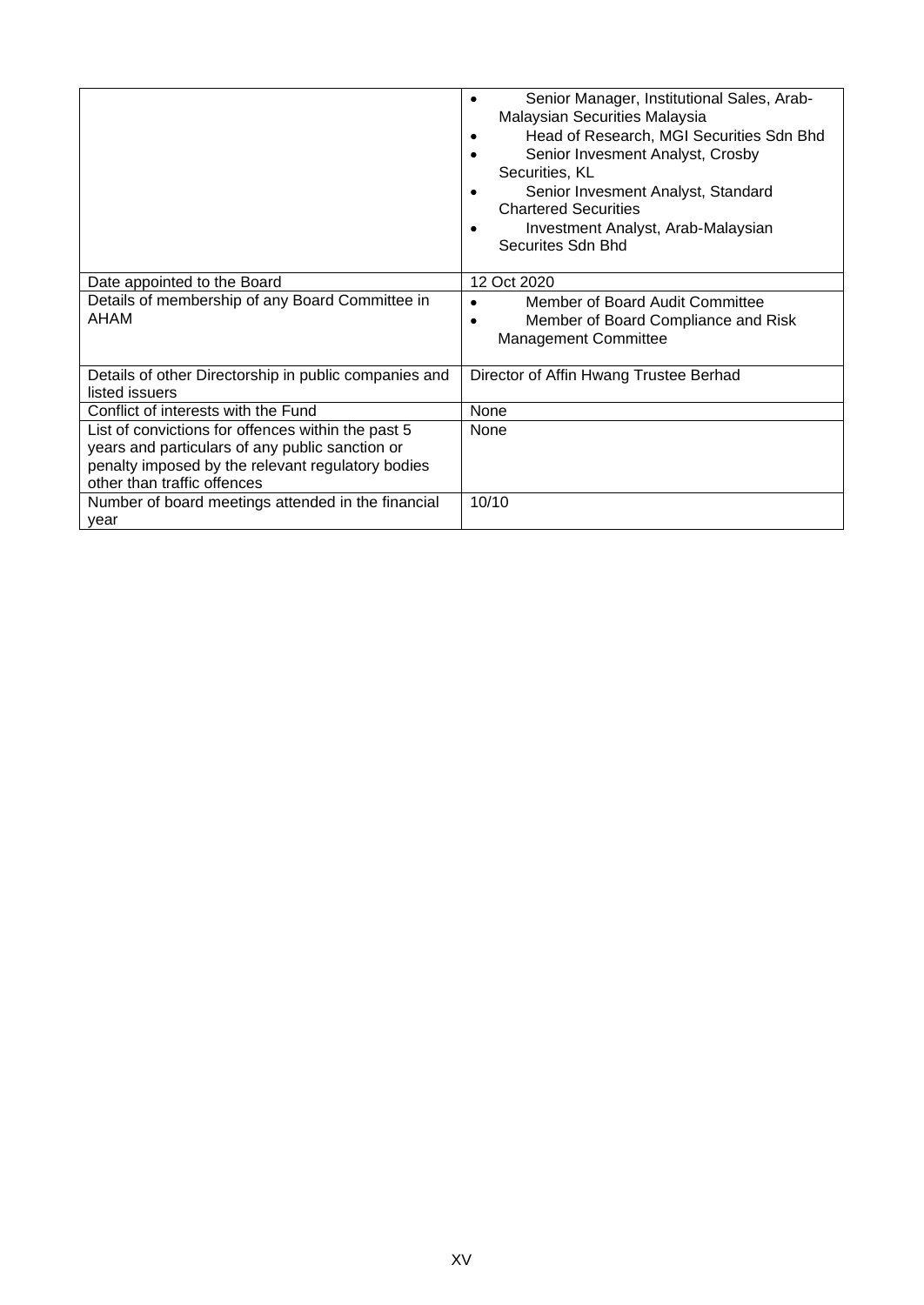#### **Director's Training**

The Board acknowledges the importance of continuing education for its Directors. During the Financial Year Ended 2021, the Board members had attended various training programmes, workshops, seminars, briefings and/or conferences on various subjects in accordance to the respective Director's own training needs. These trainings include:

#### **TENG CHEE WAI**

| Organiser            | <b>Name of Programme</b>                                                                                                                                                                        |
|----------------------|-------------------------------------------------------------------------------------------------------------------------------------------------------------------------------------------------|
| FMTCS Sdn Bhd        | Environment, Social and Governance (ESG): Values- Based Investing on 3rd June<br>2021.                                                                                                          |
| FMTCS Sdn Bhd        | Alternative Investments: A 21 <sup>st</sup> Century Perspective on 4 <sup>th</sup> June 2021.                                                                                                   |
| AHAM                 | AML/CFT & TFS : Compliance A Need to Protect Business 10 <sup>th</sup> Sept 2020.                                                                                                               |
| <b>FMTCS Sdn Bhd</b> | Analysis and Valuation of Real Estate Investment Trust and Private Equity Estate<br>Investment on 14 July 2020.                                                                                 |
| <b>AHAM</b>          | Corporate Liability on Corruption under the MACC Act 2009: Reinforcing<br>Personnel Understanding of Adequate Procedures and how they apply in various<br>corruption scenarios on 29 June 2021. |

#### **YIP KIT WENG**

| Organiser                                     | <b>Name of Programme</b>                                                    |
|-----------------------------------------------|-----------------------------------------------------------------------------|
| Affin Hwang Asset<br><b>Management Berhad</b> | AML/CFT & TFS: Compliance A Need to Protect Business                        |
| Affin Bank Berhad                             | Mind-Shift Series: Staying Relevant in the Age of Disruption and Innovation |

## **RAJA TAN SIR DATO' SERI AMAN BIN RAJA HAJI AHMAD**

| Organiser                         | <b>Name of Programme</b>                                                                         |
|-----------------------------------|--------------------------------------------------------------------------------------------------|
| Asian School of<br>Business (ASB) | Cybersecurity & Work-From-Home Security Challenges Amidst Covid-19<br>Pandemic                   |
| Ahmad Zaki Resources<br>Berhad    | Adequate Procedure & the Implementation of MS ISO 37001 Anti-Bribery<br>Management System (ABMS) |
| AHAM                              | AML/CFT & TFS: Compliance A Need to Protect Business                                             |
| AHAM                              | Corporate Liability on Corruption under the MACC Act 2009                                        |

## **ELEANOR SEET OON HUI (XUE ENHUI ELEANOR)**

| Organiser     | Name of Programme                       |
|---------------|-----------------------------------------|
| Fundsupermart | 'Nikko AM: We know Asia – Asian Equity' |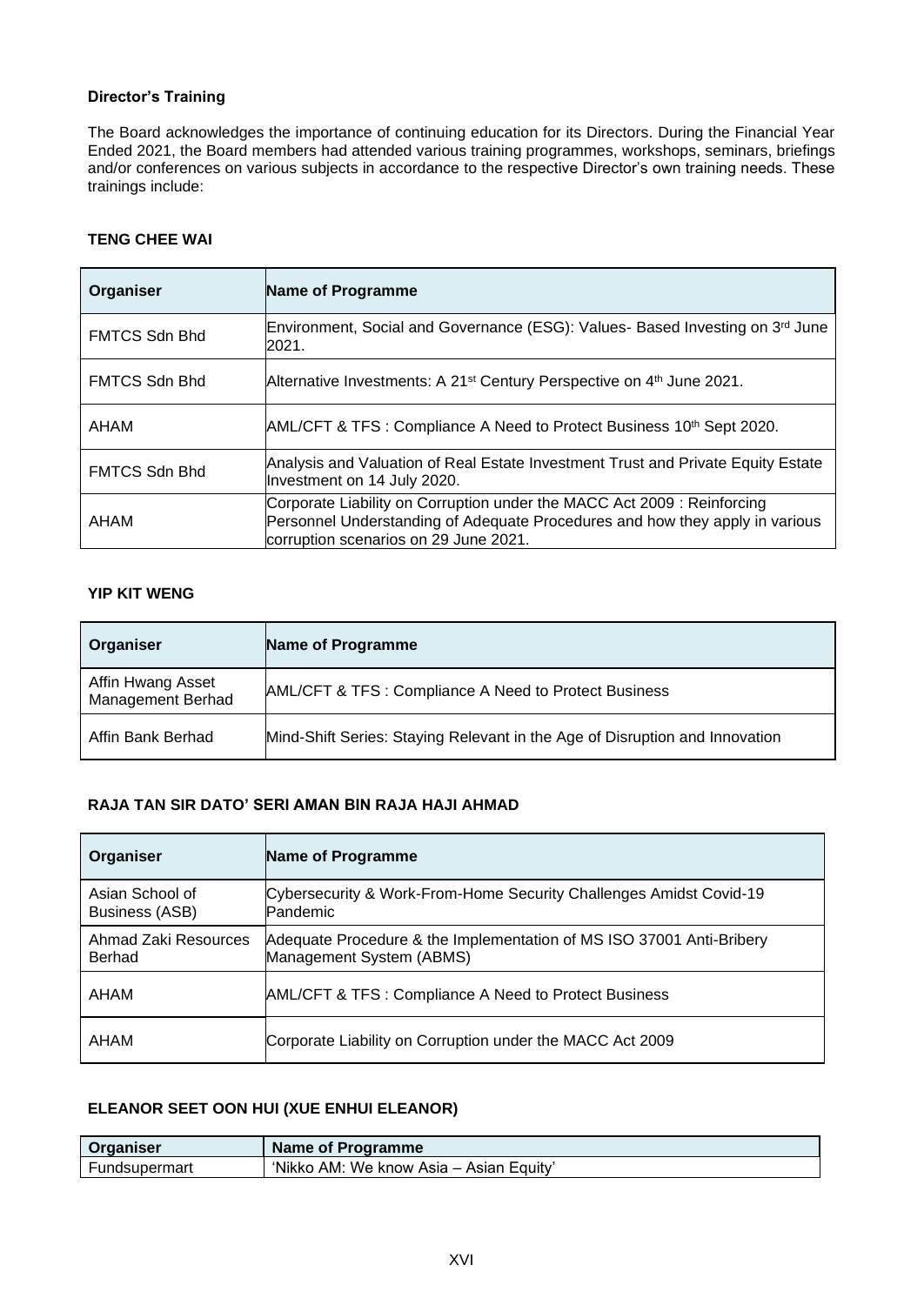| Fundsupermart                                                    | Nikko Asset Management - We Know Asia: Asian Fixed Income                                            |
|------------------------------------------------------------------|------------------------------------------------------------------------------------------------------|
| <b>DBS</b>                                                       | First digital edition of the DBS Asian Insights Conference 2020: Navigating A<br>Post-Pandemic World |
| Investment<br>Management<br>Association of<br>Singapore ("IMAS") | Liquidity Risk Management - Understanding Best Practices Across All Portfolio<br><b>Types</b>        |
| PriwaterhouseeCoopers<br>("PwC")                                 | Cybersecurity: Recent trends in a changing cyber risk landscape                                      |
| <b>IMAS</b>                                                      | ESG Considerations in a COVID World, and Latest Trends in ESG Fund                                   |
| <b>HSBC</b>                                                      | Asset Management Thought Leadership for institutional investors by HSBC                              |
| Afffin Hwang Asset<br>Management Berhad<br>("AHAM")              | AMLA Program (Refresher) on 10 Sept 2020 (session 1: Morning session)                                |
| <b>BNP Paribas</b>                                               | <b>BNP Paribas Global Markets APAC Conference 2020 - Live Series</b>                                 |
| <b>IMAS</b>                                                      | IMAS: Active vs Passive Investing: What's Your Take?                                                 |
| Nikko AM                                                         | Cybersecurity: Recent trends in a changing cyber risk landscape                                      |
| The Institute of Banking<br>& Finance Singapore<br>("IBF")       | Emerging stronger from COVID-19: Co-creating Opportunities for Our<br>Workforce                      |
| Money Authority of<br>Singapore (MAS")                           | <b>Industry Engagement Session for Asset Managers</b>                                                |
| <b>Bloomberg Women's</b><br><b>Buy-Side Network</b><br>("BWBN")  | Sustainable infrastructure: The next big thing?                                                      |
| Bloomberg                                                        | Attitudes towards sustainable and responsible investment in Asia                                     |
| <b>ERNST &amp; YOUNG</b><br>("EY)                                | 2020 Global Alternative Fund Symposium - Singapore                                                   |
| <b>HSBC</b>                                                      | Digital Thought Leadership C-Suite Roundtable for Institutional Investors                            |
| The Asset                                                        | Digitalization: The Future of Investing                                                              |
| Stewardship Asia                                                 | Stewardship & Sustainability: Moving from Intent to Impact                                           |
| <b>IMAS</b>                                                      | IMAS Fintech Jam 2020                                                                                |
| Milken Institute                                                 | 2020 Milken Institute Asia Summit                                                                    |
| <b>MAS</b>                                                       | Leading Together - A SkillsFuture LDI Event                                                          |
| <b>MAS</b>                                                       | The 13th Financial Sector Tripartite Committee (FSTC)                                                |
| IMAS   Bloomberg                                                 | IMAS-Bloomberg Investment Conference 2021: "The Future of Capital" March<br>9, 2021                  |
| IMAS   Bloomberg                                                 | IMAS Digital Summit 2021 March 10, 2021                                                              |
| IMAS   Bloomberg                                                 | IMAS-Bloomberg C-suite Power Tea with PRI CEO, Fiona Reynolds                                        |
| <b>Trans-tasman Business</b><br>Circle                           | Act +Invitation Dialogue Session with Nimish Shah: Chief Digital Officer, Bank<br>of Singapore       |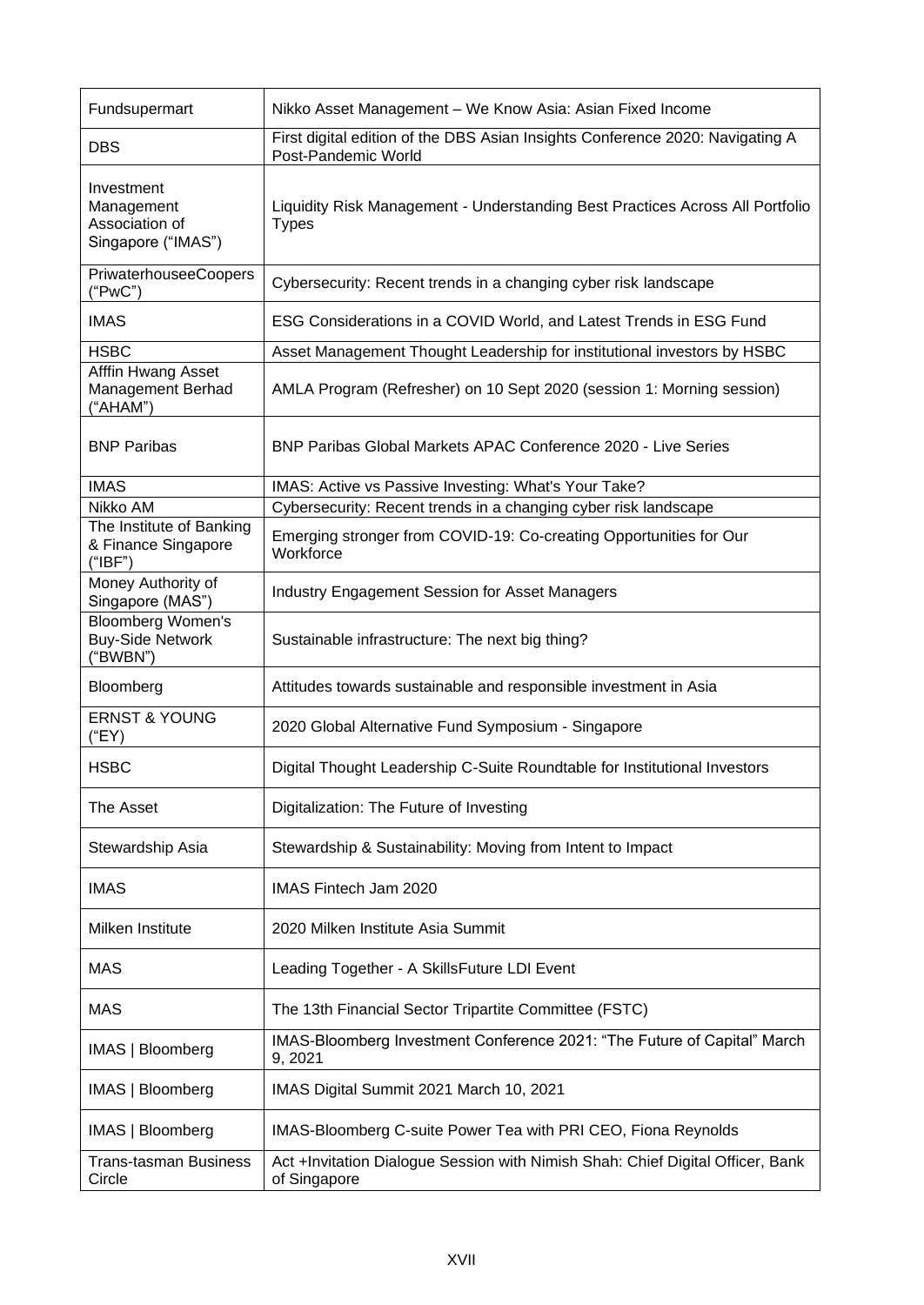| NUS Business School | The Stewardship Edge Programme                                                                                                                                       |
|---------------------|----------------------------------------------------------------------------------------------------------------------------------------------------------------------|
| Bloomberg           | Bloomberg In-conversation: Biden Administration on US-China Relations                                                                                                |
| Milken              | Milken S&P virtual roundtable - The Art & Science of Workplace Well-Being:<br>What is a Leader's Role?                                                               |
| <b>MAS IBF</b>      | MAS-IBF Growing Timber webinar series: A Tech-Enabled Financial Sector -<br>Is Our Workforce Ready?                                                                  |
| <b>MAS BIS</b>      | Invitation to the AMPF 2021 Special Edition and MAS-BIS Conference on<br>"Macro-financial stability policy in a globalised world", 26-28 May 2021 (Day 1<br>and $2)$ |
| MAS BIS             | MAS-BIS Conference: Panel Small Open Economies & Concluding Remarks<br>(Day 3)                                                                                       |
| Affin Bank Berhad   | AFFIN Semi-Annual Board Training   Demystifying Digital Transformation                                                                                               |
| AHAM                | Directors' Training Program: Corporate Liability Under Section 17A of the<br>MACC Act 2009                                                                           |

## **FAIZAL SHAM BIN ABU MANSOR**

| Organiser                                        | <b>Name of Programme</b>                                                    |
|--------------------------------------------------|-----------------------------------------------------------------------------|
| Affin Hwang Asset<br>Management Berhad<br>(AHAM) | AML/CFT & TFS: Compliance A Need to Protect Business                        |
| Affin Bank Berhad<br>(ABB)                       | Mind-Shift Series: Staying Relevant in the Age of Disruption and Innovation |
| AHAM                                             | Corporate Liability on Corruption under the MACC Act 2009                   |
| ABB                                              | AFFIN Semi Annual Board Training - Demystifying Digital Transformation      |

## **MAJOR GENERAL DATO' ZULKIFLEE BIN MAZLAN (R)**

| <b>Organiser</b>                                                  | <b>Name of Programme</b>                                                                                     |
|-------------------------------------------------------------------|--------------------------------------------------------------------------------------------------------------|
| <b>Financial Institutions</b><br>Directors' Education<br>("FIDE") | 3rd Distinguished Board Leadership Series - "Challenging Times: What<br>Role Must The Board Play"            |
| <b>FIDE</b>                                                       | 4th Distinguished Board Leadership Series                                                                    |
| <b>FIDE</b>                                                       | Digital Financial Institutions Series: Managing Virtual Banking and<br><b>Insurance Businesses</b>           |
| Asia School of Business                                           | <b>Managing Political Risks</b>                                                                              |
| AHAM                                                              | AML/CFT & TFS: Compliance A Need to Protect Business                                                         |
| Affin Bank Berhad ("ABB")                                         | Mind-Shift Series: Staying Relevant in the Age of Disruption and Innovation                                  |
| <b>FIDE</b>                                                       | Climate Action: The Board s Leadership in Greening<br>the Financial Sector                                   |
| Affin Hwang Investment<br><b>Bank Berhad</b>                      | Talk on Directors and Officers (D&O) and Comprehensive Crime and<br>Professional Indemnity (CCPI) Insurance. |
| AHAM                                                              | Corporate Liability on Corruption under the MACC Act 2009                                                    |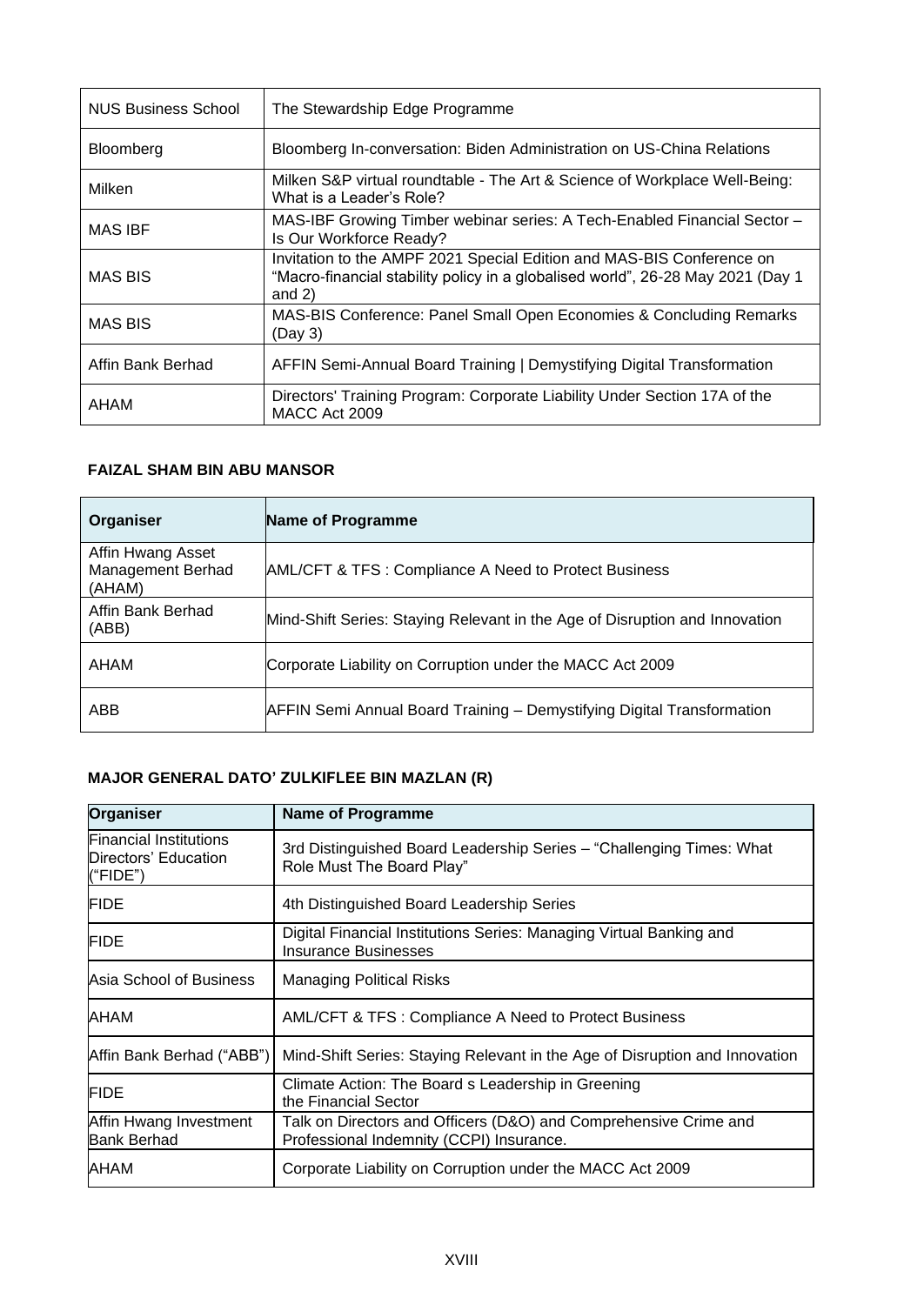| ABB | AFFIN Semi Annual Board Training - Demystifying Digital Transformation |
|-----|------------------------------------------------------------------------|
|     |                                                                        |

#### **PUAN MONA SURAYA BT KAMARUDDIN**

| <b>Organiser</b>                                   | <b>Name of Programme</b>                                                       |  |  |  |
|----------------------------------------------------|--------------------------------------------------------------------------------|--|--|--|
| The Iclif Leadership &<br>Governance Centre        | <b>Mandatory Accreditation Programme</b>                                       |  |  |  |
| Securities Industries<br>Development Corporation   | CMDP - Fund Management                                                         |  |  |  |
| Malaysian Investment<br><b>Banking Association</b> | Updates on Foreign Exchange (FE) Policies: FE Notices & Its Application        |  |  |  |
| <b>ICNBC Asia Pacific</b>                          | Media & Communication Skills Coaching                                          |  |  |  |
| Affin Bank Berhad                                  | Affin Directors' Training – Recovery and Resolution Planning by Messrs.<br>PwC |  |  |  |
| <b>Robert Walters</b>                              | Infinite Mindset in Today's Business                                           |  |  |  |
| Affin Bank Berhad                                  | AFFIN Semi Annual Board Training - Demystifying Digital Transformation         |  |  |  |
| The Iclif Leadership &<br>Governance Centre        | Implementing Amendments in the Malaysian Code of Corporate<br>Governance       |  |  |  |
| The Iclif Leadership &<br><b>Governance Centre</b> | Corporate Governance Regulatory Updates for the Capital Markets                |  |  |  |
| Affin Hwang Asset<br>Management Berhad             | Corporate Liability on Corruption under the MACC Act 2009                      |  |  |  |

During the Financial Year Ended 2021, there were no public sanction or penalty that was imposed on the management company by the relevant regulatory bodies.

#### **The Custodian (Trustee's Delegate)**

CIMB Commerce Trustee Berhad has delegated its custodian function to CIMB Bank Berhad (CIMB Bank). CIMB Bank's ultimate holding company is CIMB Group Holdings Berhad, a listed company on Bursa Malaysia. CIMB Bank provides full-fledged custodial services, typically clearing, settlement and safekeeping of all types of investment assets and classes, to a cross section of investors and intermediaries client base, both locally and overseas.

For the local Ringgit assets, they are held through its wholly owned nominee subsidiary "CIMB Group Nominees (Tempatan) Sdn Bhd". For foreign non-Ringgit assets, CIMB Bank appoints global custodian as its agent bank to clear, settle and safekeep on its behalf and to its order.

All investments are automatically registered in the name of the custodian to the order of the Trustee. CIMB Bank acts only in accordance with instruction from the Trustee.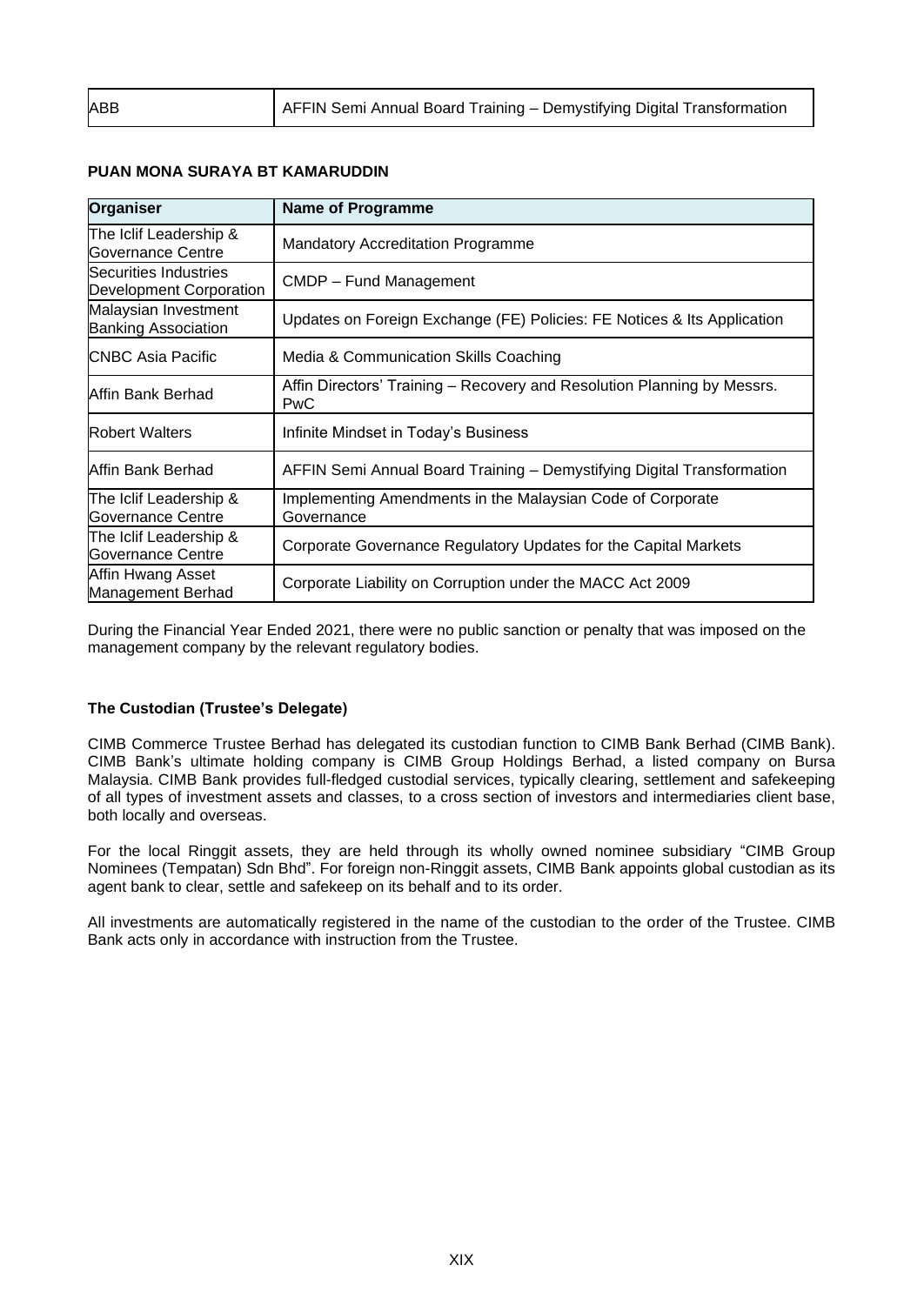## <span id="page-19-0"></span>**TRUSTEE'S REPORT TO THE UNITHOLDERS OF TRADEPLUS HSCEI DAILY (2X) LEVERAGED TRACKER**

We, **CIMB Commerce Trustee Berhad** being the trustee for **TradePlus HSCEI Daily (2x) Leveraged Tracker** ("the Fund"), are of the opinion that **Affin Hwang Asset Management Berhad** ("the Manager"), acting in the capacity as the Manager of the Fund, has fulfilled its duties in the following manner for the financial year ended 30 June 2021.

- a) The Fund has been managed in accordance with the limitations imposed on the investment powers of the Manager under the Deed, the Securities Commission Malaysia's Guidelines on Exchangetraded Funds, the Capital Markets and Services Act 2007 (as amended from time to time) and other applicable laws;
- b) Valuation and pricing for the Fund has been carried out in accordance with the Deed and relevant regulatory requirements; and
- c) Creation and cancellation of units have been carried out in accordance with the Deed and relevant regulatory requirements.

For and on behalf of **CIMB Commerce Trustee Berhad**

**Lee Kooi Yoke** Chief Executive Officer

Kuala Lumpur, Malaysia 16 August 2021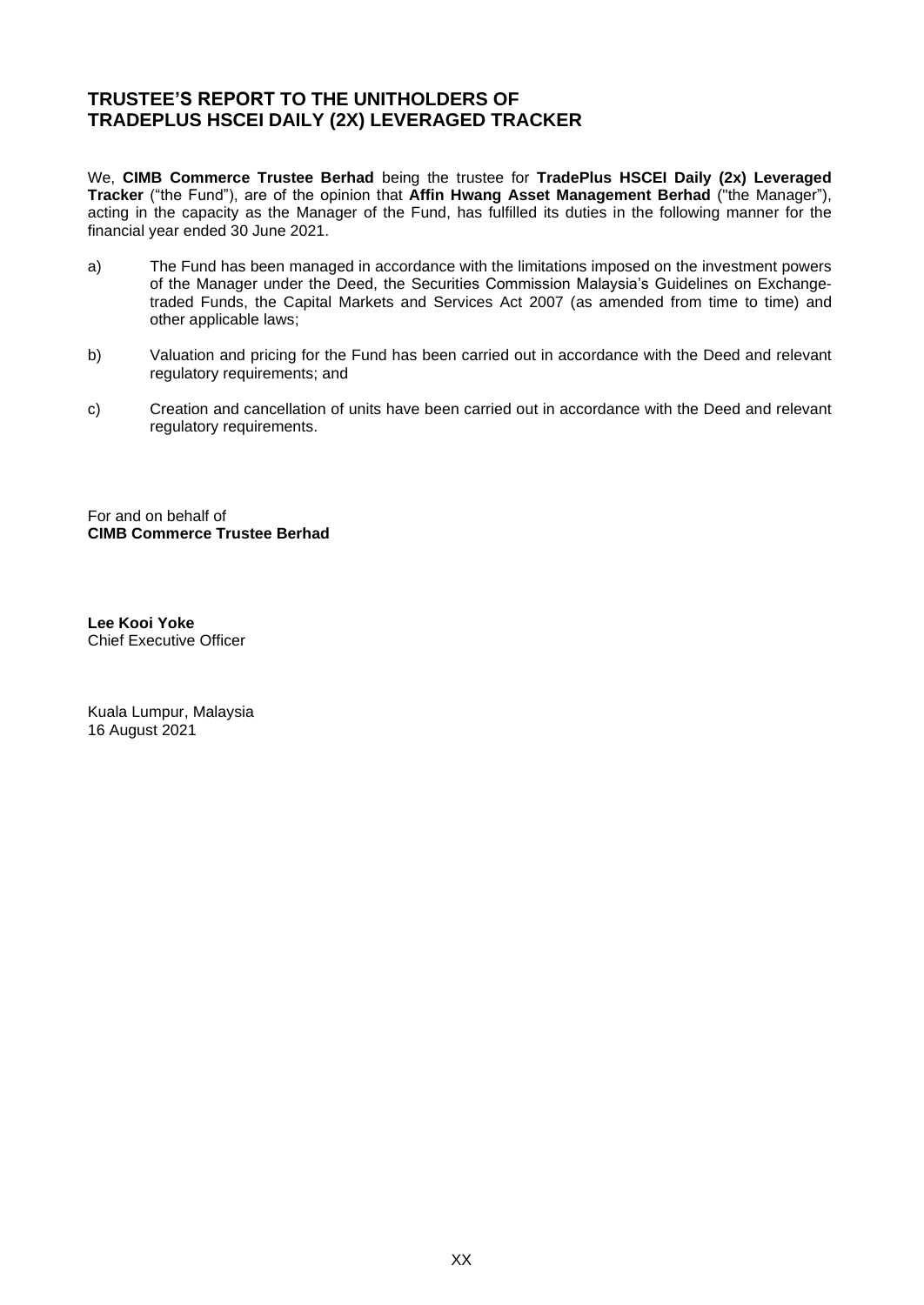**FINANCIAL STATEMENTS**

**FOR THE FINANCIAL YEAR ENDED 30 JUNE 2021**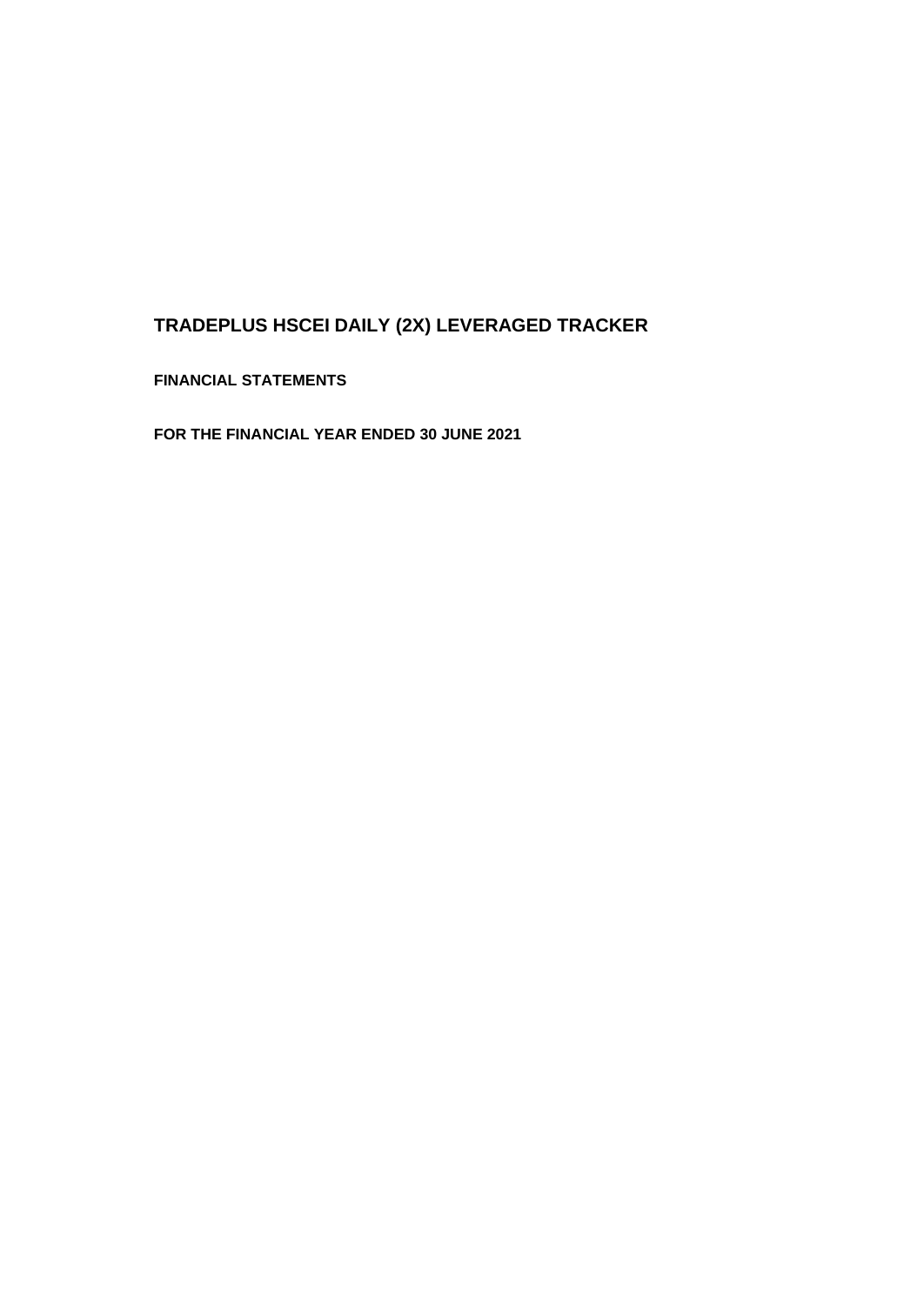## **FINANCIAL STATEMENTS**

| FOR THE FINANCIAL YEAR ENDED 30 JUNE 2021  |           |
|--------------------------------------------|-----------|
| <b>CONTENTS</b>                            | PAGE(S)   |
| STATEMENT OF COMPREHENSIVE INCOME          | 1         |
| STATEMENT OF FINANCIAL POSITION            | 2         |
| STATEMENT OF CHANGES IN EQUITY             | 3         |
| STATEMENT OF CASH FLOWS                    | 4         |
| SUMMARY OF SIGNIFICANT ACCOUNTING POLICIES | $5 - 12$  |
| NOTES TO THE FINANCIAL STATEMENTS          | $13 - 31$ |
| STATEMENT BY THE MANAGER                   | 32        |
| <b>INDEPENDENT AUDITORS' REPORT</b>        | $33 - 37$ |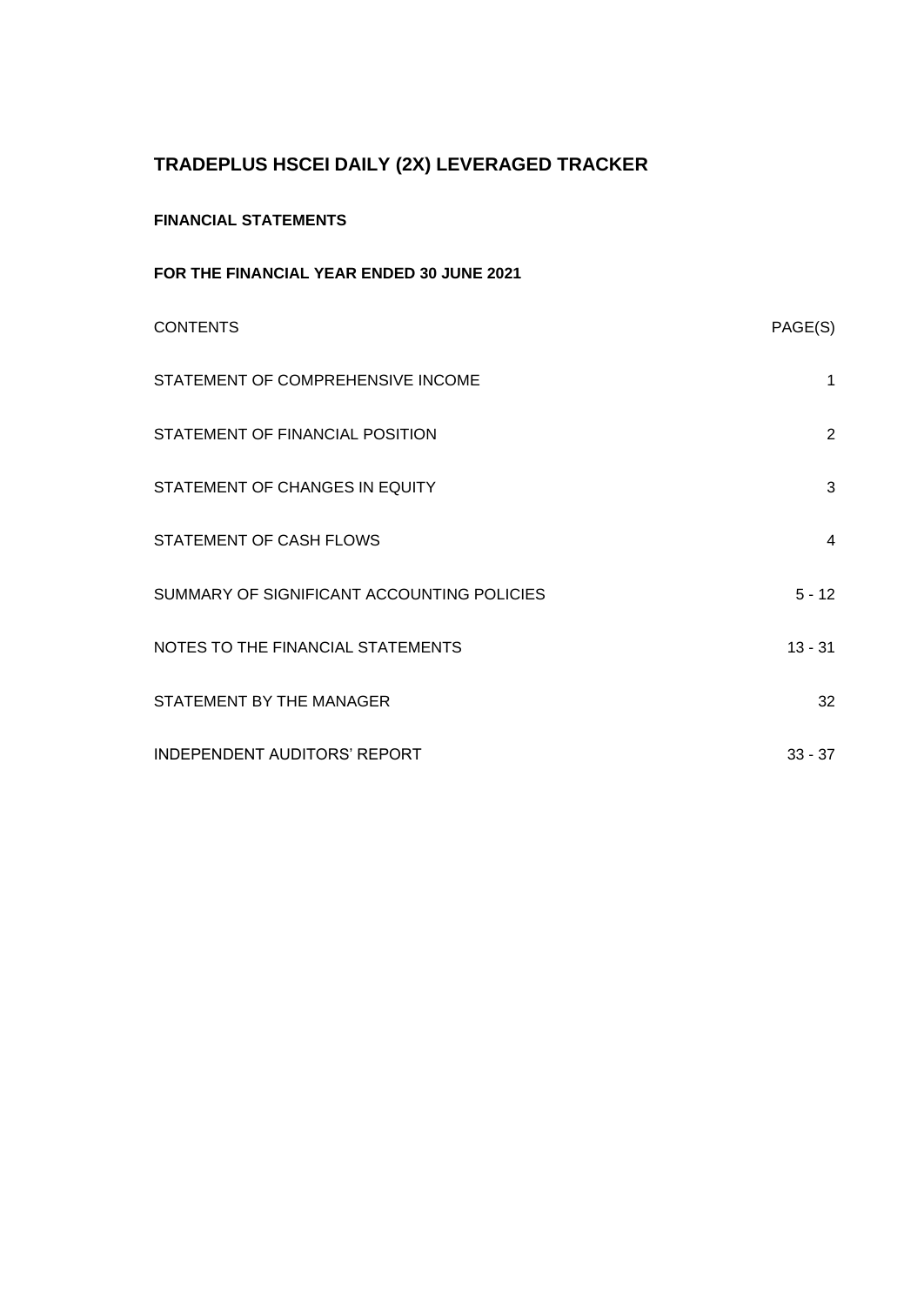## **STATEMENT OF COMPREHENSIVE INCOME FOR THE FINANCIAL YEAR ENDED 30 JUNE 2021**

|                                                                                     | <b>Note</b>    | Financial<br>year ended<br>30.6.2021<br>RM | Financial<br>period from<br>26.11.2019<br>(date of<br>launch) to<br>30.6.2020<br><b>RM</b> |
|-------------------------------------------------------------------------------------|----------------|--------------------------------------------|--------------------------------------------------------------------------------------------|
| <b>INVESTMENT INCOME/(LOSS)</b>                                                     |                |                                            |                                                                                            |
| Dividend income<br>Interest income from financial assets                            |                | 2,772                                      |                                                                                            |
| at amortised cost                                                                   |                | 229                                        | 7,077                                                                                      |
| Net gain on foreign currency exchange<br>Net gain on financial assets at fair value |                | 12,143                                     |                                                                                            |
| through profit or loss                                                              | 9              | 644                                        |                                                                                            |
| Net gain/(loss) on futures at fair value<br>through profit or loss                  | 10             | 44,717                                     | (148, 531)                                                                                 |
|                                                                                     |                | 60,505                                     | (141, 454)                                                                                 |
| <b>EXPENSES</b>                                                                     |                |                                            |                                                                                            |
| Management fee                                                                      | 4              | (5, 591)                                   | (4,670)                                                                                    |
| Trustee fee                                                                         | 5              | (223)                                      | (187)                                                                                      |
| Auditors' remuneration                                                              | 6              |                                            | (20,000)                                                                                   |
| Tax agent's fee                                                                     |                | (3,500)                                    | (3,500)                                                                                    |
| Index license fee                                                                   | $\overline{7}$ | (67)                                       | (18, 400)                                                                                  |
| <b>Transaction costs</b>                                                            |                | (4, 513)                                   | (3,309)                                                                                    |
| Other expenses                                                                      |                | (8,995)                                    | (5,996)                                                                                    |
|                                                                                     |                | (22, 889)                                  | (56,062)                                                                                   |
| NET PROFIT/(LOSS) BEFORE TAXATION                                                   |                | 37,616                                     | (197, 516)                                                                                 |
| <b>Taxation</b>                                                                     | 8              |                                            |                                                                                            |
| NET PROFIT/(LOSS) AFTER TAXATION AND<br><b>TOTAL COMPREHENSIVE INCOME/(LOSS)</b>    |                |                                            |                                                                                            |
| FOR THE FINANCIAL YEAR/PERIOD                                                       |                | 37,616                                     | (197, 516)                                                                                 |
| Net profit/(loss) after taxation is made up of the following:                       |                |                                            |                                                                                            |
| Realised amount                                                                     |                | 47,765                                     | (187, 497)                                                                                 |
| Unrealised amount                                                                   |                | (10, 149)                                  | (10, 019)                                                                                  |
|                                                                                     |                | 37,616                                     | (197, 516)                                                                                 |
|                                                                                     |                |                                            |                                                                                            |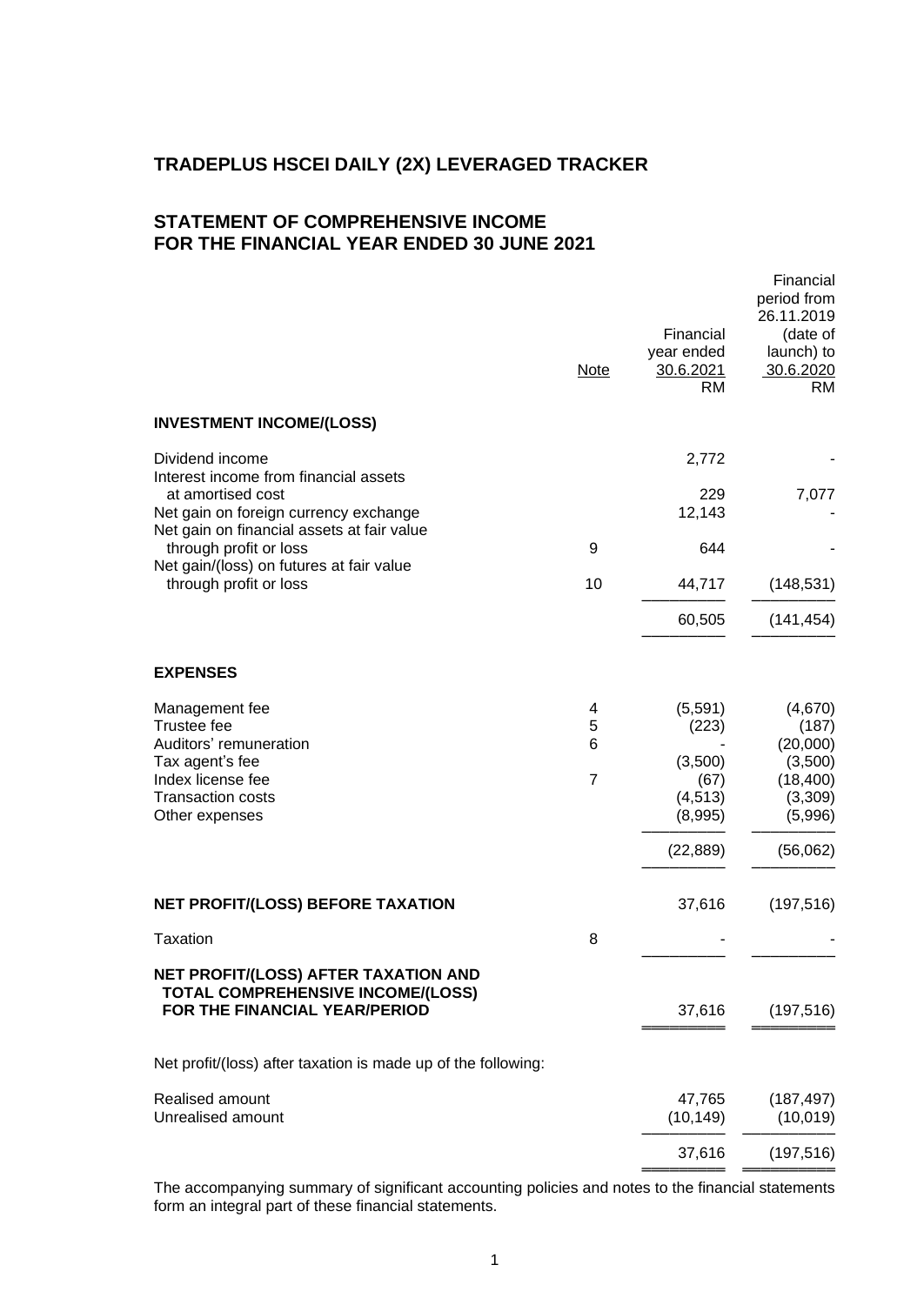## **STATEMENT OF FINANCIAL POSITION AS AT 30 JUNE 2021**

|                                                                                                          | <b>Note</b> | 2021<br>RM           | 2020<br>RM.               |
|----------------------------------------------------------------------------------------------------------|-------------|----------------------|---------------------------|
| <b>ASSETS</b>                                                                                            |             |                      |                           |
| Margin account<br>Cash and cash equivalents<br>Amount due from Manager                                   | 11<br>12    | 163,363<br>245,459   | 182,342<br>459,789        |
| - management fee rebate receivable<br>Financial assets at fair value through                             |             | 40                   |                           |
| profit or loss                                                                                           | 9           | 182,282              |                           |
| <b>TOTAL ASSETS</b>                                                                                      |             | 591,144              | 642,131                   |
| <b>LIABILITIES</b>                                                                                       |             |                      |                           |
| Quoted futures at fair value<br>through profit or loss<br>Amount due to brokers<br>Amount due to Manager | 10          | 22,659<br>1,182      | 10,019                    |
| - management fee<br>Amount due to Trustee                                                                |             | 466<br>19            | 414<br>17                 |
| Auditors' remuneration<br>Tax agent's fee<br>Other payables and accruals                                 |             | 3,500<br>3,000       | 20,000<br>3,500<br>15,700 |
| <b>TOTAL LIABILITIES</b>                                                                                 |             | 30,826               | 49,650                    |
| <b>NET ASSET VALUE OF THE FUND</b>                                                                       |             | 560,318              | 592,481                   |
| <b>EQUITY</b>                                                                                            |             |                      |                           |
| Unitholders' capital<br><b>Accumulated losses</b>                                                        |             | 720,218<br>(159,900) | 789,997<br>(197, 516)     |
| <b>NET ASSETS ATTRIBUTABLE</b><br><b>TO UNITHOLDERS</b>                                                  |             | 560,318              | 592,481                   |
| <b>NUMBER OF UNITS IN CIRCULATION</b>                                                                    | 13          | 338,300              | 410,000                   |
| <b>NET ASSET VALUE PER UNIT (RM)</b>                                                                     |             | 1.6563               | 1.4451                    |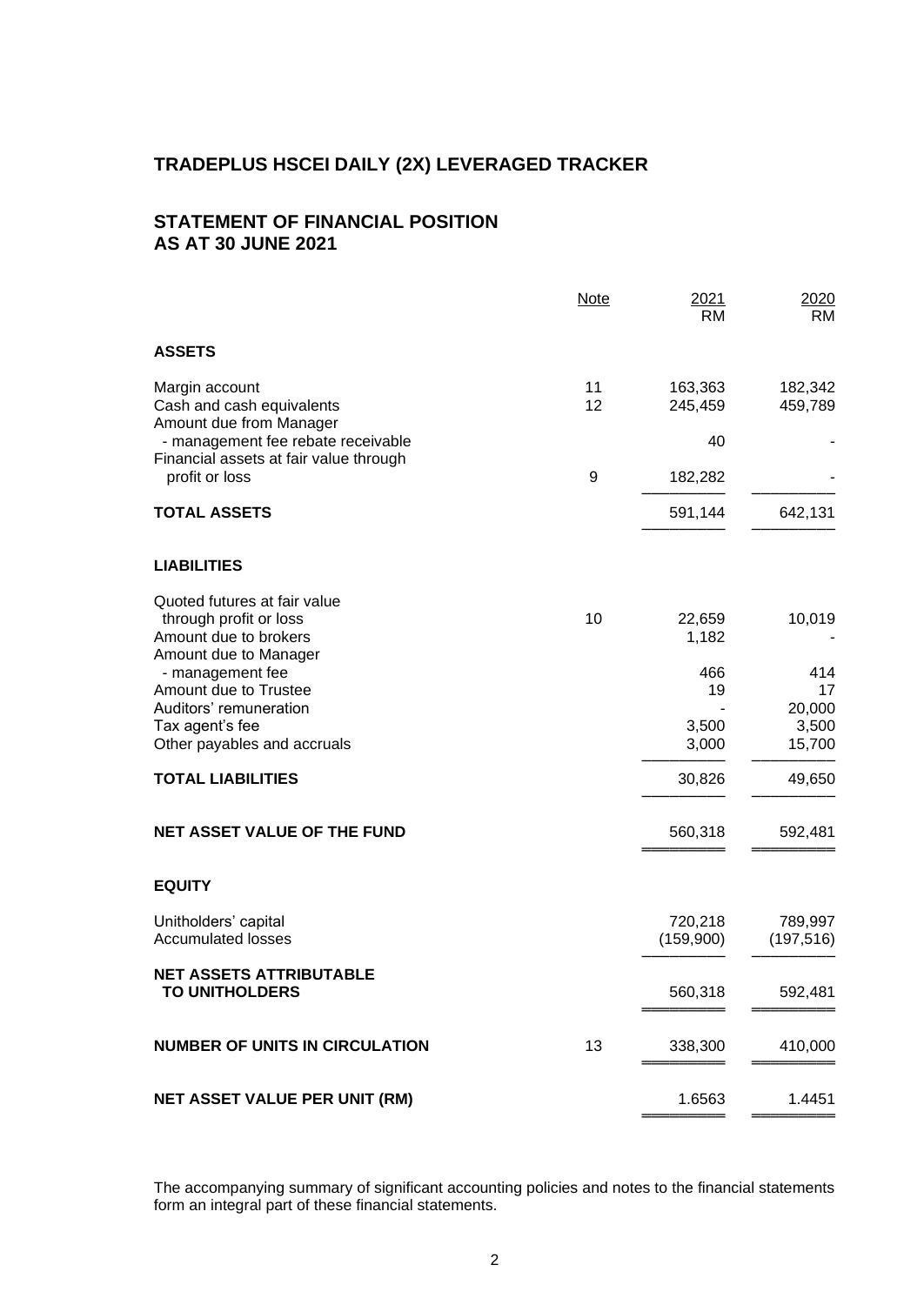## **STATEMENT OF CHANGES IN EQUITY FOR THE FINANCIAL YEAR ENDED 30 JUNE 2021**

|                                                        | Unitholder's<br>capital<br>RM | Accumulated<br>losses<br><b>RM</b> | Total<br><b>TM</b> |
|--------------------------------------------------------|-------------------------------|------------------------------------|--------------------|
| Balance as at 1 July 2020                              | 789,997                       | (197, 516)                         | 592,481            |
| Total comprehensive income for the<br>financial period |                               | 37,616                             | 37,616             |
| Movements in unitholders' capital:                     |                               |                                    |                    |
| Creation of units arising<br>from applications         | 1,220,109                     |                                    | 1,220,109          |
| Cancellation of units                                  | (1,289,888)                   |                                    | (1, 289, 888)      |
| Balance as at 30 June 2021                             | 720,218                       | (159,900)                          | 560,318            |
| Balance as at 26 November 2019<br>(date of launch)     |                               |                                    |                    |
| Total comprehensive loss for the<br>financial period   |                               | (197, 516)                         | (197, 516)         |
| Movements in unitholders' capital:                     |                               |                                    |                    |
| Creation of units arising<br>from applications         | 2,398,934                     |                                    | 2,398,934          |
| Cancellation of units                                  | (1,608,937)                   |                                    | (1,608,937)        |
| Balance as at 30 June 2020                             | 789,997                       | (197, 516)                         | 592,481            |
|                                                        |                               |                                    |                    |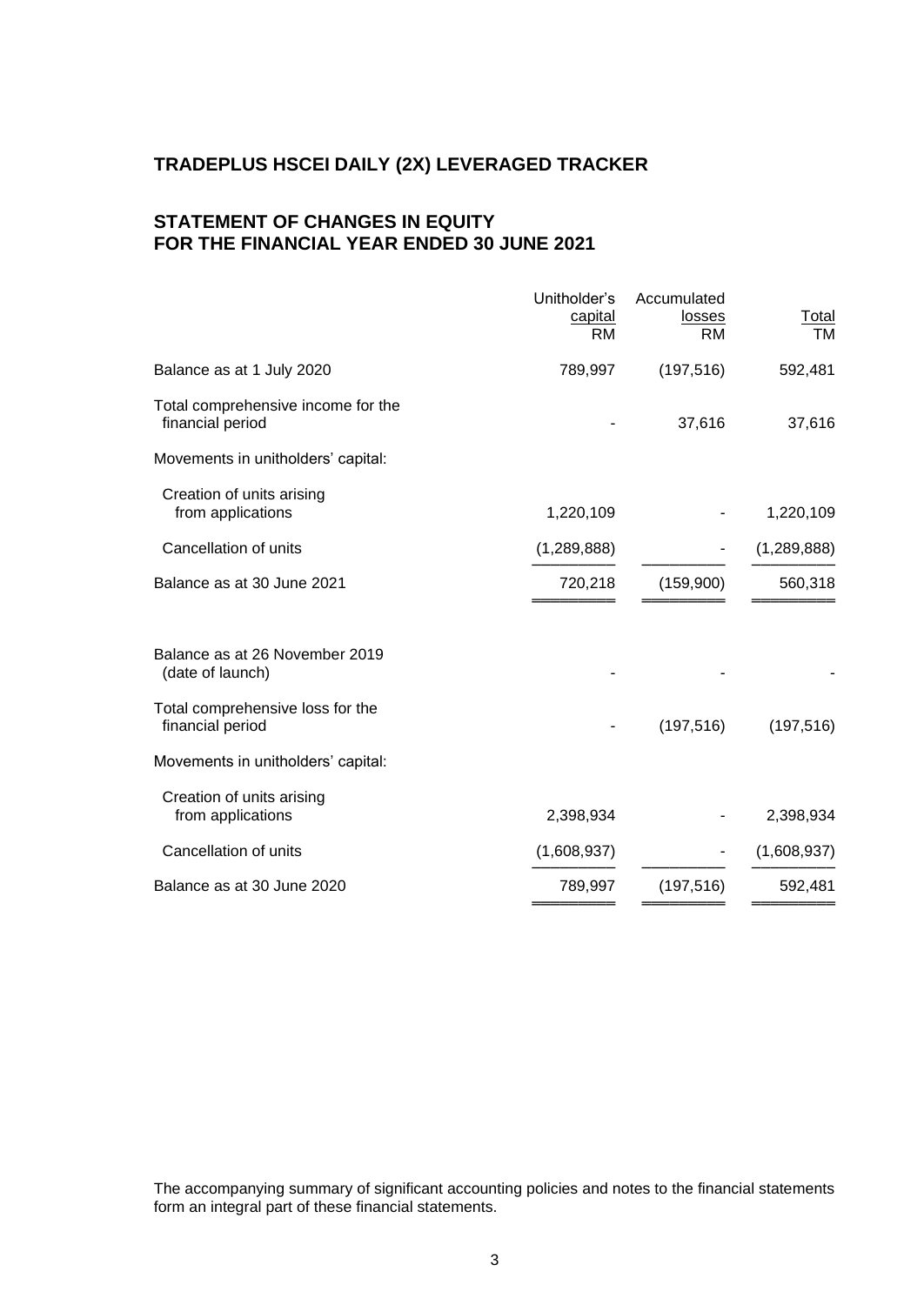## **STATEMENT OF CASH FLOWS FOR THE FINANCIAL YEAR ENDED 30 JUNE 2021**

|                                                                                                                                                                                                                                                                                                                                                          | Note              | Financial<br>year ended<br>30.6.2021<br><b>RM</b>                                                          | Financial<br>period from<br>26.11.2019<br>(date of<br>launch) to<br>30.6.2020<br>RM |
|----------------------------------------------------------------------------------------------------------------------------------------------------------------------------------------------------------------------------------------------------------------------------------------------------------------------------------------------------------|-------------------|------------------------------------------------------------------------------------------------------------|-------------------------------------------------------------------------------------|
| <b>CASH FLOWS FROM OPERATING ACTIVITIES</b>                                                                                                                                                                                                                                                                                                              |                   |                                                                                                            |                                                                                     |
| Proceeds from sale of investments<br>Purchase of investments<br>Proceeds from/(payments to) margin account<br>Dividends received<br>Interest income received<br>Management fee rebate received<br>Management fee paid<br>Trustee fee paid<br>Payment for other fees and expenses<br>Realised gain/(loss) on futures<br>Realised gain on foreign exchange |                   | 360,671<br>(541, 590)<br>18,979<br>2,772<br>229<br>423<br>(5,539)<br>(221)<br>(49, 775)<br>57,358<br>9,891 | (182, 342)<br>7,077<br>(4,256)<br>(170)<br>(12,005)<br>(138, 512)                   |
| Net cash flows used in operating activities                                                                                                                                                                                                                                                                                                              |                   | (146, 802)                                                                                                 | (330, 208)                                                                          |
| <b>CASH FLOWS FROM FINANCING ACTIVITIES</b>                                                                                                                                                                                                                                                                                                              |                   |                                                                                                            |                                                                                     |
| Proceeds from creation of units<br>Payments for cancellation of units                                                                                                                                                                                                                                                                                    |                   | 1,220,109<br>(1, 289, 888)                                                                                 | 2,398,934<br>(1,608,937)                                                            |
| Net cash flows (used in)/generated from financing activities                                                                                                                                                                                                                                                                                             |                   | (69, 779)                                                                                                  | 789,997                                                                             |
| <b>NET (DECREASE)/INCREASE IN CASH</b><br><b>AND CASH EQUIVALENTS</b>                                                                                                                                                                                                                                                                                    |                   | (216, 581)                                                                                                 | 459,789                                                                             |
| EFFECTS OF FOREIGN CURRENCY EXCHANGE                                                                                                                                                                                                                                                                                                                     |                   | 2,251                                                                                                      |                                                                                     |
| CASH AND CASH EQUIVALENTS AT THE<br><b>BEGINNING OF FINANCIAL YEAR/DATE</b><br><b>OF LAUNCH</b>                                                                                                                                                                                                                                                          |                   | 459,789                                                                                                    |                                                                                     |
| CASH AND CASH EQUIVALENTS AT THE<br><b>END OF THE FINANCIAL YEAR/PERIOD</b>                                                                                                                                                                                                                                                                              | $12 \overline{ }$ | 245,459                                                                                                    | 459,789                                                                             |
|                                                                                                                                                                                                                                                                                                                                                          |                   |                                                                                                            |                                                                                     |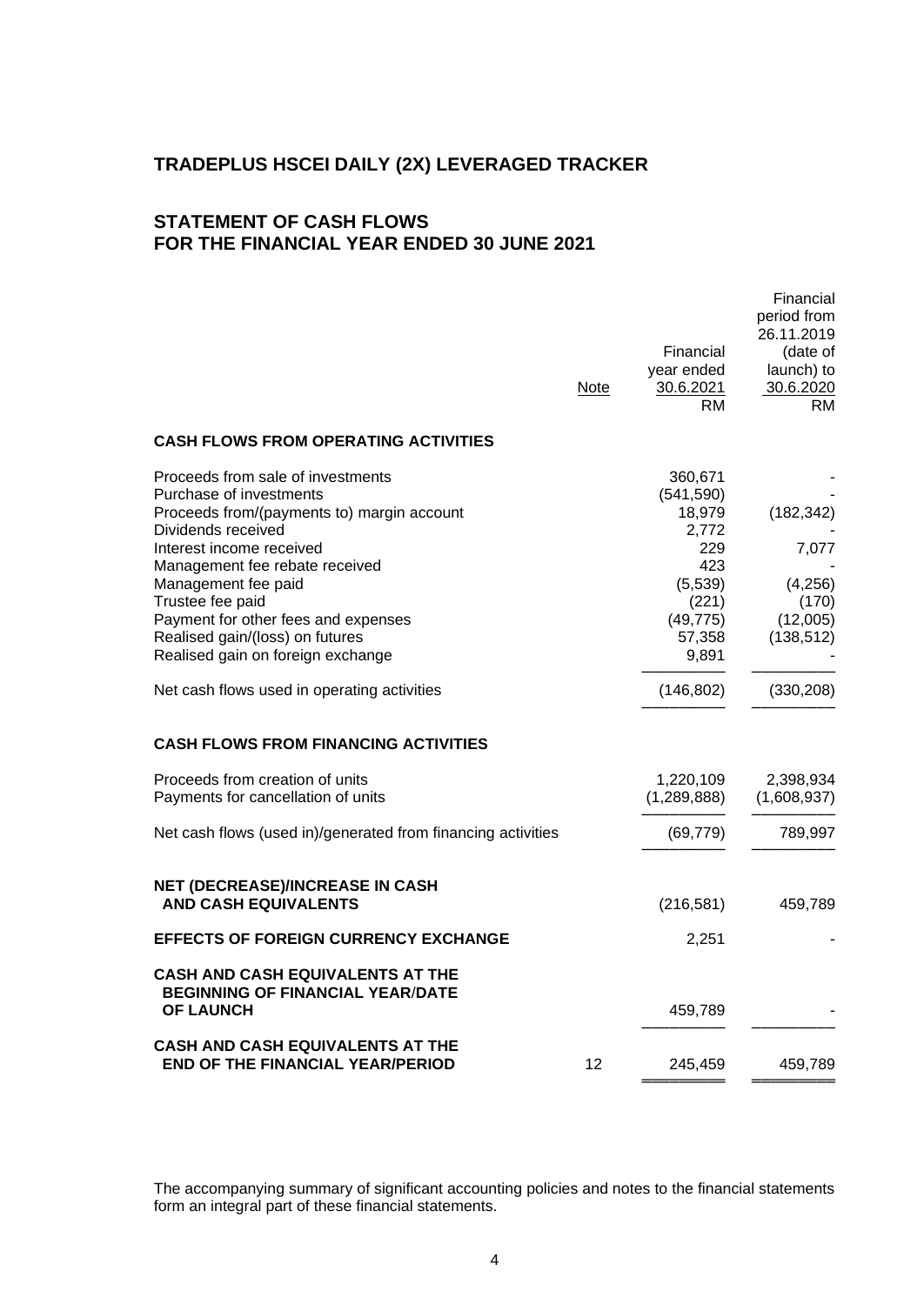## **SUMMARY OF SIGNIFICANT ACCOUNTING POLICIES FOR THE FINANCIAL YEAR ENDED 30 JUNE 2021**

The following accounting policies have been used in dealing with items which are considered material in relation to the financial statements.

#### **A BASIS OF PREPARATION OF THE FINANCIAL STATEMENTS**

The financial statements have been prepared under the historical cost convention, except as disclosed in the summary of significant accounting policies and comply with Malaysian Financial Reporting Standards, International Financial Reporting Standards ("MFRS").

The preparation of financial statements in conformity with MFRS requires the use of certain critical accounting estimates and assumptions that affect the reported amounts of assets and liabilities and disclosure of contingent assets and liabilities at the date of the financial statements, and the reported amounts of revenue and expenses during the reported financial year/period. It also requires the Manager to exercise their judgment in the process of applying the Fund's accounting policies. Although these estimates and judgment are based on the Manager's best knowledge of current events and actions, actual results may differ.

The areas involving a higher degree of judgment or complexity, or areas where assumptions and estimates are significant to the financial statements are disclosed in Note L.

- (a) Standards, amendments to published standards and interpretations that are effective:
	- The Conceptual Framework for Financial Reporting (Revised 2018)
	- Amendments to MFRS 101 and MFRS 108 'Definition of Material'

The adoption of the above standards, amendments to standards or interpretations did not have a material effect on the financial statements of the Fund.

- (b) Standards and amendments that have been issued but not yet effective:
	- Amendments to MFRS 3 'Reference to Conceptual Framework' (effective 1 January 2022) replace the reference to Framework for Preparation and Presentation of Financial Statements with 2018 Conceptual Framework.
	- Annual Improvements to MFRSs 2018 2020 Cycle (effective for annual periods beginning on or after 1 January 2022).
	- Amendments to MFRS 137 'onerous contracts—cost of fulfilling a contract' (effective 1 January 2022) clarify that direct costs of fulfilling a contract include both the incremental cost of fulfilling the contract as well as an allocation of other costs directly related to fulfilling contracts.
	- Amendments to MFRS 101 'Classification of liabilities as current or non-current (effective 1 January 2023) clarify that a liability is classified as non-current if an entity has a substantive right at the end of the reporting period to defer settlement for at least 12 months after the reporting period. A liability is classified as current if a condition is breached at or before the reporting date and a waiver is obtained after the reporting date.

The adoption of the above standards, amendments to standards or interpretations is not expected to have a material effect on the financial statements of the Fund.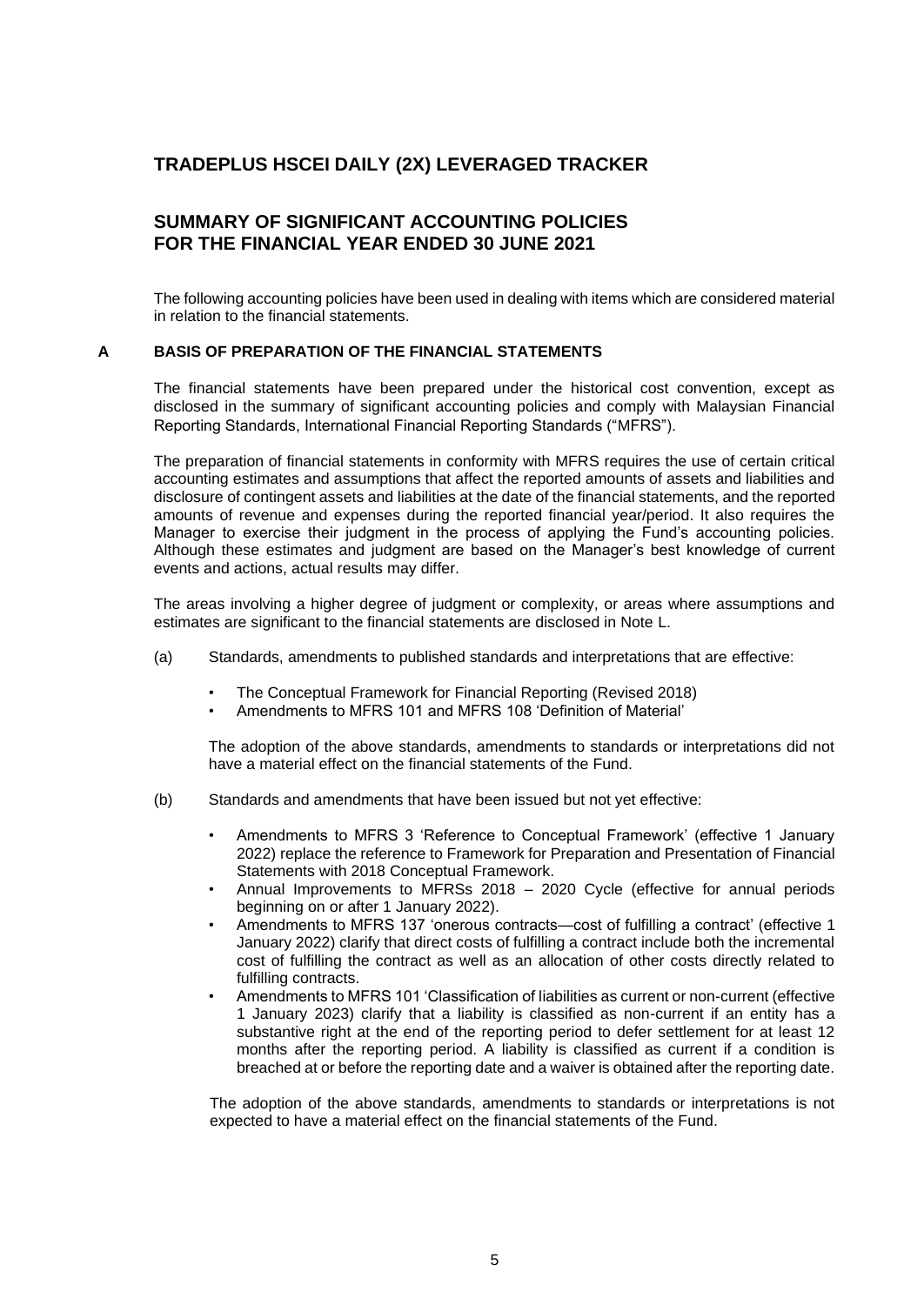## **SUMMARY OF SIGNIFICANT ACCOUNTING POLICIES FOR THE FINANCIAL YEAR ENDED 30 JUNE 2021 (CONTINUED)**

#### **B INCOME RECOGNITION**

#### Dividend income

Dividend income from financial assets at fair value through profit or loss is recognised in the statement of comprehensive income as part of gross dividend income on the ex-dividend date, when the right to receive the dividend has been established.

#### Interest income

Interest income from short term deposits with licensed financial institutions is recognised based on effective interest rate method on an accrual basis.

Interest income is calculated by applying the effective interest rate to the gross carrying amount of a financial asset except for financial assets that subsequently become credit-impaired. For creditimpaired financial assets the effective interest rate is applied to the net carrying amount of the financial asset (after deduction of the loss allowance).

#### Realised gains and losses on sale of investments

For collective investment schemes ("CIS"), realised gains and losses on sale of investments are accounted for as the difference between the net disposal proceeds and the carrying amount of investments, determined on a weighted average cost basis.

#### Realised gains and losses on sale of futures

Realised gain or loss on futures are measured by the net settlement amount as per the future contracts.

#### **C TRANSACTION COSTS**

Transaction costs are costs incurred in relation to any particular transaction or dealing relating to the Fund, all stamp duty and other duties, taxes, government charges, brokerage fees, bank charges, transfer fees, registration fees, transaction levies, and other duties and charges whether in connection with the Fund Assets or the creation, issue, transfer, cancellation or redemption of units or the acquisition or disposal of fund assets or otherwise which may have become or may be payable in respect of, and whether prior to, upon or after the occasion of, such transaction or dealing. Transaction costs, when incurred, are immediately recognised in the statement of comprehensive income as expenses.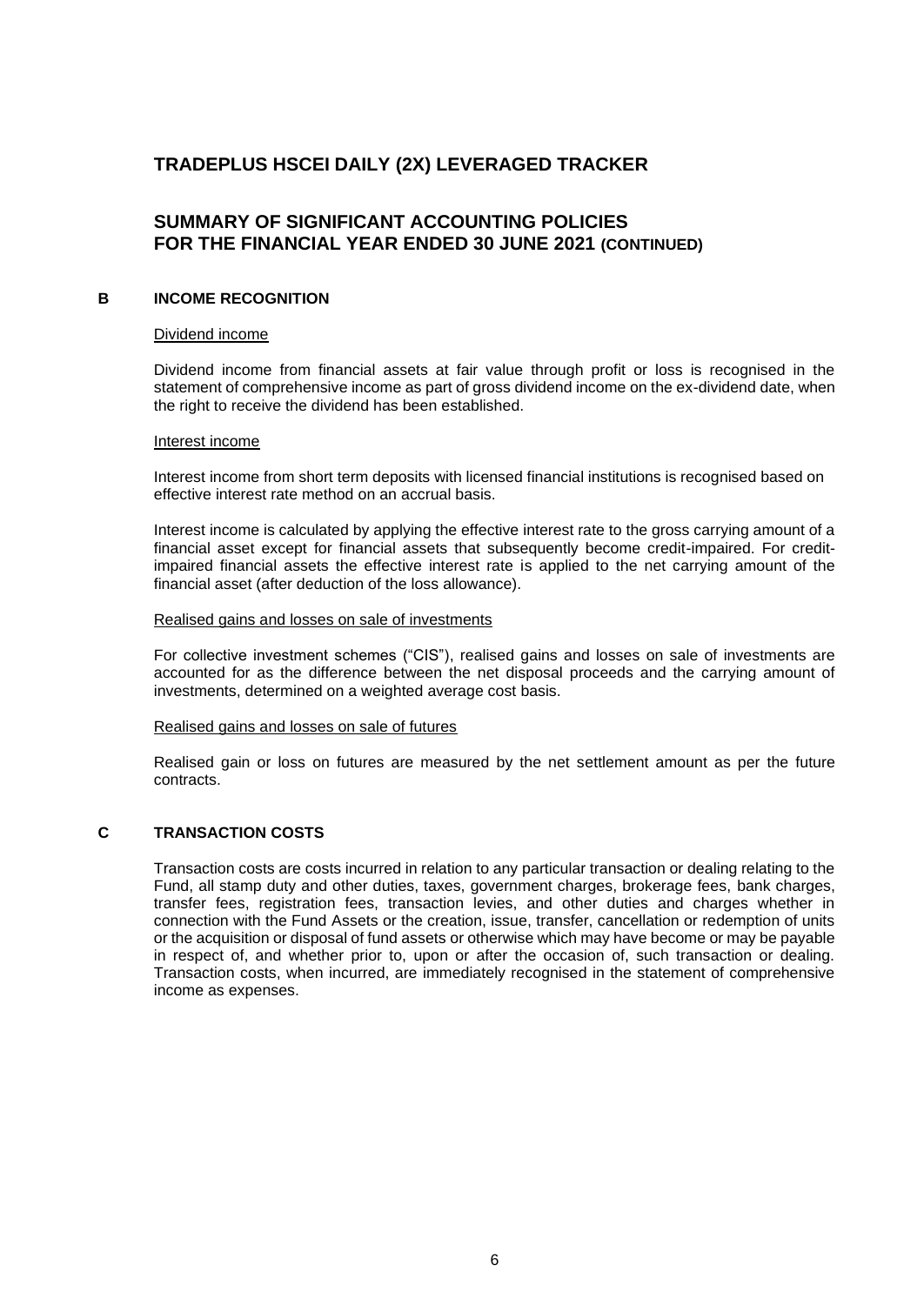## **SUMMARY OF SIGNIFICANT ACCOUNTING POLICIES FOR THE FINANCIAL YEAR ENDED 30 JUNE 2021 (CONTINUED)**

#### **D TAXATION**

Current tax expense is determined according to the Malaysian tax laws at the current rate based upon the taxable profits earned during the financial year/period.

Tax on investment income from foreign investments is based on the tax regime of the respective countries that the Fund invests in.

#### **E FUNCTIONAL AND PRESENTATION CURRENCY**

Items included in the financial statements of the Fund are measured using the currency of the primary economic environment in which the Fund operates (the "functional currency"). The financial statements are presented in Ringgit Malaysia ("RM") which is the Fund's functional and presentation currency.

#### **F FOREIGN CURRENCY TRANSLATION**

Foreign currency transactions are translated into the functional currency using the exchange rates prevailing at the dates of the transactions or valuation where items are re-measured. Foreign exchange gains and losses resulting from the settlement of such transactions and from the translation at period-end exchange rates of monetary assets and liabilities denominated in foreign currencies are recognised in the statement of comprehensive income except when deferred in comprehensive income as qualifying cash flow hedges.

#### **G FINANCIAL ASSETS AND FINANCIAL LIABILITIES**

(i) Classification

The Fund classify its financial assets in the following measurement categories:

- those to be measured at fair value through profit or loss, and
- those to be measured at amortised cost

The Fund classifies its investments based on both the Fund's business model for managing those financial assets and the contractual cash flow characteristics of the financial assets. The portfolio of financial assets is managed and performance is evaluated on a fair value basis. The Fund is primarily focused on fair value information and uses that information to assess the assets' performance and to make decisions. The Fund has not taken the option to irrevocably designate any equity securities as fair value through other comprehensive income.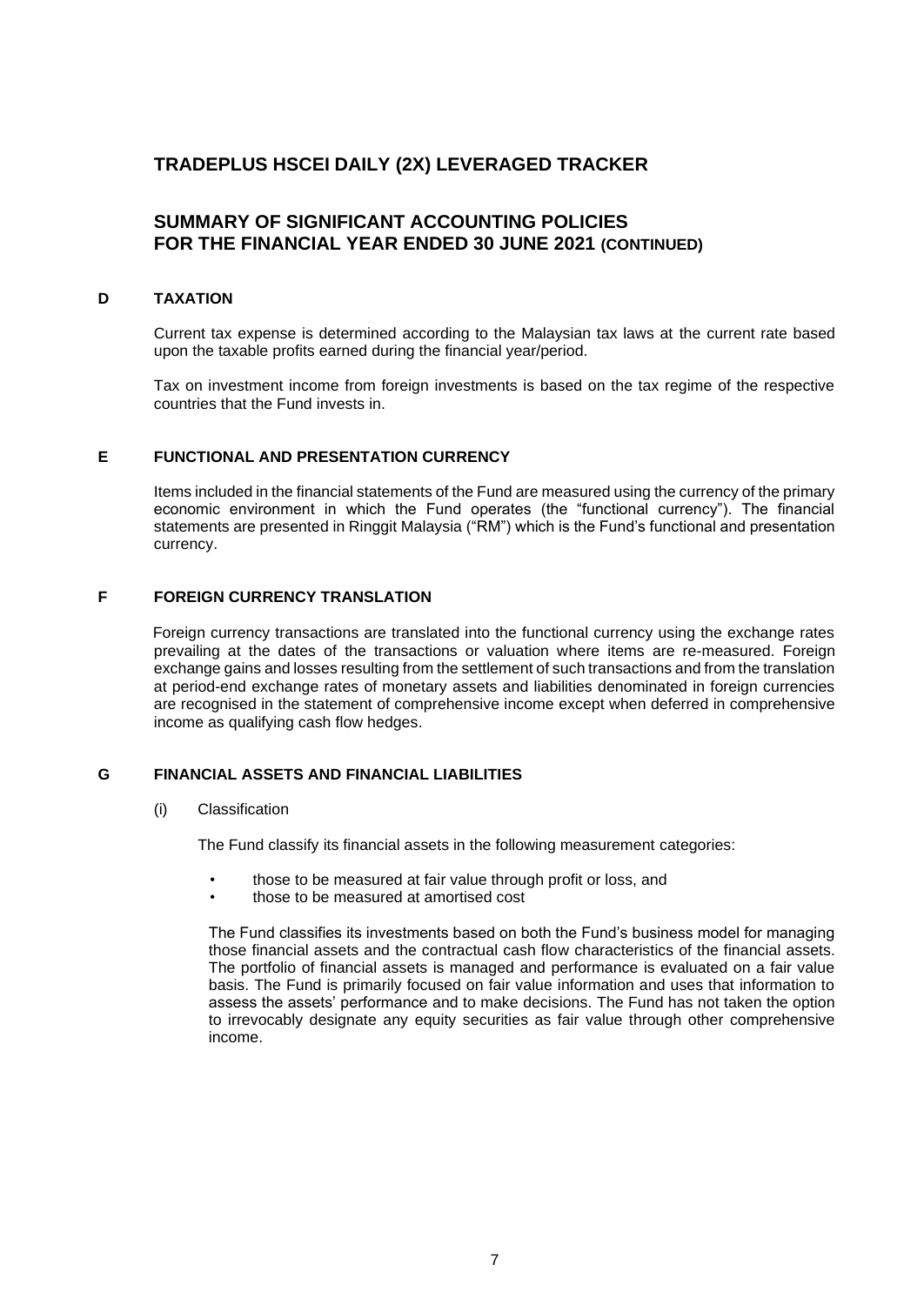## **SUMMARY OF SIGNIFICANT ACCOUNTING POLICIES FOR THE FINANCIAL YEAR ENDED 30 JUNE 2021 (CONTINUED)**

#### **G FINANCIAL ASSETS AND FINANCIAL LIABILITIES (CONTINUED)**

#### (i) Classification (continued)

The contractual cash flows of the Fund's debt securities are solely principal and interest ("SPPI"). However, these securities are neither held for the purpose of collecting contractual cash flows nor held both for collecting contractual cash flows and for sale. The collection of contractual cash flows is only incidental to achieving the Fund's business model's objective. Consequently, all investments are measured at fair value through profit or loss.

Investments in CIS have contractual cash flows that do not represent SPPI, and therefore are classified as fair value through profit or loss.

The Fund classifies margin account, cash and cash equivalents and amount due from Manager as financial assets at amortised cost as these financial assets are held to collect contractual cash flows that represent SPPI.

The Fund classifies amount due to brokers, amount due to Manager, amount due to Trustee, auditors' remuneration, tax agent's fee and other payables and accruals as financial liabilities measured at amortised cost.

#### (ii) Recognition and measurement

Regular purchases and sales of financial assets are recognised on the trade-date – the date on which the Fund commits to purchase or sell the asset. Investments are initially recognised at fair value. Transaction costs are expensed in the statement of comprehensive income.

Financial liabilities, within the scope of MFRS 9, are recognised in the statement of financial position when, and only when, the Fund becomes a party to the contractual provisions of the financial instrument.

Financial assets are derecognised when the rights to receive cash flows from the investments have expired or have been transferred and the Fund has transferred substantially all risks and rewards of ownership.

Financial liabilities are derecognised when it is extinguished, i.e. when the obligation specified in the contract is discharged or cancelled or expired.

Gains or losses arising from changes in the fair value of the "financial assets at fair value through profit or loss" category including the effects of currency transactions are presented in the statement of comprehensive income within "net gain/(loss) on financial assets at fair value through profit or loss" in the year/period which they arise.

Investment in CIS are valued at the last published net asset value ("NAV") per unit at the date of the statement of financial position.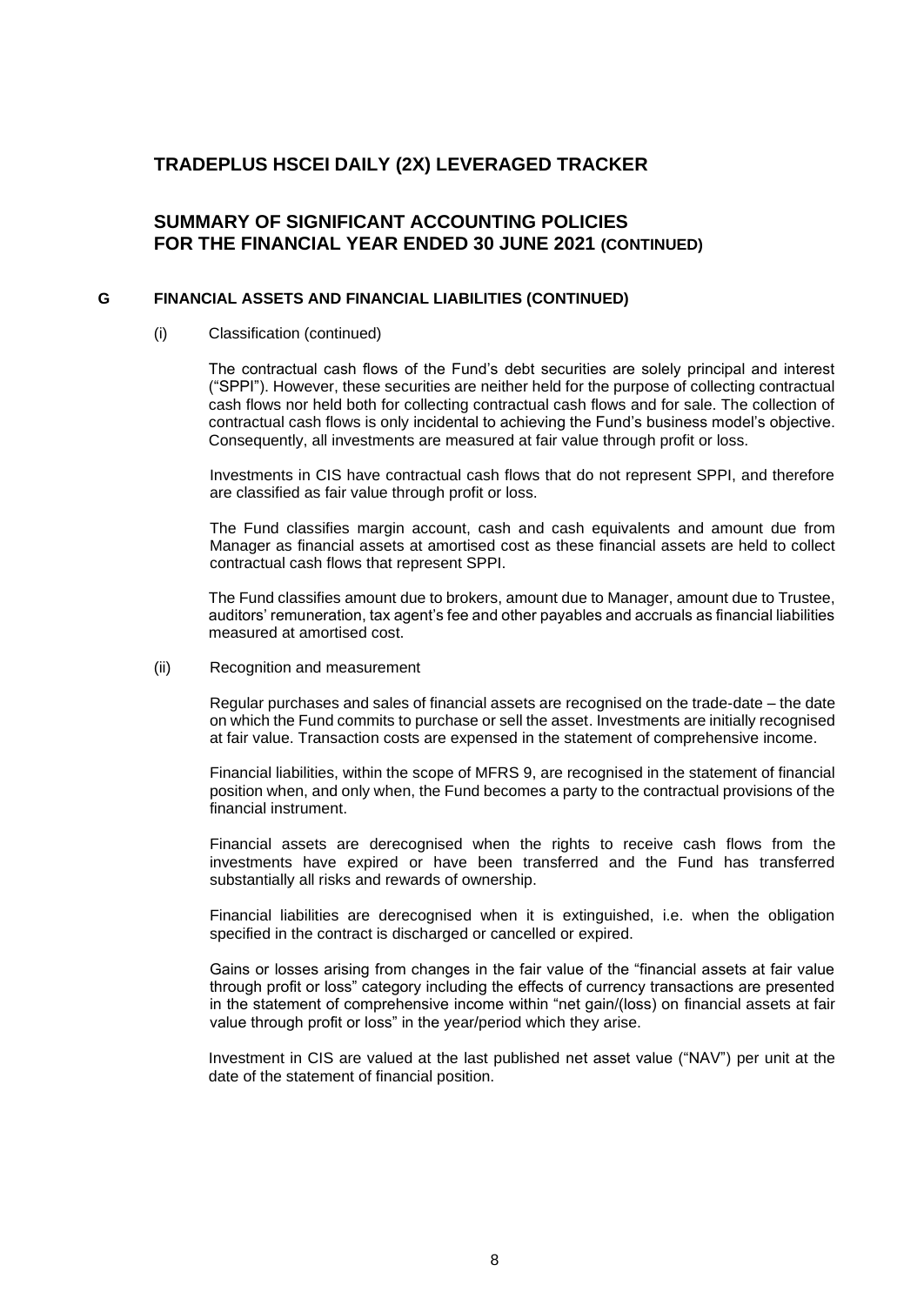## **SUMMARY OF SIGNIFICANT ACCOUNTING POLICIES FOR THE FINANCIAL YEAR ENDED 30 JUNE 2021 (CONTINUED)**

#### **G FINANCIAL ASSETS AND FINANCIAL LIABILITIES (CONTINUED)**

#### (ii) Recognition and measurement (continued)

Valuation of derivatives - futures will be "marked to market" at the close of each valuation day to the extent possible as quoted in respective stock exchanges. Foreign exchange gains and losses on the derivative financial instruments are recognised in profit or loss when settled or at the date of the statement of financial position at which time they are included in the measurement of the derivative financial instruments.

Financial assets at amortised cost and other financial liabilities are subsequently carried at amortised cost using the effective interest method.

#### (iii) Impairment

The Fund's financial assets measured at amortised cost are subject to expected credit losses. The Fund measures credit risk and expected credit losses using probability of default, exposure at default and loss given default. Management considers both historical analysis and forward-looking information in determining any expected credit loss. Management consider the probability of default to be close to zero as these instruments have a low risk of default and the counterparties have a strong capacity to meet their contractual obligations in the near term. As a result, no loss allowance has been recognised based on 12 month expected credit losses as any such impairment would be wholly insignificant to the Fund.

#### Significant increase in credit risk

A significant increase in credit risk is defined by management as any contractual payment which is more than 30 days past due.

#### Definition of default and credit-impaired financial assets

The Fund defines a financial instrument as default, which is truly aligned with the definition of credit-impaired, when it meets one or more of the following criteria:

#### Quantitative criteria:

Any contractual payment which is more than 90 days past due is considered credit impaired.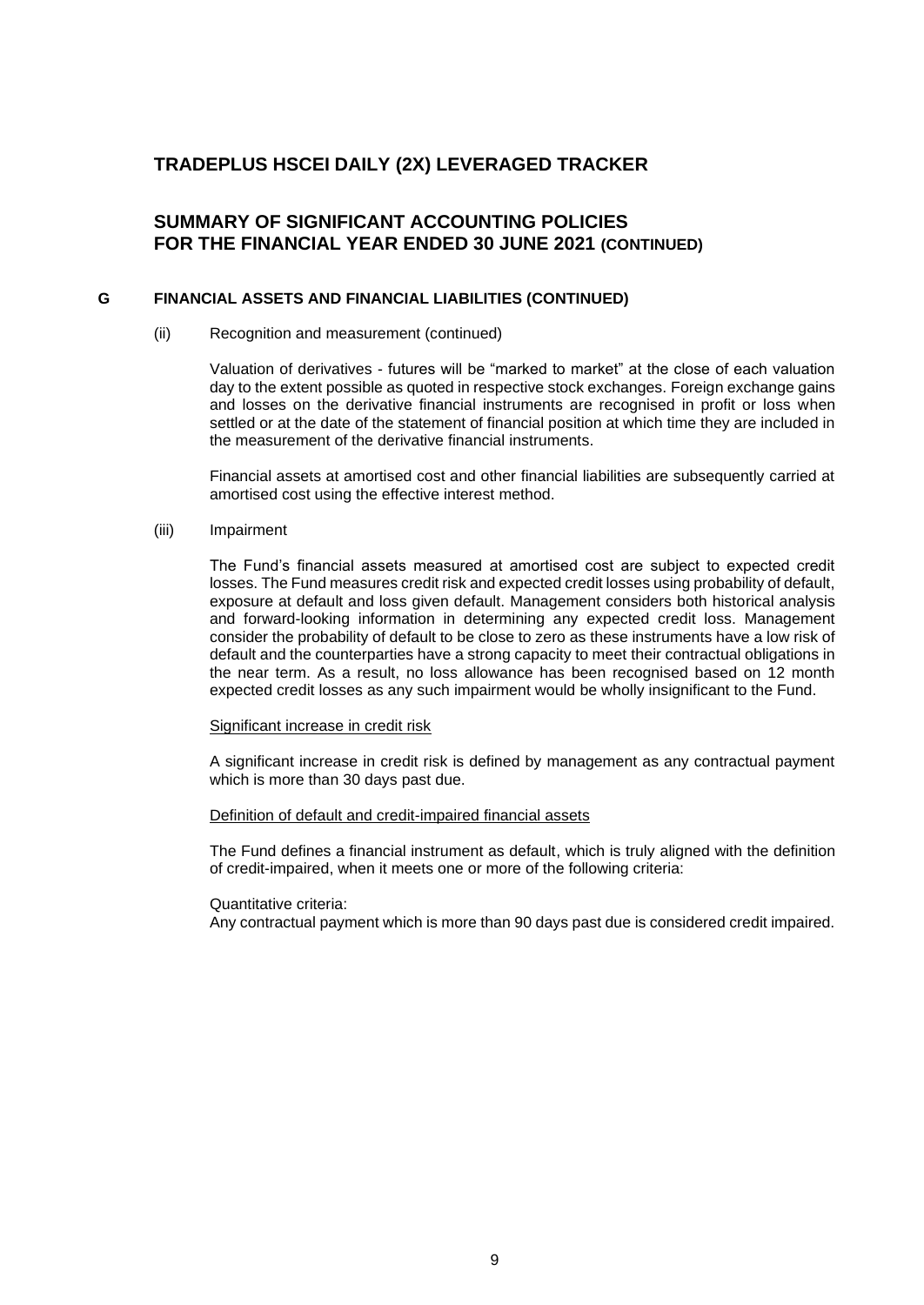## **SUMMARY OF SIGNIFICANT ACCOUNTING POLICIES FOR THE FINANCIAL YEAR ENDED 30 JUNE 2021 (CONTINUED)**

#### **G FINANCIAL ASSETS AND FINANCIAL LIABILITIES (CONTINUED)**

(iii) Impairment (continued)

#### Definition of default and credit-impaired financial assets (continued)

Qualitative criteria:

The debtor meets unlikeliness to pay criteria, which indicates the debtor is in significant financial difficulty. The Fund considers the following instances:

- the debtor is in breach of financial covenants
- concessions have been made by the lender relating to the debtor's financial difficulty
- it is becoming probable that the debtor will enter bankruptcy or other financial reorganisation
- the debtor is insolvent

Financial instruments that are credit-impaired are assessed on individual basis.

#### Write-off

The Fund writes off financial assets, in whole or in part, when it has exhausted all practical recovery efforts and has concluded there is no reasonable expectation of recovery. The assessment of no reasonable expectation of recovery is based on unavailability of debtor's sources of income or assets to generate sufficient future cash flows to repay the amount.

The Fund may write-off financial assets that are still subject to enforcement activity. Subsequent recoveries of amounts previously written off will result in bad debt recoveries. There are no write-offs/recoveries during the financial year/period.

#### **H CASH AND CASH EQUIVALENTS**

For the purpose of statement of cash flows, cash and cash equivalents comprise cash and bank balances and deposits held in highly liquid investments that are readily convertible to known amounts of cash and which are subject to an insignificant risk of change in value.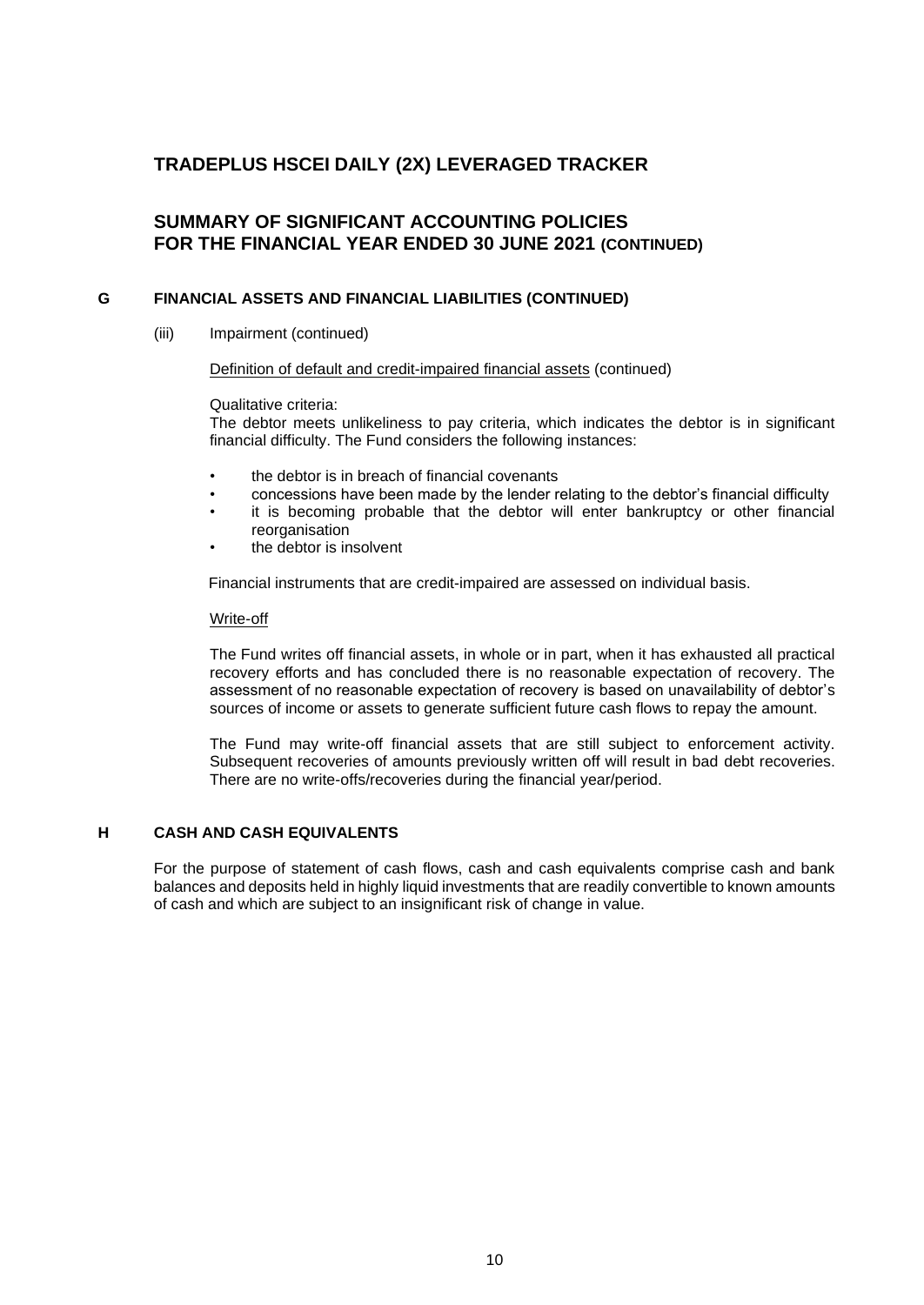## **SUMMARY OF SIGNIFICANT ACCOUNTING POLICIES FOR THE FINANCIAL YEAR ENDED 30 JUNE 2021 (CONTINUED)**

#### **I UNITHOLDERS' CAPITAL**

The unitholders' contributions to the Fund meet the criteria to be classified as equity instruments under MFRS 132 "Financial Instruments: Presentation". Those criteria include:

- the units entitle the holder to a proportionate share of the Fund's net asset value;
- the units are the most subordinated class and class features are identical;
- there is no contractual obligations to deliver cash or another financial asset other than the obligation on the Fund to repurchase; and
- the total expected cash flows from the units over its life are based substantially on the profit or loss of the Fund.

The outstanding units are carried at the redemption amount that is payable at each financial year/period if unitholder exercises the right to put the unit back to the Fund.

Units are created and cancelled at prices based on the Fund's net asset value per unit at the time of creation or cancellation. The Fund's net asset value per unit is calculated by dividing the net assets attributable to unitholders with the total number of outstanding units.

#### **J DERIVATIVE FINANCIAL INSTRUMENTS**

Derivatives are initially recognised at fair value on the date a derivative contract is entered into and are subsequently re-measured at their fair value. The method of recognising the resulting gain or loss depends on whether the derivative is designated as a hedging instrument, and the nature of the item being hedged. Derivatives that do not qualify for hedge accounting are classified as financial assets/liabilities at fair value through profit or loss.

The Fund's derivative financial instruments comprise futures. Futures are contractual obligations to buy or sell financial instruments on a future date at a specified price established in an organised market. The futures contracts are collateralised by cash and marketable securities.

The fair value of the Fund's futures is obtained from the relevant stock exchange where the futures are listed on the financial year end date.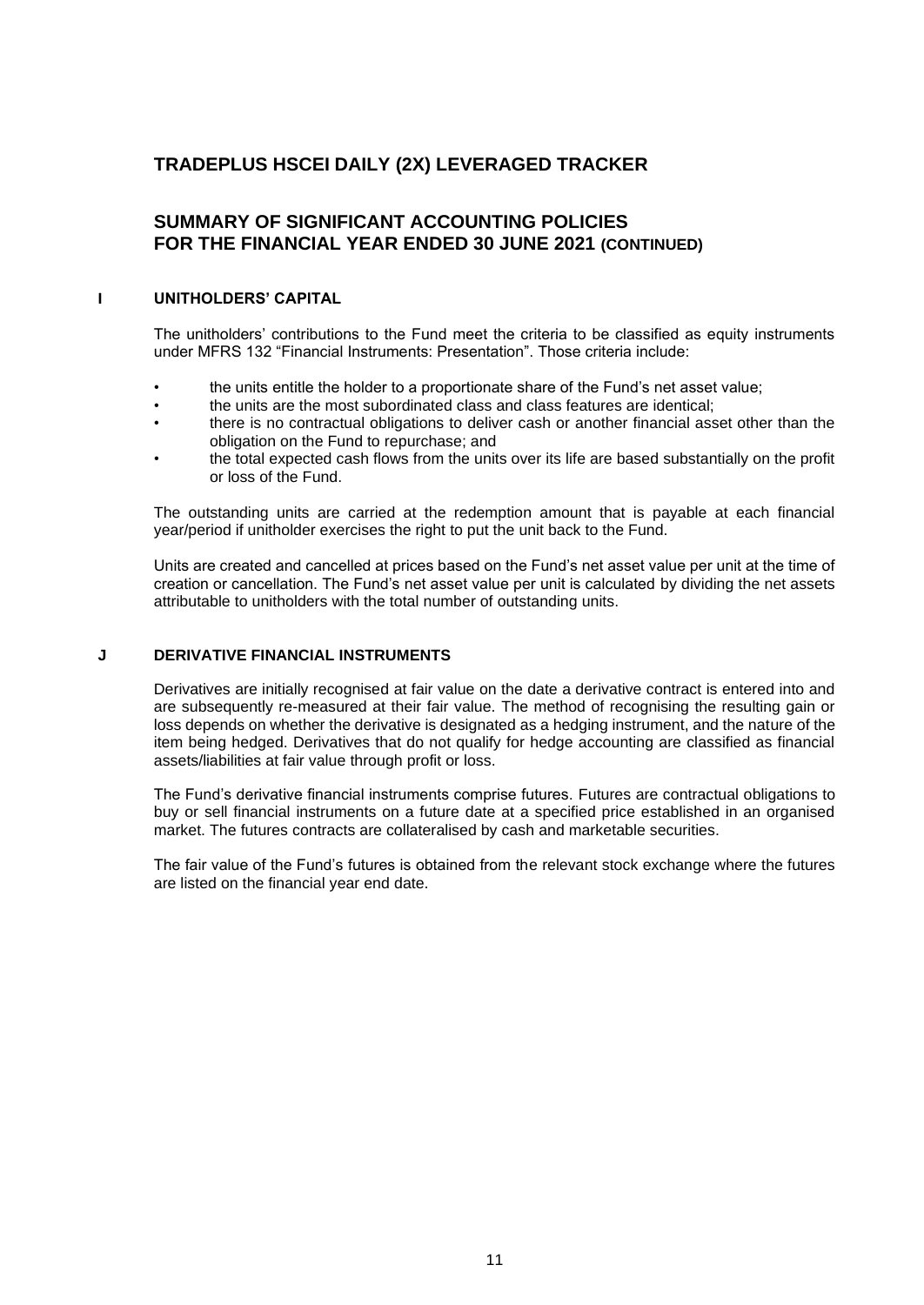## **SUMMARY OF SIGNIFICANT ACCOUNTING POLICIES FOR THE FINANCIAL YEAR ENDED 30 JUNE 2021 (CONTINUED)**

#### **K SEGMENT REPORTING**

Operating segments are reported in a manner consistent with the internal reporting used by the chief operating decision-maker. The chief operating decision-maker, who is responsible for allocating resources and assessing performance of the operating segments, has been identified as the strategic asset allocation committee of the Manager that makes strategic decisions.

#### **L CRITICAL ACCOUNTING ESTIMATES AND JUDGMENTS IN APPLYING ACCOUNTING POLICIES**

The Fund makes estimates and assumptions concerning the future. The resulting accounting estimates will, by definition, rarely equal the related actual results. To enhance the information contents on the estimates, certain key variables that are anticipated to have material impacts to the Fund's results and financial position are tested for sensitivity to changes in the underlying parameters.

Estimates and judgments are continually evaluated by the Manager and are based on historical experience and other factors, including expectations of future events that are believed to be reasonable under the circumstances.

However, the Manager is of the opinion that there are no accounting policies which require significant judgement to be exercised.

In undertaking any of the Fund's investment, the Manager will ensure that all assets of the Fund under management will be valued appropriately, that is at fair value and in compliance with the Securities Commission's ("SC") Guidelines on Exchange-Traded Funds.

#### **M REALISED AND UNREALISED PORTIONS OF PROFIT OR LOSS AFTER TAX**

The analysis of realised and unrealised profit or loss after tax as presented on the statement of comprehensive income is prepared in accordance with SC's Guidelines on Exchange-Traded Funds.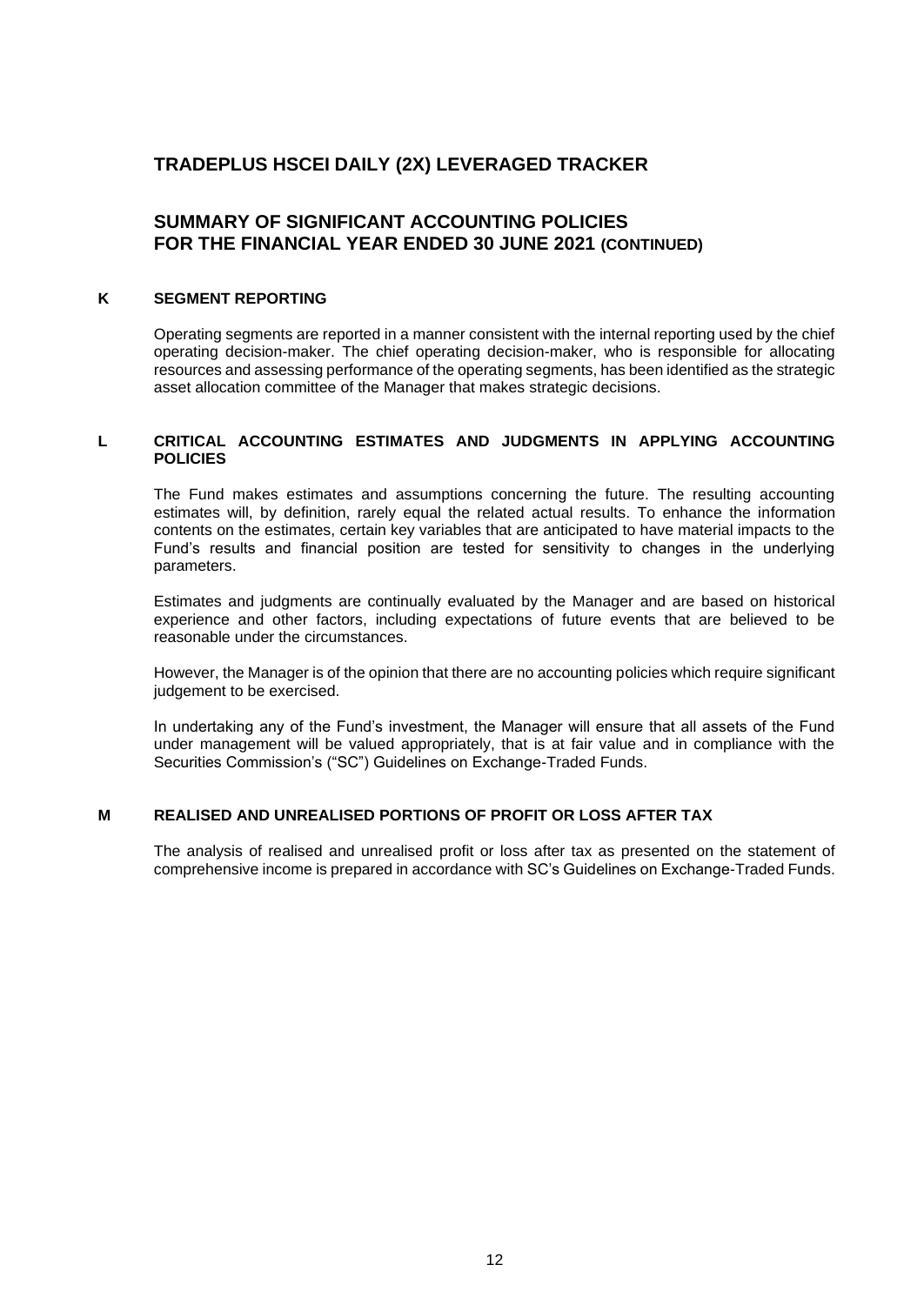## **NOTES TO THE FINANCIAL STATEMENTS FOR THE FINANCIAL YEAR ENDED 30 JUNE 2021**

#### **1 INFORMATION ON THE FUND**

The Exchange-Traded Fund was constituted under the name TradePlus HSCEI Daily (2X) Leveraged Tracker (the "Fund") pursuant to the execution of a Deed dated 4 September 2019 (the "Deed") entered into between Affin Hwang Asset Management Berhad (the "Manager") and CIMB Commerce Trustee Berhad (the "Trustee").

The Fund commenced operations on 26 November 2019 and will continue its operations until terminated by the Trustee as provided under Section 26.2 of the Deed.

The Fund is listed on the main market of Bursa Malaysia and its aims to provide investment results that closely correspond to the daily performance of the Hang Seng China Enterprises Futures 2x Leveraged Index (the "Benchmark Index").

The Fund is a passively managed fund. To achieve the investment objective of the Fund, the Manager will use a futures-based replication strategy. Under the futures-based replication strategy, the Manager will directly invest in the nearest spot month futures contracts of the Hang Seng China Enterprises Index (the "Underlying Index") subject to the futures roll on a quarterly basis in order to obtain the required exposure of up to 200% of its Net Asset Value to the Underlying Index.

The Fund seek to rebalance its position daily at or around the close of trading of the Underlying Index, by increasing exposure in response to the Underlying Index's daily gains or reducing exposure in response to the Underlying Index's daily losses, so that its daily leveraged exposure ratio to the Underlying Index is consistent with the Leveraged Fund's investment objective and Benchmark.

The Manager is a company incorporated in Malaysia. The principal activities of the Manager are establishment and management of unit trust funds, exchange-traded funds and private retirement schemes as well as providing fund management services to private clients.

The financial statements were authorised for issue by the Manager on 16 August 2021.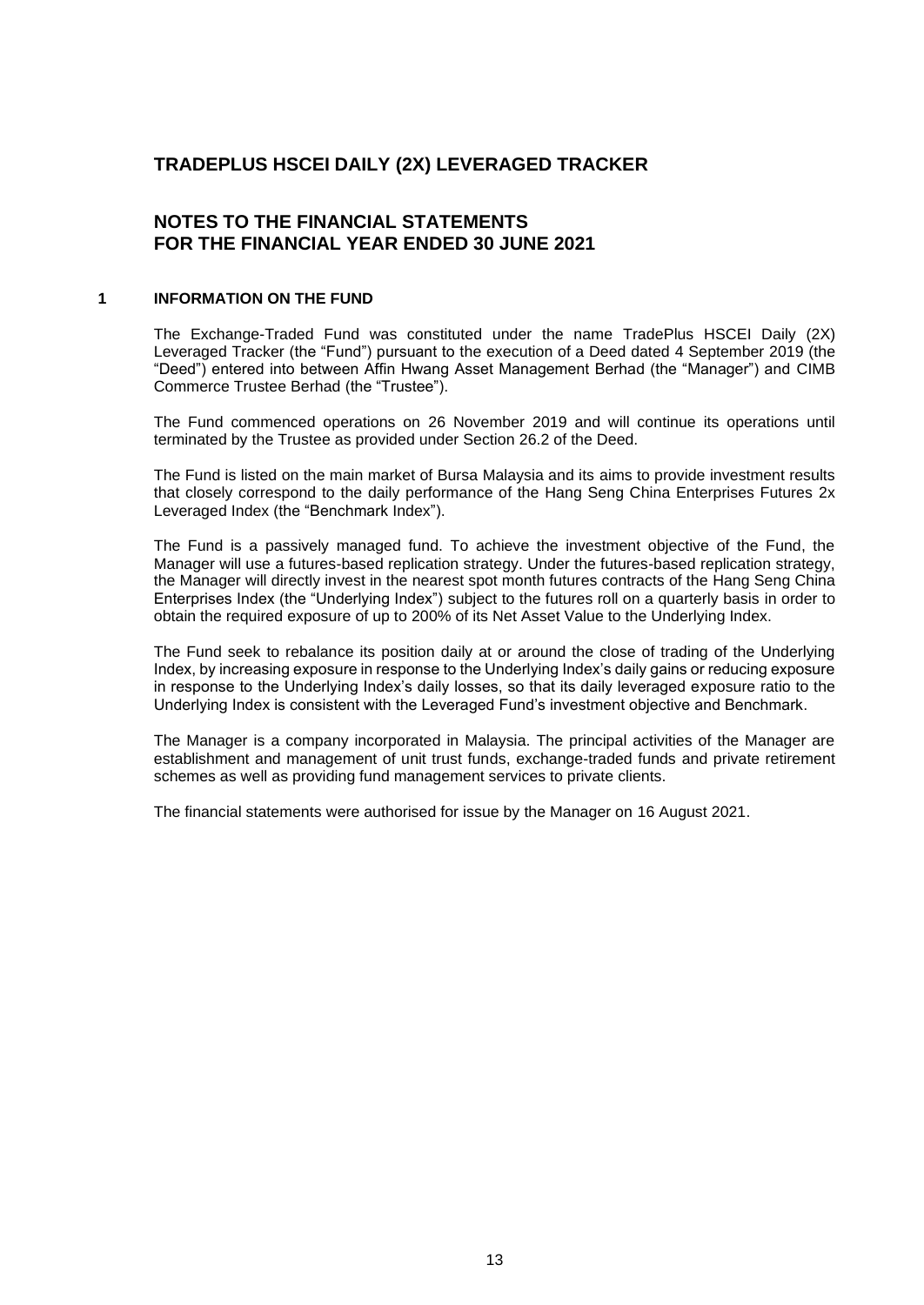## **NOTES TO THE FINANCIAL STATEMENTS FOR THE FINANCIAL YEAR ENDED 30 JUNE 2021 (CONTINUED)**

## **2 FINANCIAL INSTRUMENTS, RISK MANAGEMENT OBJECTIVES AND POLICIES**

Financial instruments are as follows:

| 2021                                                                   | <b>Note</b> | At<br>amortised<br><u>cost</u><br><b>RM</b> | At fair value<br>through<br>profit or loss<br>RM | <b>Total</b><br><b>RM</b> |
|------------------------------------------------------------------------|-------------|---------------------------------------------|--------------------------------------------------|---------------------------|
| <b>Financial assets</b>                                                |             |                                             |                                                  |                           |
| Margin account<br>Cash and cash equivalents<br>Amount due from Manager | 11<br>12    | 163,363<br>245,459                          |                                                  | 163,363<br>245,459        |
| - management fee rebate receivable<br>Collective investment schemes    | 9           | 40                                          | 182,282                                          | 40<br>182,282             |
|                                                                        |             | 408,862                                     | 182,282                                          | 591,144                   |
| <b>Financial liabilities</b>                                           |             |                                             |                                                  |                           |
| Quoted futures<br>Amount due to brokers<br>Amount due to Manager       | 10          | 1,182                                       | 22,659                                           | 22,659<br>1,182           |
| - management fee<br>Amount due to Trustee                              |             | 466<br>19                                   |                                                  | 466<br>19                 |
| Tax agent's fee<br>Other payables and accruals                         |             | 3,500<br>3,000                              |                                                  | 3,500<br>3,000            |
|                                                                        |             | 8,167                                       | 22,659                                           | 30,826                    |
| 2020                                                                   |             |                                             |                                                  |                           |
| <b>Financial assets</b>                                                |             |                                             |                                                  |                           |
| Margin account<br>Cash and cash equivalents                            | 11<br>12    | 182,342<br>459,789                          |                                                  | 182,342<br>459,789        |
|                                                                        |             | 642,131                                     |                                                  | 642,131                   |
|                                                                        |             |                                             |                                                  |                           |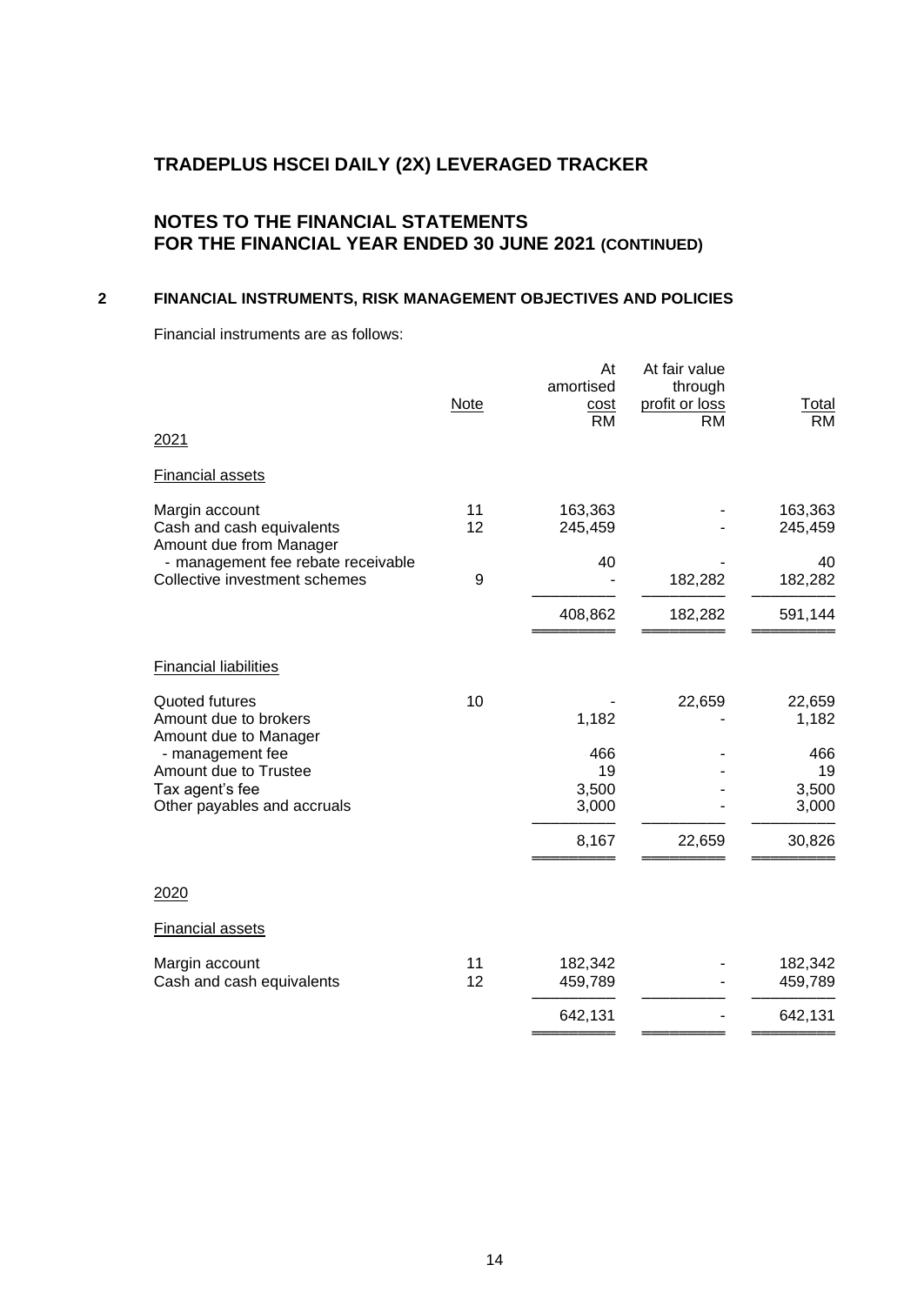## **NOTES TO THE FINANCIAL STATEMENTS FOR THE FINANCIAL YEAR ENDED 30 JUNE 2021 (CONTINUED)**

#### **2 FINANCIAL INSTRUMENTS, RISK MANAGEMENT OBJECTIVES AND POLICIES (CONTINUED)**

Financial instruments are as follows: (continued)

|                                         | <b>Note</b> | At<br>amortised<br>cost<br><b>RM</b> | At fair value<br>through<br>profit or loss<br>RM | Total<br><b>RM</b> |
|-----------------------------------------|-------------|--------------------------------------|--------------------------------------------------|--------------------|
| 2020 (continued)                        |             |                                      |                                                  |                    |
| <b>Financial liabilities</b>            |             |                                      |                                                  |                    |
| Quoted futures<br>Amount due to Manager | 10          |                                      | 10,019                                           | 10,019             |
| - management fee                        |             | 414                                  |                                                  | 414                |
| Amount due to Trustee                   |             | 17                                   |                                                  | 17                 |
| Auditors' remuneration                  |             | 20,000                               |                                                  | 20,000             |
| Tax agent's fee                         |             | 3,500                                |                                                  | 3,500              |
| Other payables and accruals             |             | 15,700                               |                                                  | 15,700             |
|                                         |             | 39,631                               | 10,019                                           | 49,650             |
|                                         |             |                                      |                                                  |                    |

The Fund is exposed to a variety of risks which include market risk (including price risk, interest rate risk and currency risk), credit risk, liquidity risk and capital risk.

Financial risk management is carried out through internal control processes adopted by the Manager and adherence to the investment restrictions as stipulated by the SC's Guidelines on Exchange-Traded Funds.

#### Market risk

(a) Price risk

Price risk arises mainly from the uncertainty about future prices of investments. It represents the potential loss the Fund might suffer through holding market positions in the face of price movements. The Manager manages the risk of unfavourable changes in prices by continuous monitoring of the performance and risk profile of the investment portfolio.

The Fund is exposed to price risk arising from its exposure into futures contracts linked to the movement of its referenced Underlying index. The price of the Underlying index may fluctuate, and movement is uncertain. The Fund is structured as an index tracking fund with the Benchmark Index that is linked to the Underlying Index. The Underlying Index comprises of a diversified list of equity securities in its constituents. As such the Fund is able to mitigate the price risk through the diversification that it has through the diversification of the Underlying Index, which the future contracts the Fund enters into replicates.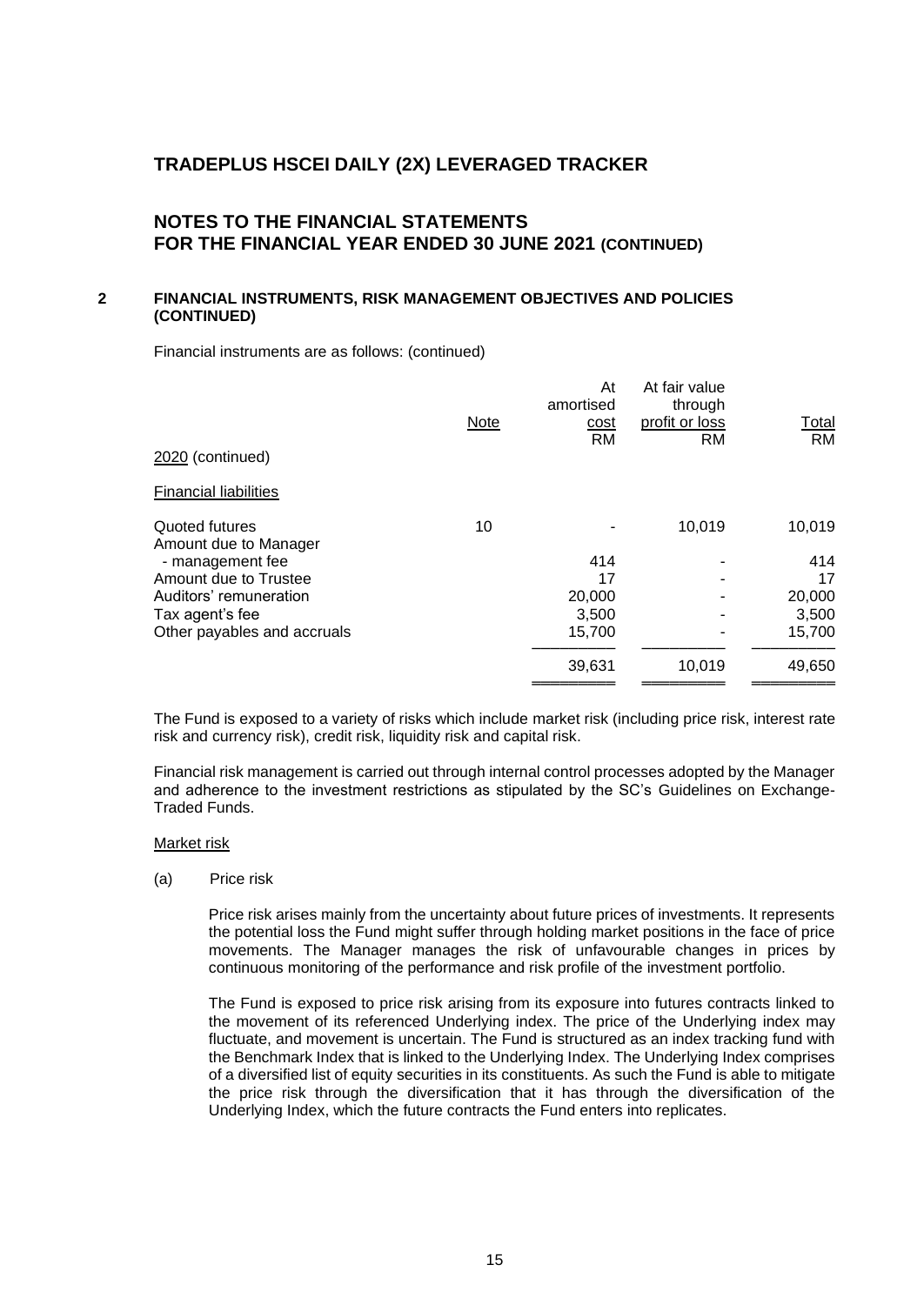## **NOTES TO THE FINANCIAL STATEMENTS FOR THE FINANCIAL YEAR ENDED 30 JUNE 2021 (CONTINUED)**

#### **2 FINANCIAL INSTRUMENTS, RISK MANAGEMENT OBJECTIVES AND POLICIES (CONTINUED)**

Market risk (continued)

(a) Price risk (continued)

The table below summarises the sensitivity of the Fund's profit or loss, and NAV to movements in prices of its Benchmark Index. The analysis is based on the assumption that the Benchmark Index fluctuates by 38.29% (2020: 44.78%), which is 2X the 12-month standard deviation of the Underlying Index as at 30 June 2021. If all other variables are held constant, and that the fair value of the investments move in the same quantum with the fluctuation of the Underlying index, this would represent the Management's best estimates of a reasonable possible shift in the futures contracts. However, it must be noted that there may be instances where the price of the futures contracts/Benchmark Index may deviate from the movement of the Underlying Index.

| % Change in Benchmark Index   | <b>Benchmark</b><br>Index | Market value                       | Impact on<br>profit/(loss)<br>after<br>tax/NAV |
|-------------------------------|---------------------------|------------------------------------|------------------------------------------------|
| 2021                          | <b>RM</b>                 | <b>RM</b>                          | <b>RM</b>                                      |
| $-38.29%$<br>$0\%$<br>+38.29% | 6,244<br>10,118<br>13,992 | (31, 335)<br>(22, 659)<br>(13,983) | (8,676)<br>8,676                               |
| 2020                          |                           |                                    |                                                |
| $-44.78%$<br>$0\%$<br>+44.78% | 4,766<br>8,631<br>12,496  | (14, 506)<br>(10, 019)<br>(5, 532) | (4, 487)<br>4,487                              |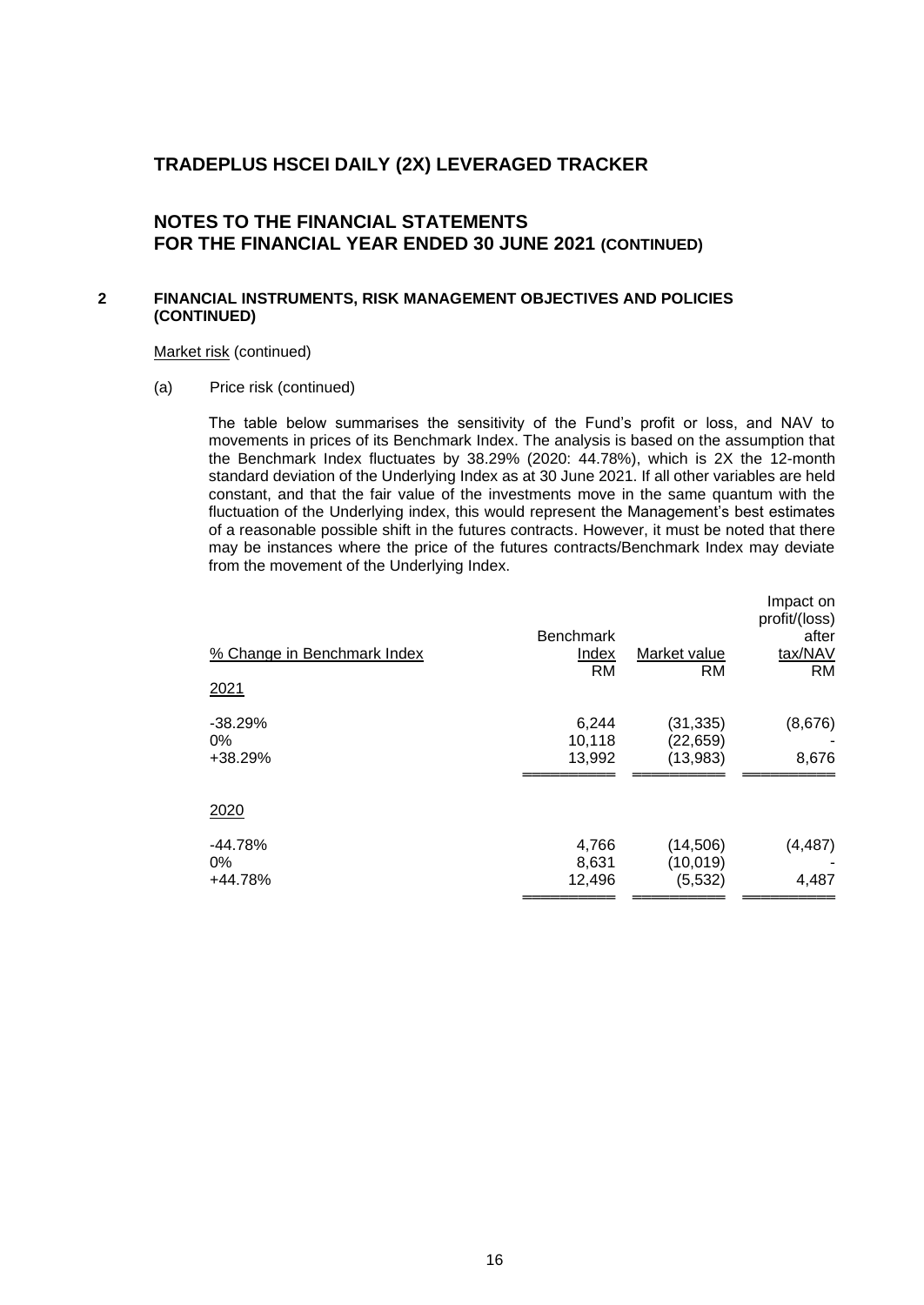## **NOTES TO THE FINANCIAL STATEMENTS FOR THE FINANCIAL YEAR ENDED 30 JUNE 2021 (CONTINUED)**

#### **2 FINANCIAL INSTRUMENTS, RISK MANAGEMENT OBJECTIVES AND POLICIES (CONTINUED)**

Market risk (continued)

(a) Price risk (continued)

The Fund's collective investment scheme exposure to price risk was as follows:

|                                                            | 2021<br>RM | 2020<br>RM. |
|------------------------------------------------------------|------------|-------------|
| <b>Quoted investments</b><br>Collective investment schemes | 182.282    |             |
|                                                            |            |             |

The following table summarises the sensitivity of the Fund's profit after taxation and net asset value to price risk movements. The analysis is based on the assumptions that the market price increased by 5% and decreased by 5% with all other variables held constant. This represents management's best estimate of a reasonable possible shift in the quoted securities, having regard to the historical volatility of the prices.

| % Change in price | Market value<br><b>RM</b> | Impact on<br>loss after<br>tax/NAV<br><b>RM</b> |
|-------------------|---------------------------|-------------------------------------------------|
| 2021              |                           |                                                 |
| $-5%$             | 173,168                   | (9, 114)                                        |
| 0%                | 182,282                   |                                                 |
| $+5%$             | 191,396                   | 9,114                                           |
|                   |                           |                                                 |

(b) Interest rate risk

Interest rate risk arises from the effects of fluctuations in the prevailing levels of market interest rates on the fair value of financial assets and liabilities and future cash flows.

The Fund's exposure to the interest rate risk is mainly confined to short term placement with a financial institution. The Manager overcomes this exposure by way of maintaining deposits on short term basis.

As at the end of the financial year ended 30 June 2020, the Fund's exposure to interest rate risk associated with deposit with licensed financial institutions is not material as the deposits are held for a period of less than 12 months.

As at the end of the financial year ended 30 June 2021, the Fund is not exposed to any interest rate risk.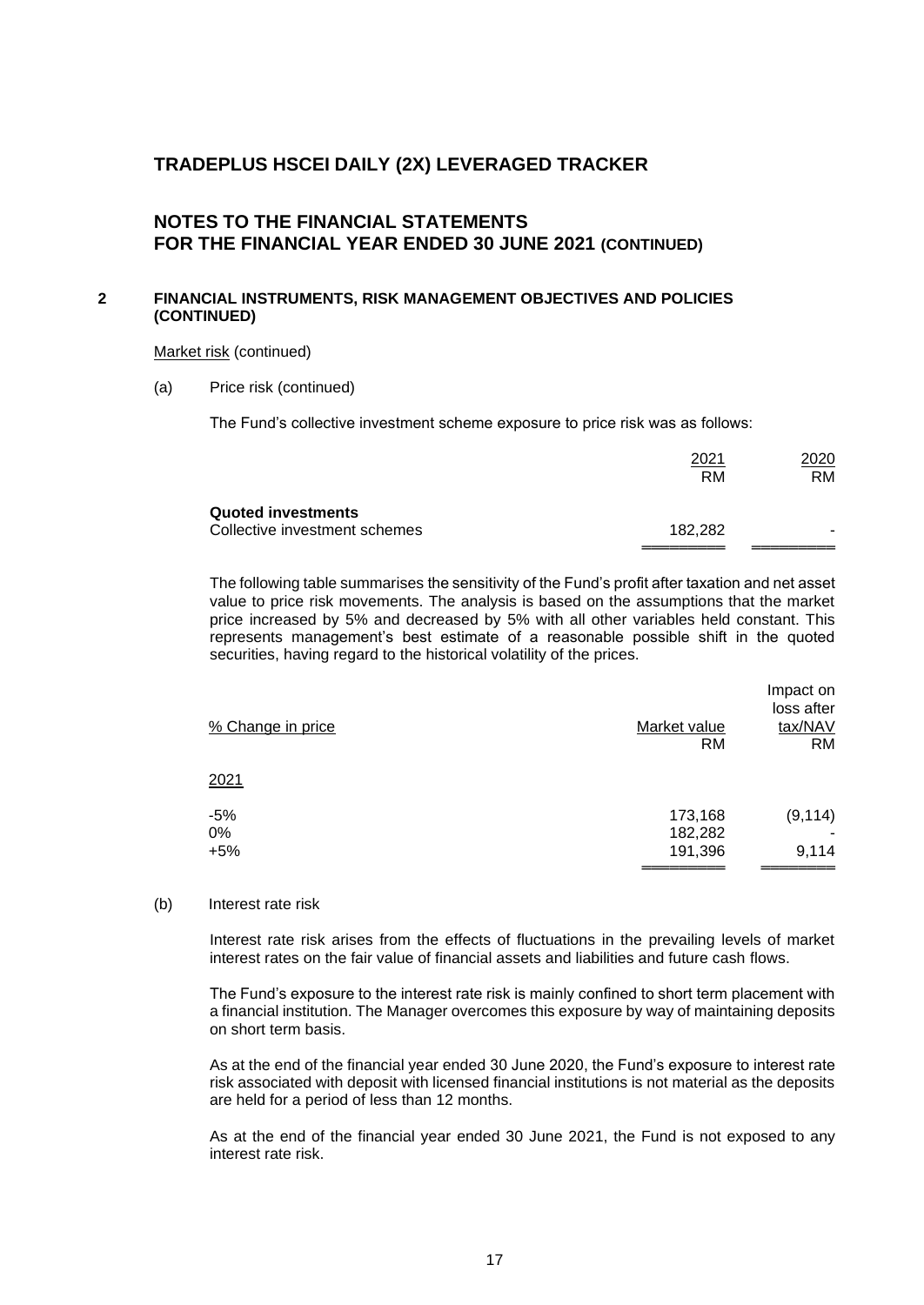## **NOTES TO THE FINANCIAL STATEMENTS FOR THE FINANCIAL YEAR ENDED 30 JUNE 2021 (CONTINUED)**

#### **2 FINANCIAL INSTRUMENTS, RISK MANAGEMENT OBJECTIVES AND POLICIES (CONTINUED)**

Market risk (continued)

(c) Currency risk

Currency risk is associated with investments denominated in foreign currencies. When the foreign currencies fluctuate in an unfavorable movement against Ringgit Malaysia, the investments will face currency losses in addition to the capital gain/(loss). The Manager will evaluate the likely directions of the foreign currency versus Ringgit Malaysia based on considerations of economic fundamentals such as interest rate differentials, balance of payments position, debt levels and technical chart considerations.

The following table sets out the foreign currency risk concentrations and counterparties of the Fund:

|                              |                         | Cash<br>and cash<br>equivalents<br><b>RM</b> | <u>Total</u><br><b>RM</b> |
|------------------------------|-------------------------|----------------------------------------------|---------------------------|
| 2021                         |                         |                                              |                           |
| <b>Financial assets</b>      |                         |                                              |                           |
| Hong Kong Dollar             |                         | 191,078                                      | 191,078                   |
|                              | Quoted<br>futures<br>RM | Amount due<br>to brokers<br><b>RM</b>        | <b>Total</b><br><b>RM</b> |
| <b>Financial liabilities</b> |                         |                                              |                           |
| Hong Kong Dollar             | 22,659                  | 1,182                                        | 23,841                    |
|                              |                         | Quoted<br>futures<br><b>RM</b>               | <b>Total</b><br><b>RM</b> |
| 2020                         |                         |                                              |                           |
| <b>Financial liabilities</b> |                         |                                              |                           |
| Hong Kong Dollar             |                         | 10,019                                       | 10,019                    |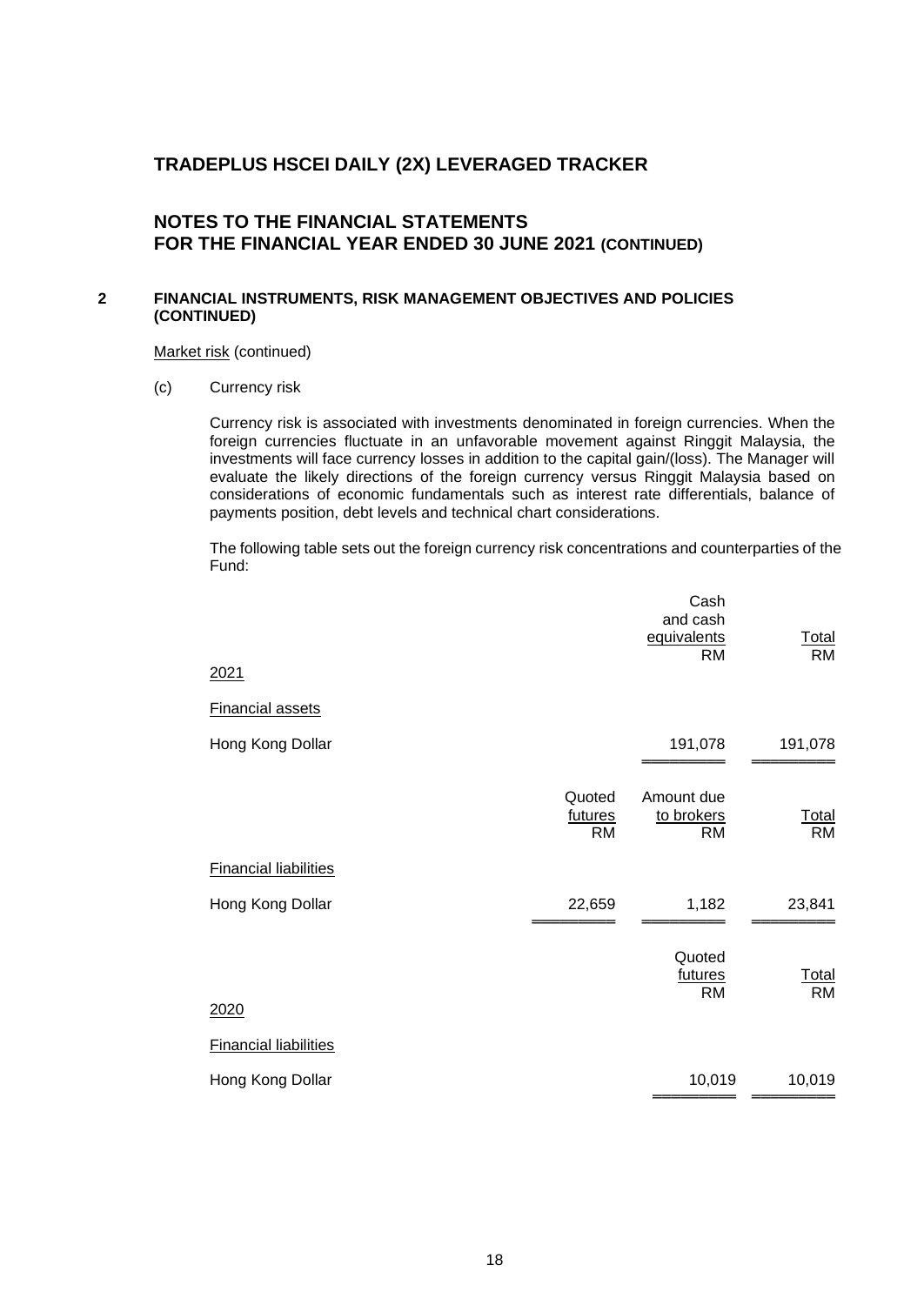## **NOTES TO THE FINANCIAL STATEMENTS FOR THE FINANCIAL YEAR ENDED 30 JUNE 2021 (CONTINUED)**

#### **2 FINANCIAL INSTRUMENTS, RISK MANAGEMENT OBJECTIVES AND POLICIES (CONTINUED)**

#### Market risk (continued)

(c) Currency risk (continued)

The table below summarises the sensitivity of the Fund's profit after tax and net asset value to changes in foreign exchange movements. The analysis is based on the assumption that the foreign exchange rate changes based on each currency's respective historical volatility, with all other variables held constant. This represents management's best estimate of a reasonable possible shift in the foreign exchange rate, having regard to historical volatility of this rate. Any increase/(decrease) in foreign exchange rate will result in a corresponding (decrease)/increase in the net assets attributable to unitholders by each currency's respective historical volatility. Disclosures below are shown in absolute terms, changes and impacts could be positive or negative.

|                  | Change<br>in rate<br>% | Impact on<br>loss after tax/<br><b>NAV</b><br><b>RM</b> |
|------------------|------------------------|---------------------------------------------------------|
| 2021             |                        |                                                         |
| Hong Kong Dollar | $+/- 3.23$             | $-/- 5,403$                                             |
| 2020             |                        |                                                         |
| Hong Kong Dollar | $+/- 5.82$             | $-/+ 583$                                               |

#### Credit risk

Credit risk refers to the ability of an issuer or counterparty to make timely payments of interest, principals and proceeds from realisation of investment. The Manager manages the credit risk by undertaking credit evaluation to minimise such risk.

Credit risk arising from cash and bank balances is managed by ensuring that they are held by parties with credit rating of AA or higher.

The settlement terms of the proceeds from the creation of units' receivable from the Manager are governed by the SC's Guidelines on Exchange-Traded Funds.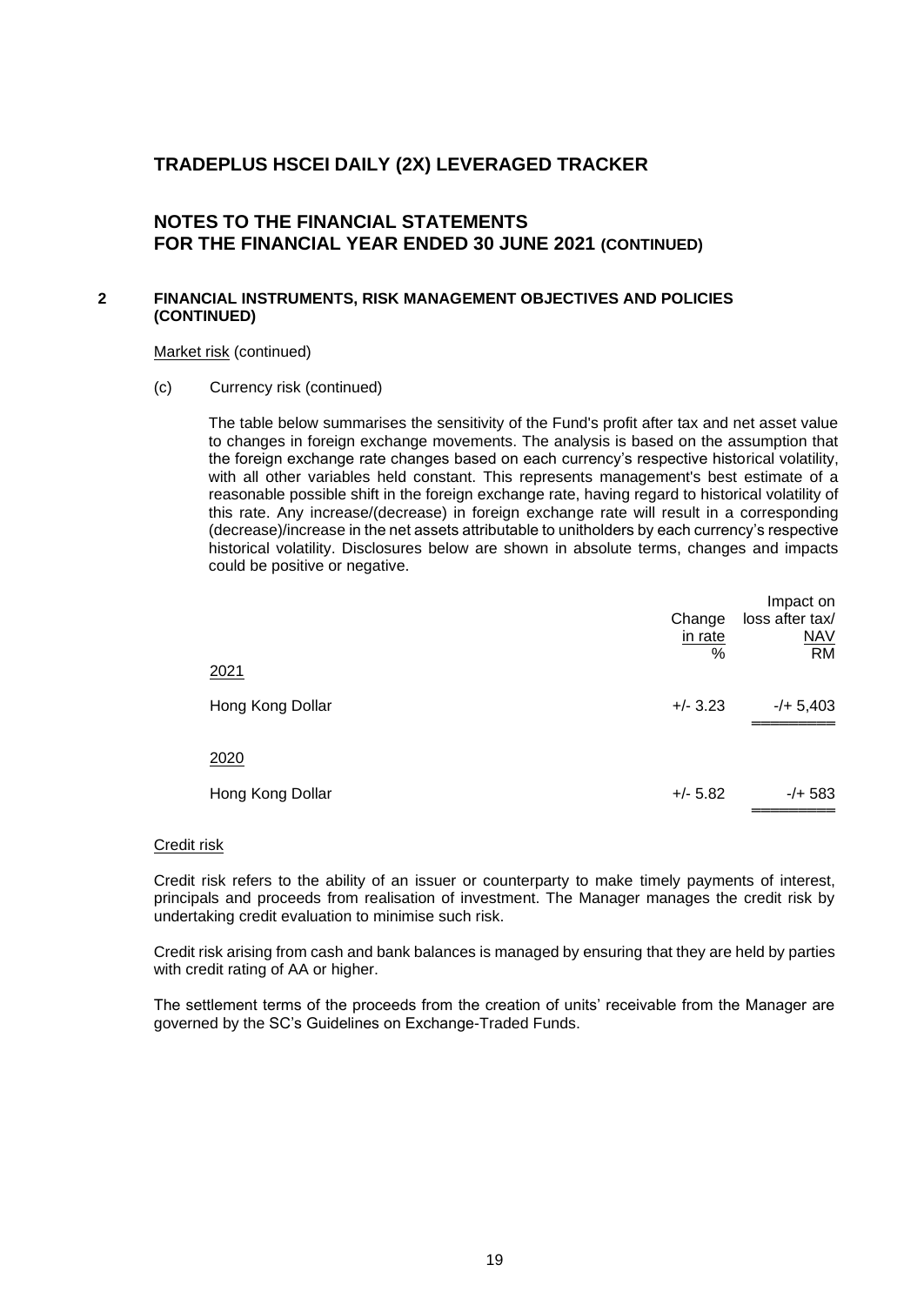## **NOTES TO THE FINANCIAL STATEMENTS FOR THE FINANCIAL YEAR ENDED 30 JUNE 2021 (CONTINUED)**

#### **2 FINANCIAL INSTRUMENTS, RISK MANAGEMENT OBJECTIVES AND POLICIES (CONTINUED)**

#### Credit risk (continued)

The following table sets out the credit risk concentrations of the Fund:

| 2021                                           | Margin<br>account<br><b>RM</b> | Cash<br>and cash<br>equivalents<br><b>RM</b> | Amount<br>due from<br>Manager<br><b>RM</b> | <b>Total</b><br><b>RM</b> |
|------------------------------------------------|--------------------------------|----------------------------------------------|--------------------------------------------|---------------------------|
| <b>Financial services</b><br>- AAA<br>Other    | 163,363                        | 245,459                                      |                                            | 408,822                   |
| $- NR$                                         |                                |                                              | 40                                         | 40                        |
|                                                | 163,363                        | 245,459                                      | 40                                         | 408,862                   |
|                                                |                                | Margin<br>account<br><b>RM</b>               | Cash<br>and cash<br>equivalents<br>RM      | <b>Total</b><br><b>RM</b> |
| 2020                                           |                                |                                              |                                            |                           |
| <b>Financial services</b><br>- AAA<br>$- A A3$ |                                | 182,342                                      | 339,782<br>120,007                         | 339,782<br>302,349        |
|                                                |                                | 182,342                                      | 459,789                                    | 642,131                   |
|                                                |                                |                                              |                                            |                           |

#### Liquidity risk

Liquidity risk is the risk that the Fund will encounter difficulty in meeting its financial obligations. This includes scenarios such as the need to efficiently top-up its margin account to a level required by its brokers, or meeting redemption applications made by unitholders of the Fund. The Manager manages this risk by maintaining sufficient level of liquid assets to meet anticipated payment and cancellations of units by unitholders. Liquid assets comprise cash.

The table below analyses the Fund's financial liabilities into relevant maturity groupings based on the remaining period at the statement of financial position date to the contractual maturity date.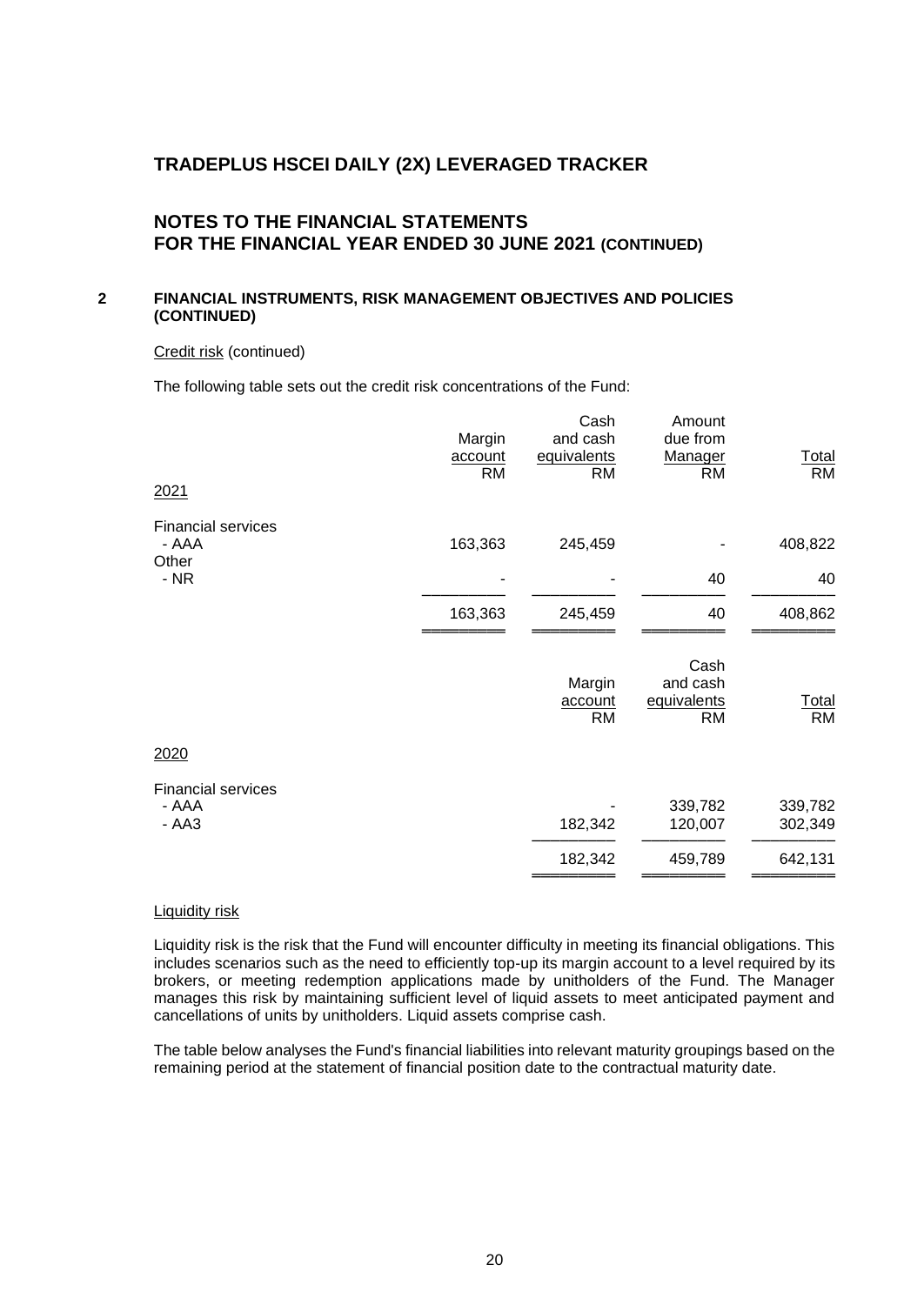## **NOTES TO THE FINANCIAL STATEMENTS FOR THE FINANCIAL YEAR ENDED 30 JUNE 2021 (CONTINUED)**

#### **2 FINANCIAL INSTRUMENTS, RISK MANAGEMENT OBJECTIVES AND POLICIES (CONTINUED)**

#### Liquidity risk (continued)

The amounts in the table below are the contractual undiscounted cash flows.

|                                      |           | <b>Between</b> |              |
|--------------------------------------|-----------|----------------|--------------|
|                                      | Within    | one month      |              |
|                                      | one month | to one-year    | <u>Total</u> |
|                                      | <b>RM</b> | RM             | <b>RM</b>    |
| 2021                                 |           |                |              |
| Quoted futures at fair value through |           |                |              |
| profit or loss                       |           | 22,659         | 22,659       |
| Amount due to brokers                | 1,182     |                | 1,182        |
| Amount due to Manager                |           |                |              |
| - management fee                     | 466       |                | 466          |
| Amount due to Trustee                | 19        |                | 19           |
| Tax agent's fee                      |           | 3,500          | 3,500        |
| Other payables and accruals          |           | 3,000          | 3,000        |
|                                      | 1,667     | 29,159         | 30,826       |
| 2020                                 |           |                |              |
| Quoted futures at fair value through |           |                |              |
| profit or loss                       |           | 10,019         | 10,019       |
| Amount due to Manager                |           |                |              |
| - management fee                     | 414       |                | 414          |
| Amount due to Trustee                | 17        |                | 17           |
| Auditors' remuneration               |           | 20,000         | 20,000       |
| Tax agent's fee                      |           | 3,500          | 3,500        |
| Other payables and accruals          |           | 15,700         | 15,700       |
|                                      | 431       | 49,219         | 49,650       |
|                                      |           |                |              |

#### Capital risk

The capital of the Fund is represented by equity consisting of unitholders' capital and accumulated losses. The amount of equity can change significantly on a daily basis as the Fund is subject to daily subscriptions and redemptions at the discretion unitholders. The Fund's objective when managing capital is to safeguard the Fund's ability to continue as a going concern in order to provide returns for unitholders and benefits for other stakeholders and to maintain a strong capital base to support the development of the investment activities of the Fund.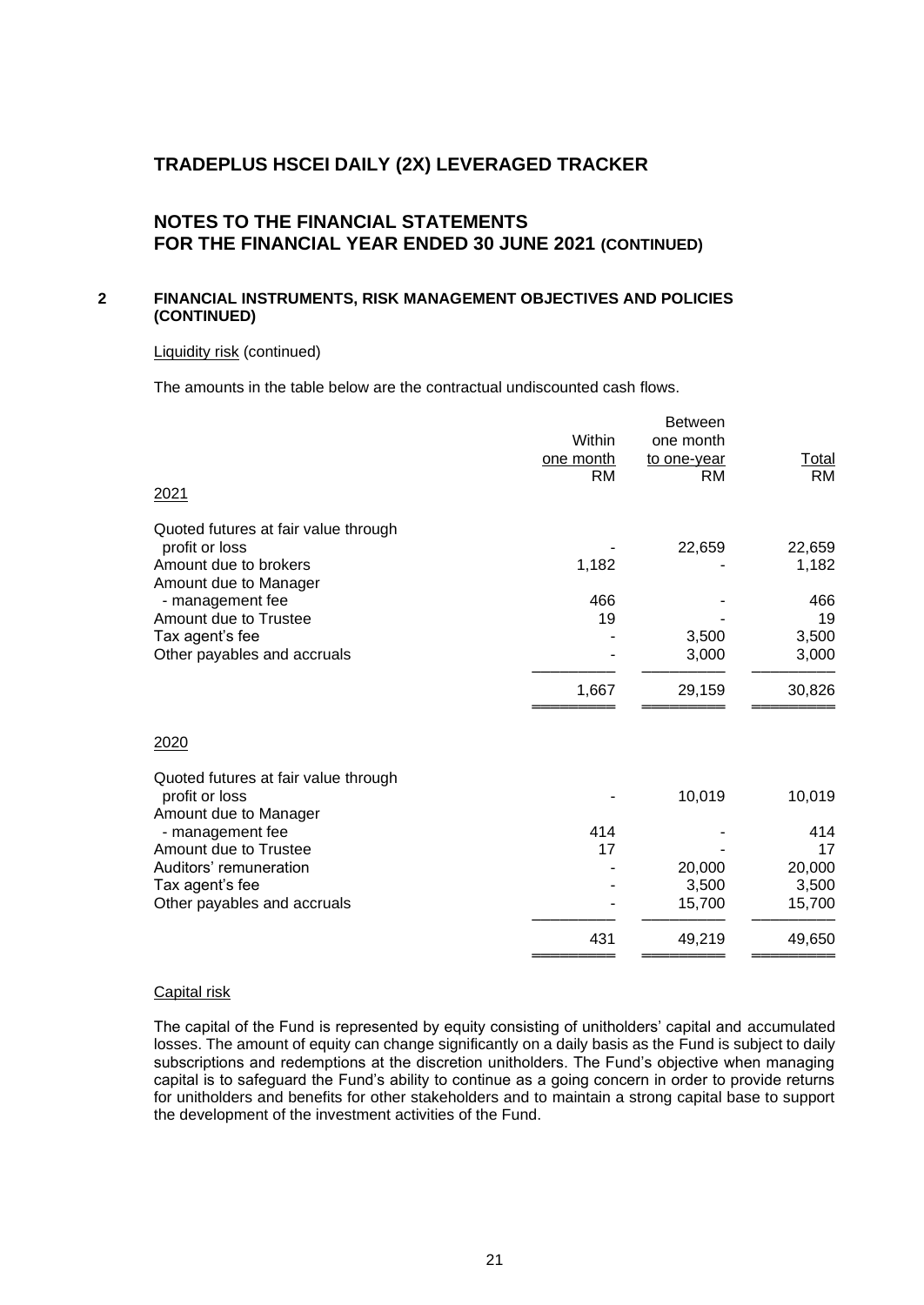## **NOTES TO THE FINANCIAL STATEMENTS FOR THE FINANCIAL YEAR ENDED 30 JUNE 2021 (CONTINUED)**

#### **3 FAIR VALUE ESTIMATION**

Financial instruments comprise financial assets and financial liabilities. Fair value is the price that would be received to sell an asset or paid to transfer a liability in an orderly transaction between market participants at the measurement date.

The fair value of financial assets traded in active markets (such as trading securities) is based on quoted market prices at the closing of trading on the financial year/period end date. The Fund utilises the current bid price for financial assets which falls within the bid-ask spread.

An active market is a market in which transactions for the asset take place with sufficient frequency and volume to provide pricing information on an ongoing basis.

The fair value of financial assets that are not traded in an active market is determined by using valuation techniques.

#### (i) Fair value hierarchy

The table below analyses financial instruments carried at fair value. The different levels have been defined as follows:

- Quoted prices (unadjusted) in active market for identical assets or liabilities (Level 1)
- Inputs other than quoted prices included within Level 1 that are observable for the asset or liability, either directly (that is, as prices) or indirectly (that is, derived from prices) (Level 2)
- Inputs for the asset and liability that are not based on observable market data (that is, unobservable inputs) (Level 3)

The level in the fair value hierarchy within which the fair value measurement is categorised in its entirety is determined on the basis of the lowest level input that is significant to the fair value measurement in its entirety. For this purpose, the significance of an input is assessed against the fair value measurement in its entirety. If a fair value measurement uses observable inputs that require significant adjustment based on unobservable inputs, that measurement is a Level 3 measurement. Assessing the significance of a particular input to the fair value measurement in its entirety requires judgment, considering factors specific to the asset or liability.

The determination of what constitutes 'observable' requires significant judgment by the Fund. The Fund considers observable data to be that market data that is readily available, regularly distributed or updated, reliable and verifiable, not proprietary and provided by independent sources that are actively involved in the relevant market.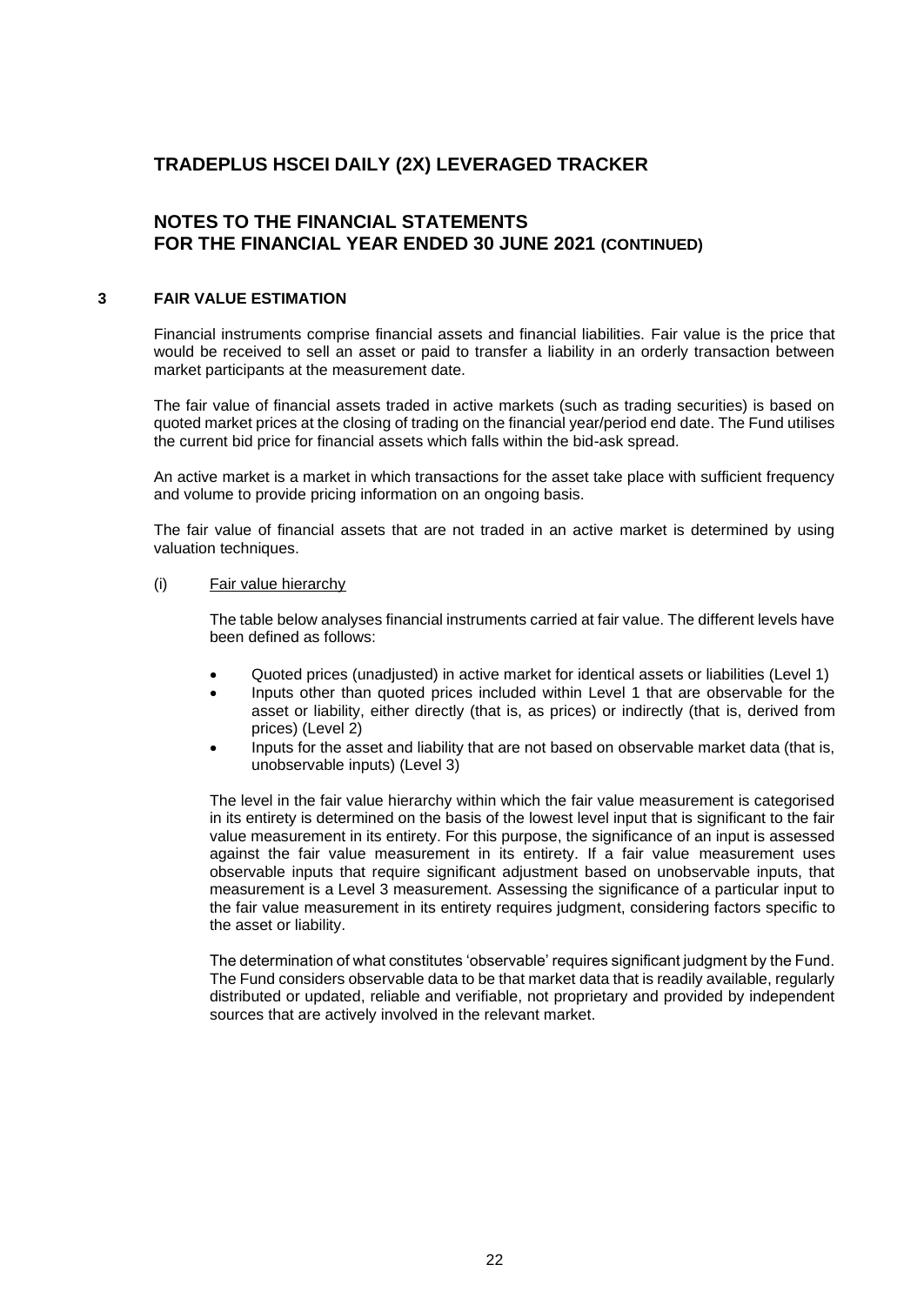## **NOTES TO THE FINANCIAL STATEMENTS FOR THE FINANCIAL YEAR ENDED 30 JUNE 2021 (CONTINUED)**

#### **3 FAIR VALUE ESTIMATION (CONTINUED)**

#### (i) Fair value hierarchy (continued)

The following table analyses within the fair value hierarchy the Fund's financial liabilities (by class) measured at fair value:

| 2021                                                                                           | Level 1<br>RM | Level 2<br><b>RM</b> | Level 3<br>RM | <u>Total</u><br><b>RM</b> |
|------------------------------------------------------------------------------------------------|---------------|----------------------|---------------|---------------------------|
| Financial assets at fair value<br>through profit or loss<br>- collective investment<br>schemes | 182,282       |                      |               | 182,282                   |
| Financial liabilities at fair value<br>through profit or loss<br>- quoted futures              | 22,659        |                      |               | 22,659                    |
| <u> 2020</u>                                                                                   |               |                      |               |                           |
| Financial liabilities at fair value<br>through profit or loss<br>- quoted futures              | 10,019        |                      |               | 10,019                    |

Investments whose values are based on quoted market prices in active markets, and are therefore classified within Level 1, includes CIS and quoted futures contracts. The Fund does not adjust the quoted prices for these instruments.

(ii) The carrying value of margin account, cash and cash equivalents, amount due from Manager and all current liabilities are a reasonable approximation of the fair values due to their shortterm nature.

#### **4 MANAGEMENT FEE**

In accordance with the Deed, the Manager is entitled to a management fee at a rate up to 3.00% per annum of the NAV of the Fund calculated and accrued daily using the Fund's functional currency.

For the financial year ended 30 June 2021, the management fee is recognised at a rate of 1.00% (2020: 1.00%) per annum on the NAV of the Fund calculated on a daily basis.

There will be no further liability to the Manager in respect of management fee other than the amounts recognised above.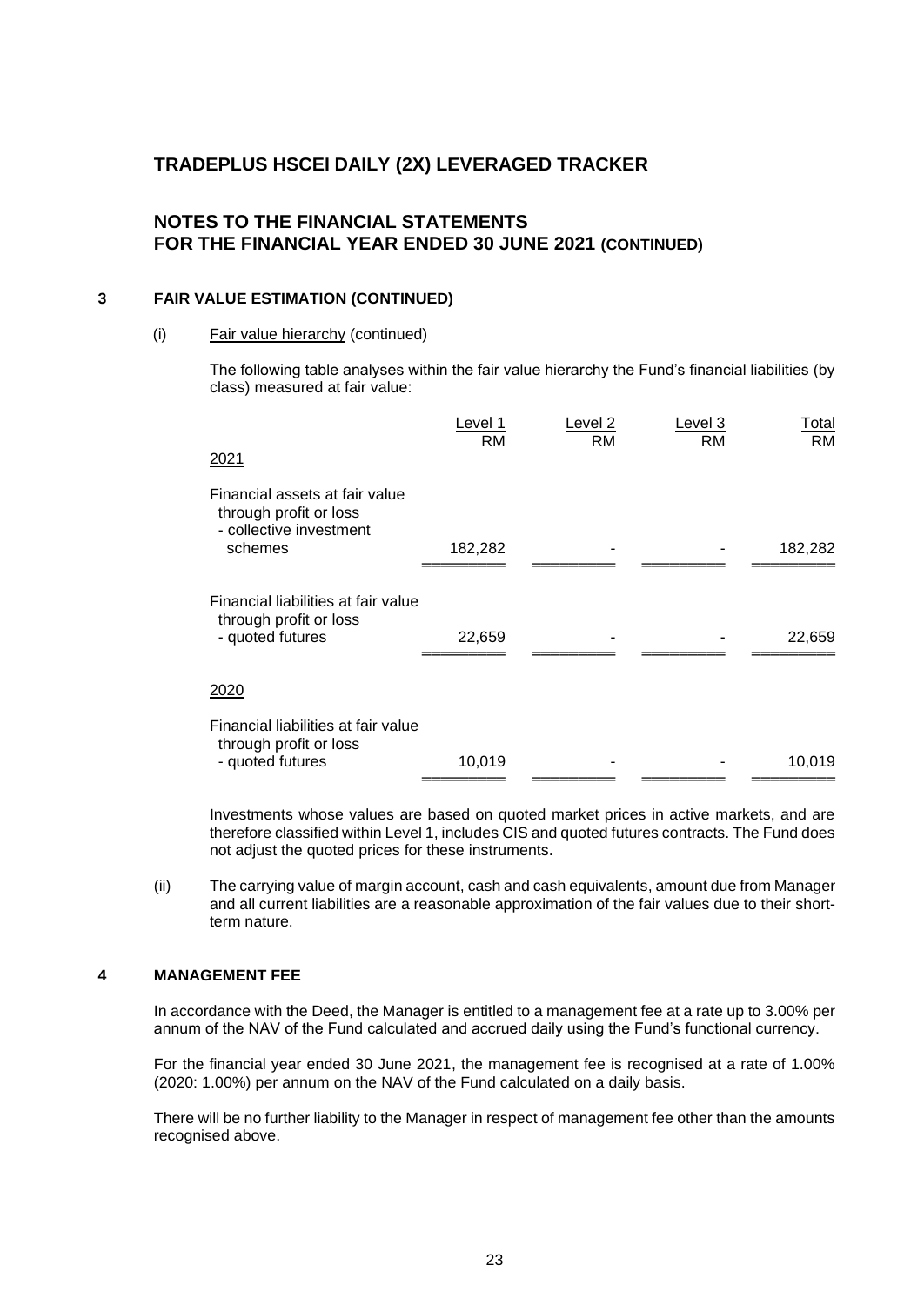## **NOTES TO THE FINANCIAL STATEMENTS FOR THE FINANCIAL YEAR ENDED 30 JUNE 2021 (CONTINUED)**

#### **5 TRUSTEE FEE**

In accordance with the Deed, the Trustee is entitled to an annual fee, at a rate up to 0.10% per annum (excluding foreign sub-custodian fees and charges) of the NAV of the Fund calculated and accrued daily using the Fund's functional currency.

For the financial year ended 30 June 2021, the Trustee fee is recognised at a rate of 0.04% (2020: 0.04%) per annum on the NAV of the Fund calculated on a daily basis.

There will be no further liability to the Trustee in respect of Trustee fee other than the amount recognised above.

#### **6 AUDITORS' REMUNERATION**

Auditors' remuneration of the Fund is recognised at RM20,000 (2020: RM20,000).

The auditors' remuneration was borne by the Manager for the financial year ended 30 June 2021.

#### **7 INDEX LICENSE FEE**

License fee is payable to ICE Data Indices, the Benchmark Index provider. The license fee is recognised at minimum of HKD100,000 (2020: HKD100,000) per annum.

The Index License Fee was borne by the Manager for the financial year ended 30 June 2021 and for the financial period from 26 November 2019 (date of launch) to 29 February 2020.

#### **8 TAXATION**

|                         |            | Financial<br>period from<br>26.11.2019 |
|-------------------------|------------|----------------------------------------|
|                         | Financial  | (date of                               |
|                         | year ended | launch) to                             |
|                         | 30.6.2021  | 30.6.2020                              |
|                         | <b>RM</b>  | <b>RM</b>                              |
| <b>Current taxation</b> | -          | -                                      |
|                         |            |                                        |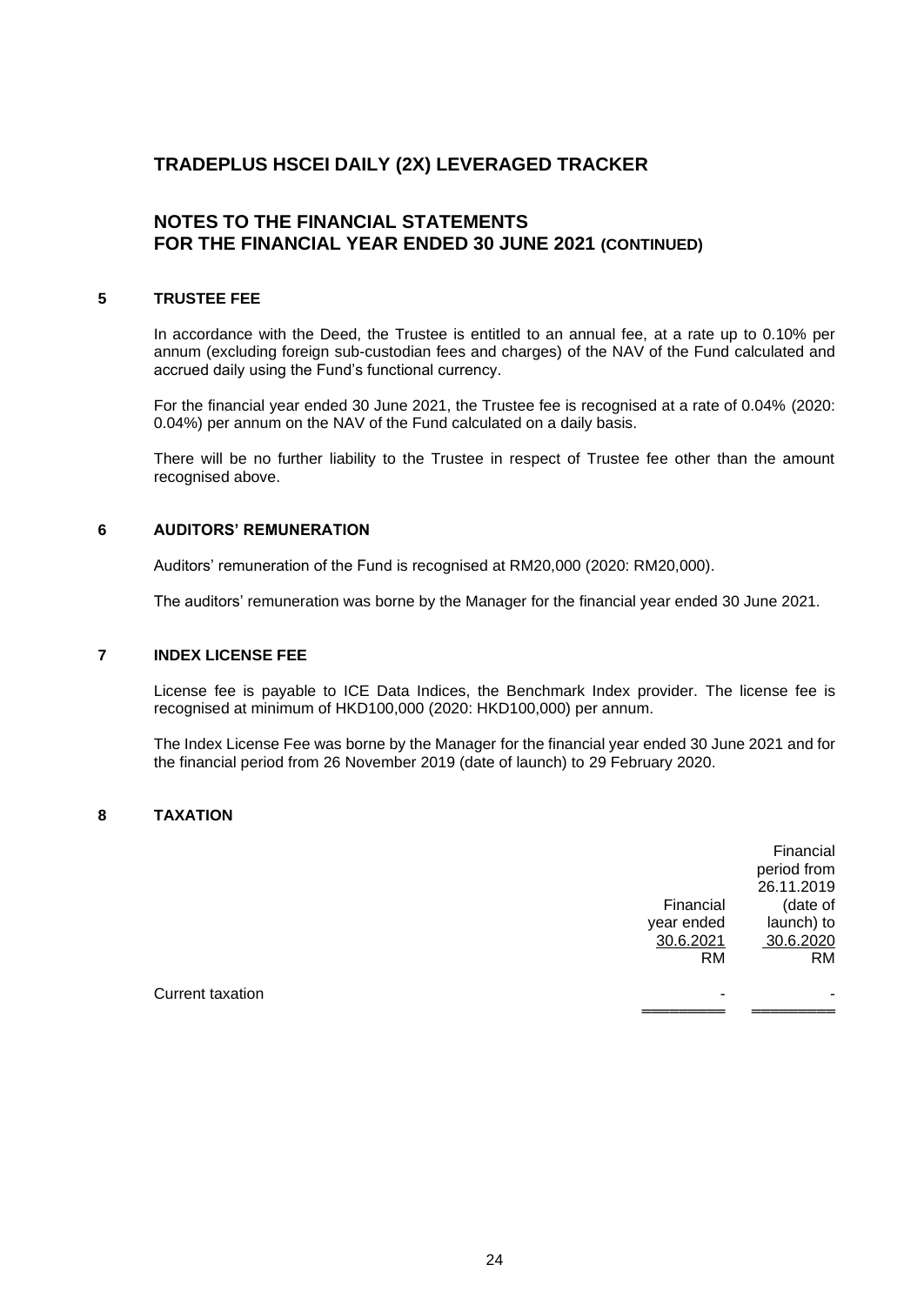## **NOTES TO THE FINANCIAL STATEMENTS FOR THE FINANCIAL YEAR ENDED 30 JUNE 2021 (CONTINUED)**

## **8 TAXATION (CONTINUED)**

The numerical reconciliation between net profit/(loss) before taxation multiplied by the Malaysian statutory tax rate and tax expense of the Fund is as follows:

|                                                                                    | Financial<br>year ended<br>30.6.2021<br>RM | Financial<br>period from<br>26.11.2019<br>(date of<br>launch) to<br>30.6.2020<br><b>RM</b> |
|------------------------------------------------------------------------------------|--------------------------------------------|--------------------------------------------------------------------------------------------|
| Net profit/(loss) before taxation                                                  | 37,616                                     | (197, 516)                                                                                 |
| Tax at Malaysian statutory tax rate of 24% (2020: 24%)                             | 9,028                                      | (47, 404)                                                                                  |
| Tax effects of:<br>Investment loss not brought to tax/                             |                                            |                                                                                            |
| (investment income not subject to tax)<br>Expenses not deductible for tax purposes | (14, 522)<br>3,912                         | 33,949<br>7,054                                                                            |
| Restriction on tax deductible expenses<br>for Exchange Traded Fund                 | 1,582                                      | 6,401                                                                                      |
|                                                                                    |                                            |                                                                                            |
|                                                                                    |                                            |                                                                                            |

#### **9 FINANCIAL ASSETS AT FAIR VALUE THROUGH PROFIT OR LOSS**

|                                                                                                                                                                                                                         | 2021<br><b>RM</b>                    | 2020<br><b>RM</b>                                                             |
|-------------------------------------------------------------------------------------------------------------------------------------------------------------------------------------------------------------------------|--------------------------------------|-------------------------------------------------------------------------------|
| Financial asset at fair value through profit or loss:<br>- collective investment schemes - local                                                                                                                        | 182,282                              |                                                                               |
|                                                                                                                                                                                                                         | Financial<br>year ended<br>30.6.2021 | Financial<br>period from<br>26.11.2019<br>(date of<br>launch) to<br>30.6.2020 |
| Net gain on financial asset at fair value through profit or loss:<br>- realised loss on sale of investments<br>- unrealised gain on changes in fair value<br>- management fee rebate on collective investment schemes # | <b>RM</b><br>(60)<br>241<br>463      | <b>RM</b>                                                                     |
|                                                                                                                                                                                                                         | 644                                  |                                                                               |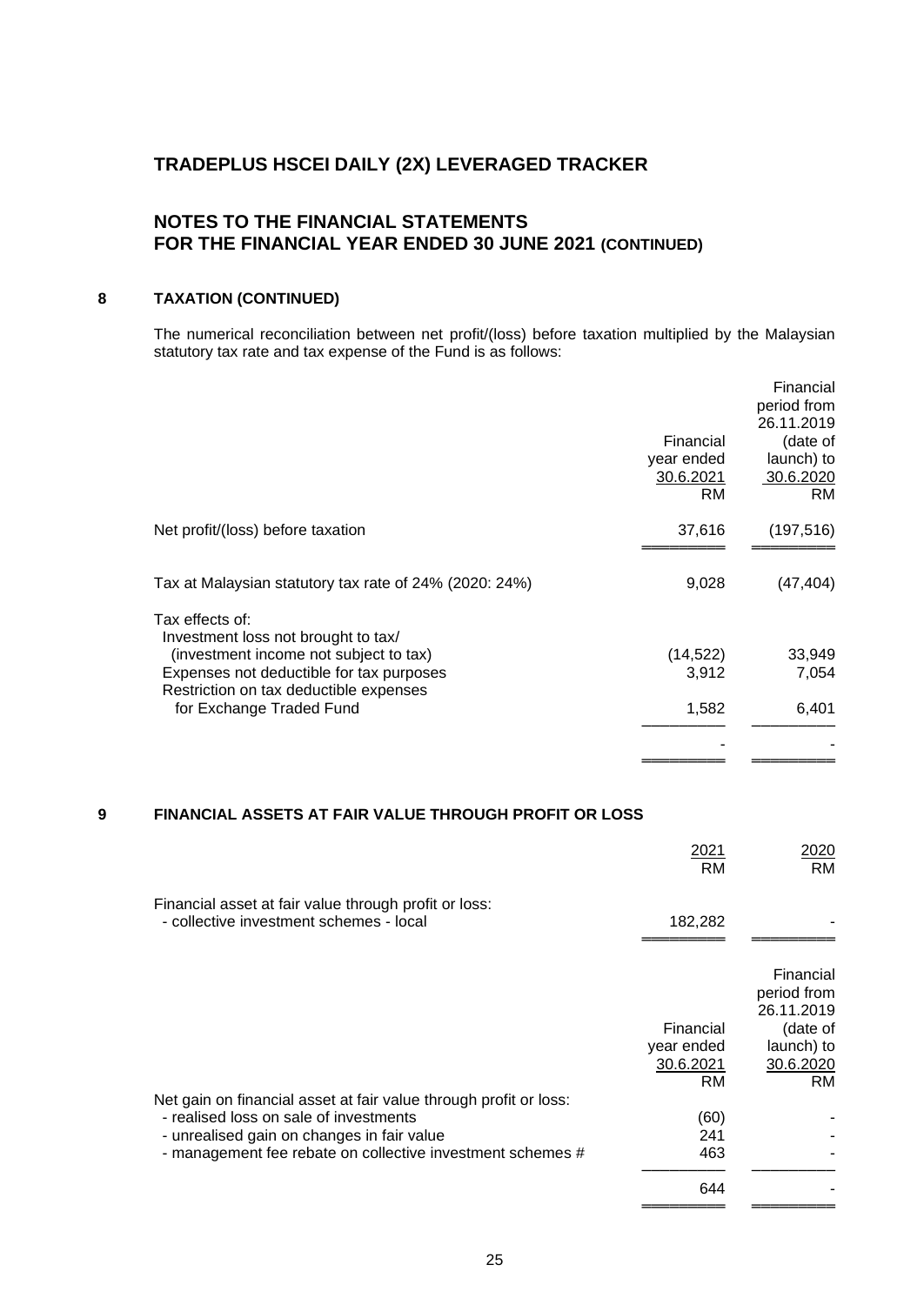## **NOTES TO THE FINANCIAL STATEMENTS FOR THE FINANCIAL YEAR ENDED 30 JUNE 2021 (CONTINUED)**

#### **9 FINANCIAL ASSETS AT FAIR VALUE THROUGH PROFIT OR LOSS (CONTINUED)**

# In arriving at the fair value of collective investment schemes, the management fee initially paid to the Manager of collective investment schemes has been considered as part of its net asset value. In order to prevent the double charging of management fee, management fee charged on the Fund's investment in a collective investment schemes have been refunded to the Fund. Accordingly, any rebate of management fee received from the Manager of collective investment schemes is reflected as an increase in the net asset value of the collective investment schemes.

- (a) Collective investment schemes
	- (i) Collective investment schemes as at 30 June 2021 are as follows:

|                                                                 | Quantity | Aggregate<br>cost<br><b>RM</b> | Fair<br>value<br>RM | Percentage<br>of NAV<br>% |
|-----------------------------------------------------------------|----------|--------------------------------|---------------------|---------------------------|
| Affin Hwang Aiiman Money Market Fund                            | 169,865  | 90.871                         | 91.150              | 16.27                     |
| Affin Hwang Enhanced Deposit Fund                               | 77,797   | 91.170                         | 91.132              | 16.26                     |
| Total collective investment<br>schemes - local                  | 247.662  | 182.041                        | 182.282             | 32.53                     |
| Accumulated unrealised gain on<br>collective investment schemes |          | 241                            |                     |                           |
| Total collective investment schemes                             |          | 182,282                        |                     |                           |
|                                                                 |          |                                |                     |                           |

(ii) There is no investment in collective investment schemes as at 30 June 2020.

#### **10 QUOTED FUTURES AT FAIR VALUE THROUGH PROFIT OR LOSS**

The Fund invests in quoted derivative – futures. Futures are contractual obligations to buy or sell financial instruments on a future date at specified price established in an organised market. The futures contracts are collateralised by cash. The Fund's investment in quoted derivative – futures is set out below:

|                                                             | 2021<br>RM | 2020<br>RM. |
|-------------------------------------------------------------|------------|-------------|
| Financial liabilities at fair value through profit or loss: |            |             |
| - quoted derivative – futures                               | 22.659     | 10.019      |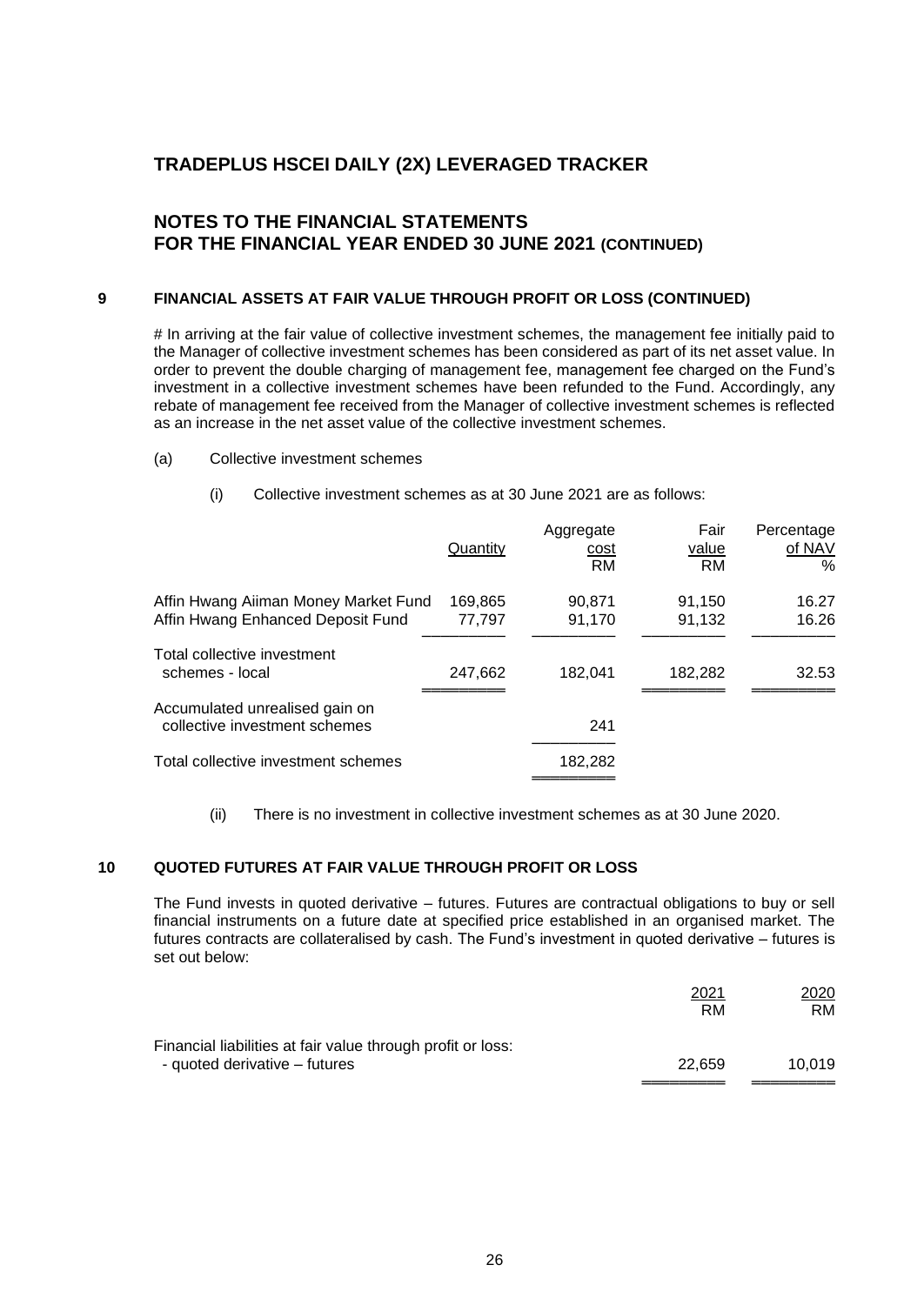## **NOTES TO THE FINANCIAL STATEMENTS FOR THE FINANCIAL YEAR ENDED 30 JUNE 2021 (CONTINUED)**

## **10 QUOTED FUTURES AT FAIR VALUE THROUGH PROFIT OR LOSS (CONTINUED)**

|                                                                                |            | Financial   |
|--------------------------------------------------------------------------------|------------|-------------|
|                                                                                |            | period from |
|                                                                                |            | 26.11.2019  |
|                                                                                | Financial  | (date of    |
|                                                                                | year ended | launch) to  |
|                                                                                | 30.6.2021  | 30.6.2020   |
|                                                                                | RM         | RM.         |
| Net gain/(loss) on financial liabilities at fair value through profit or loss: |            |             |
| - realised gain/(loss) on settlement of futures contracts                      | 57,358     | (138, 512)  |
| - unrealised loss on changes in fair value                                     | (12, 641)  | (10, 019)   |
|                                                                                | 44.717     | (148,531)   |
|                                                                                |            |             |

As at the date of statement of financial position, there are 7 (2020: 10) futures contracts outstanding. The notional principal amount of the outstanding futures amounted to RM1,096,816 (2020: RM1,182,356). As the Fund has not adopted hedge accounting during the financial period, changes in fair value of futures are recognised immediately in the statement of comprehensive income.

#### **11 MARGIN ACCOUNT**

Margin account represents margin deposits held in respect of open exchange-traded futures contracts.

#### **12 CASH AND CASH EQUIVALENTS**

|                                                                         | 2021<br>RM   | 2020<br><b>RM</b>  |
|-------------------------------------------------------------------------|--------------|--------------------|
| Cash and bank balances<br>Deposits with licensed financial institutions | 245,459<br>۰ | 219,775<br>240,014 |
|                                                                         | 245.459      | 459.789            |

Weighted average effective interest rates per annum and weighted average maturity of deposits with licensed financial institutions are as follows:

|                                               | 2021<br>%                | 2020<br>$\%$ |
|-----------------------------------------------|--------------------------|--------------|
| Deposits with licensed financial institutions | $\overline{\phantom{a}}$ | 2.00         |

The deposits have an average maturity of nil (2020: 1 day).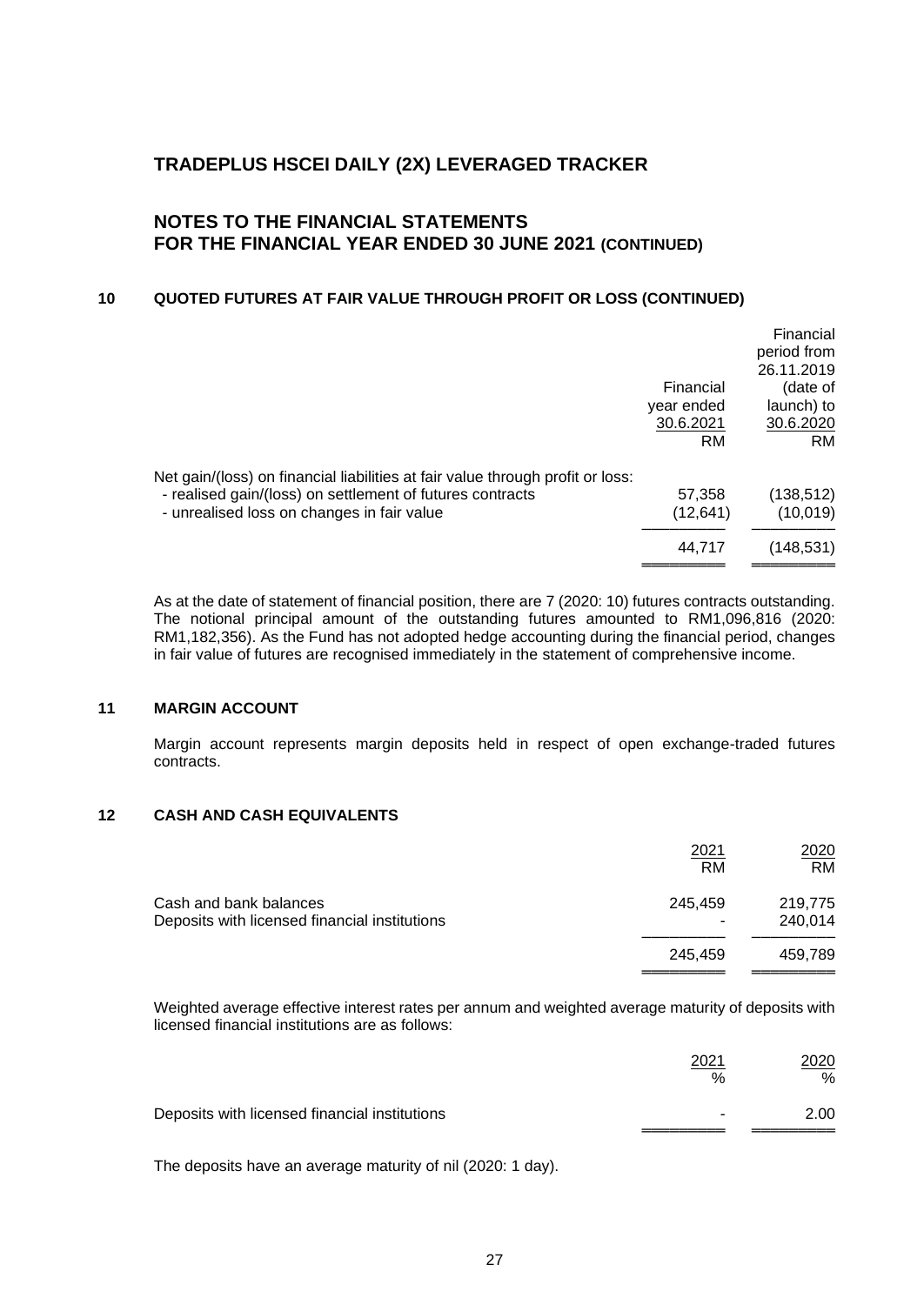## **NOTES TO THE FINANCIAL STATEMENTS FOR THE FINANCIAL YEAR ENDED 30 JUNE 2021 (CONTINUED)**

## **13 NUMBER OF UNITS IN CIRCULATION**

|                                                       | 2021<br>No. of units | 2020<br>No. of units |
|-------------------------------------------------------|----------------------|----------------------|
| At the beginning of the financial year/date of launch | 410,000              |                      |
| Creation of units arising from applications           | 772,300              | 1,302,000            |
| Cancellation of units                                 | (844,000)            | (892,000)            |
| At the end of the financial year/period               | 338,300              | 410,000              |

#### **14 TRANSACTIONS WITH TRADERS/BROKERS**

(i) Details of transactions with traders/brokers for the financial year 30 June 2021.

| Name of traders/brokers                                                                          | Value<br>of trade<br>RM  | Percentage<br>оt<br>total trade<br>% | <b>Brokerage</b><br>fees<br>RM | Percentage<br>of total<br>brokerage<br>% |
|--------------------------------------------------------------------------------------------------|--------------------------|--------------------------------------|--------------------------------|------------------------------------------|
| Affin Hwang Investment Bank Bhd #<br><b>CIMB Futures Sdn Bhd</b><br>Affin Hwang Asset Management | 22,789,000<br>12,164,584 | 63.56<br>33.93                       | 4,513                          | 100.00                                   |
| Bhd $#$                                                                                          | 900,671                  | 2.51                                 |                                |                                          |
|                                                                                                  | 35,854,255               | 100.00                               | 4.513                          | 100.00                                   |

(ii) Details of transactions with traders for the financial period from 26 November 2019 (date of launch) to 30 June 2020 are as follows:

|                                   |            | Percentage  |                  | Percentage |
|-----------------------------------|------------|-------------|------------------|------------|
|                                   | Value      | οt          | <b>Brokerage</b> | of total   |
| Name of traders                   | of trade   | total trade | fees             | brokerage  |
|                                   | RM         | $\%$        | RM               | %          |
| Affin Hwang Investment Bank Bhd # | 30,826,321 | 100.00      | 3.309            | 100.00     |

# Included in transactions with traders/brokers are trades in the stockbroking industry with Affin Hwang Investment Bank Bhd and Affin Hwang Asset Management Bhd, a company related to the Manager and Manager amounting to RM22,789,000 and RM900,671 (2020: RM30,826,321 and RM nil). The Manager is of the opinion that all transactions with the related companies have been entered into in the normal course of business at agreed terms between the related parties.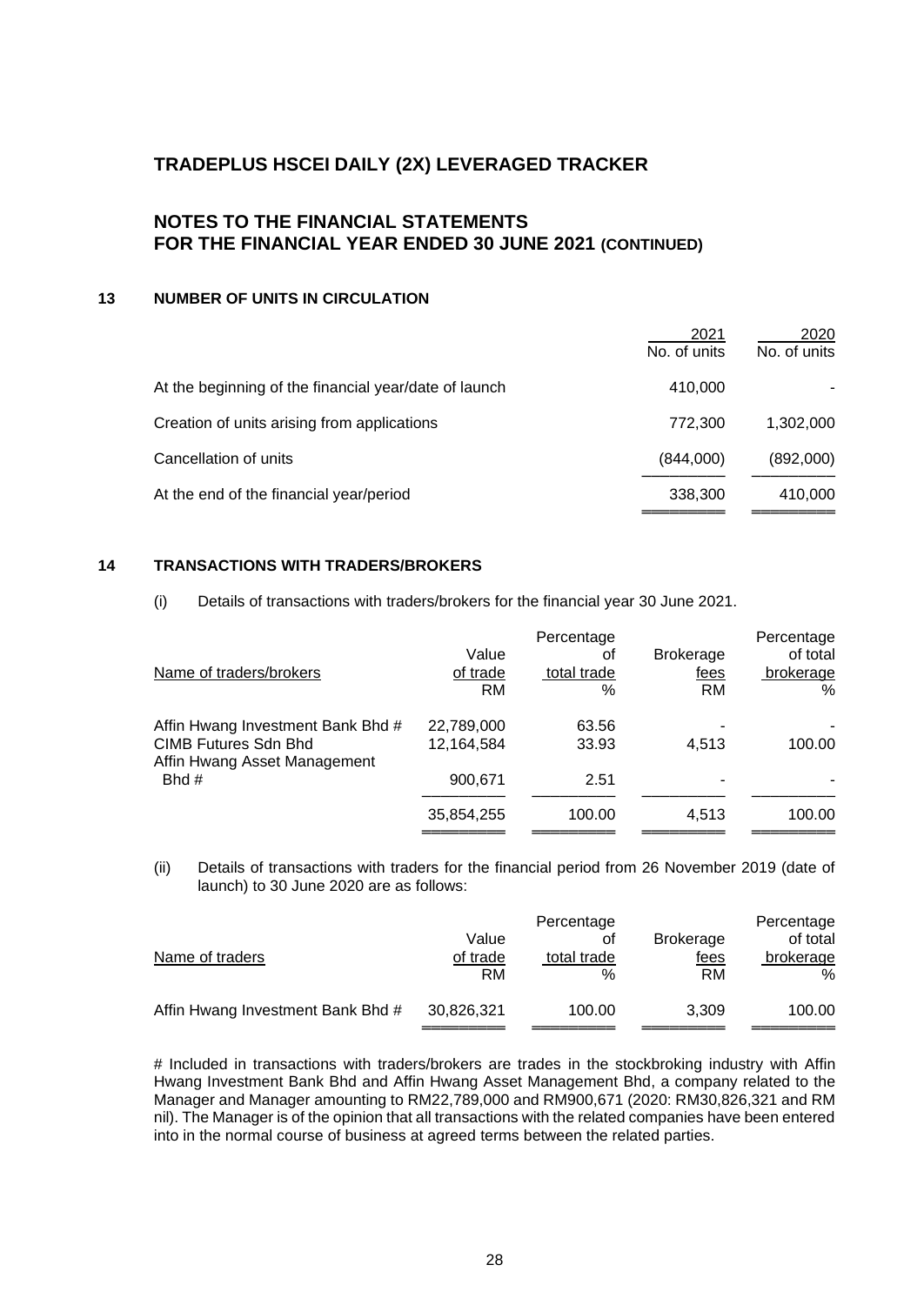## **NOTES TO THE FINANCIAL STATEMENTS FOR THE FINANCIAL YEAR ENDED 30 JUNE 2021 (CONTINUED)**

#### **15 UNITS HELD BY THE MANAGER AND PARTIES RELATED TO THE MANAGER**

The related parties of and their relationship with the Fund are as follows:

| <b>Related parties</b>                                                                      | Relationships                                                                                                                           |
|---------------------------------------------------------------------------------------------|-----------------------------------------------------------------------------------------------------------------------------------------|
| Lembaga Tabung Angkatan Tentera<br>("LTAT")                                                 | Ultimate holding corporate body of<br>the Manager                                                                                       |
| Affin Bank Berhad ("ABB")                                                                   | Penultimate holding company of the<br>Manager                                                                                           |
| Affin Hwang Investment Bank Berhad                                                          | Holding company of the Manager                                                                                                          |
| Affin Hwang Asset Management Berhad                                                         | The Manager and the Parent of the Fund                                                                                                  |
| Subsidiaries and associated companies<br>of ABB as disclosed in its financial<br>statements | Subsidiary and associated companies<br>of the penultimate holding company of<br>the Manager as disclosed in its financial<br>statements |

The units held by the Manager as at the end of the financial year/period are as follows:

|                                                                                                  |              | 2021      |              | 2020      |
|--------------------------------------------------------------------------------------------------|--------------|-----------|--------------|-----------|
| The Manager and the Parent<br>of the Fund:                                                       | No. of units | <b>RM</b> | No. of units | <b>RM</b> |
| Affin Hwang Asset Management<br>Berhad (The units are held<br>beneficially for seeding purposes) | 300,000      | 496.890   | 300,000      | 433.530   |
|                                                                                                  |              |           |              |           |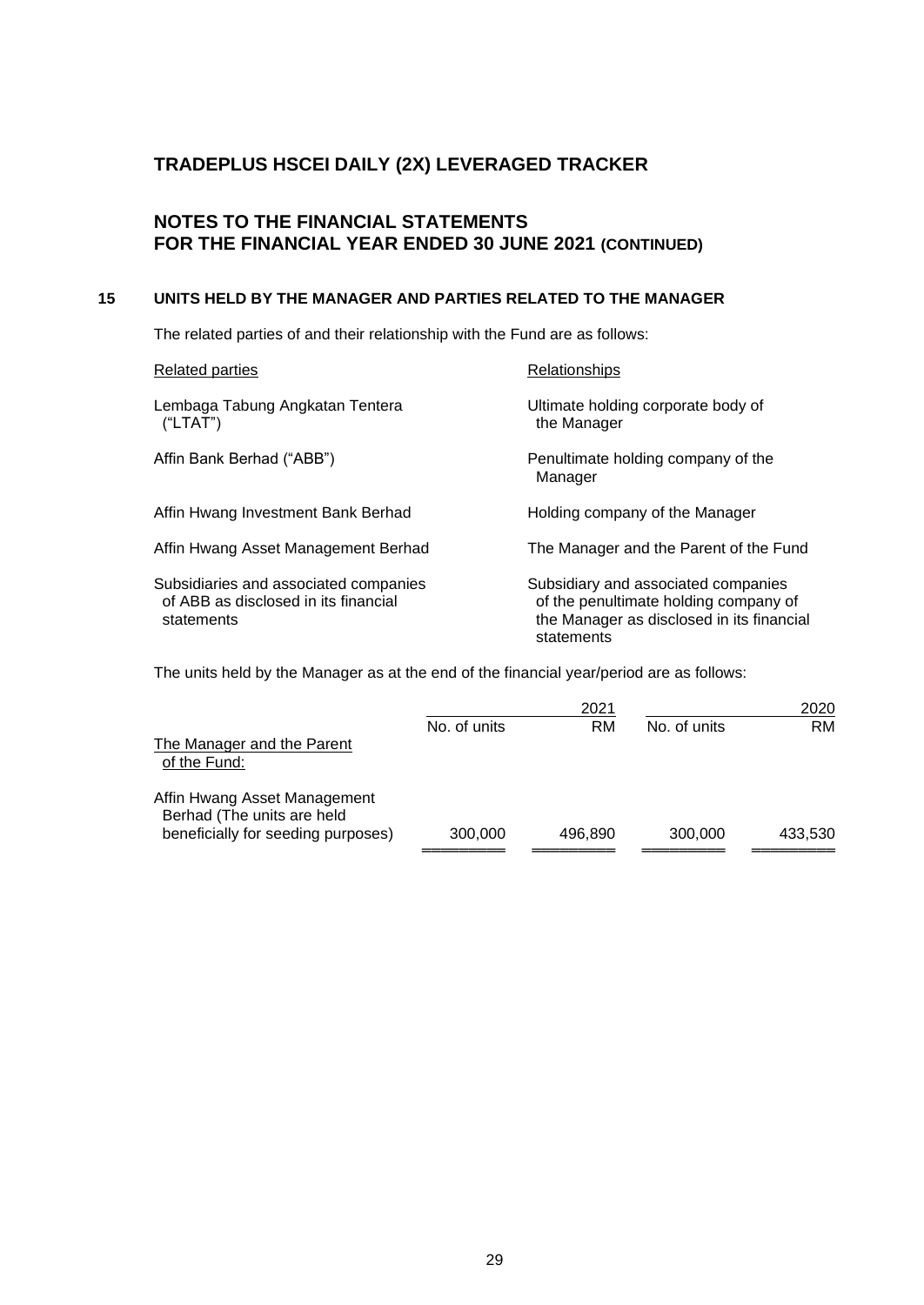## **NOTES TO THE FINANCIAL STATEMENTS FOR THE FINANCIAL YEAR ENDED 30 JUNE 2021 (CONTINUED)**

#### **16 MANAGEMENT EXPENSE RATIO ("MER")**

|                    | Financial   |
|--------------------|-------------|
|                    | period from |
|                    | 26.11.2019  |
| Financial          | (date of    |
| year ended         | launch) to  |
| 30.6.2021          | 30.6.2020   |
| %                  | %           |
| <b>MER</b><br>3.28 | 6.66        |
|                    |             |

MER is derived from the following calculation:

| MER | $\equiv$ | $(A + B + C + D + E + F) \times 100$ |
|-----|----------|--------------------------------------|
|     |          |                                      |

G

- $A =$  Management fee<br>B = Trustee fee
- $\begin{array}{ccc} B & = & \text{Trustee fee} \\ C & = & \text{Auditors' rer} \end{array}$

 $C =$  Auditors' remuneration<br> $D =$  Tax agent's fee

- $D =$ Tax agent's fee<br>E = Index license fee
- $E$  = Index license fee<br> $E$  = Other expenses
- $F =$  Other expenses<br>  $G =$  Average NAV of
- $=$  Average NAV of Fund calculated on a daily basis

The average NAV of the Fund for the financial year/period calculated on a daily basis is RM559,406 (2020: RM791,875).

#### **17 PORTFOLIO TURNOVER RATIO ("PTR")**

|             |            | Financial   |
|-------------|------------|-------------|
|             |            | period from |
|             |            | 26.11.2019  |
|             | Financial  | (date of    |
|             | year ended | launch) to  |
|             | 30.6.2021  | 30.6.2020   |
| PTR (times) | 32.05      | 19.46       |
|             |            |             |

PTR is derived from the following calculation:

(Total acquisitions for the financial year/period + total disposals for the financial year/period)  $\div$  2 Average NAV of the Fund for the financial year/period calculated on a daily basis

where: total acquisition for the financial year/period = RM18,015,777 (2020: RM15,983,179) total disposal (aggregate cost) for the financial year/period = RM17,841,309 (2020: RM14,843,142)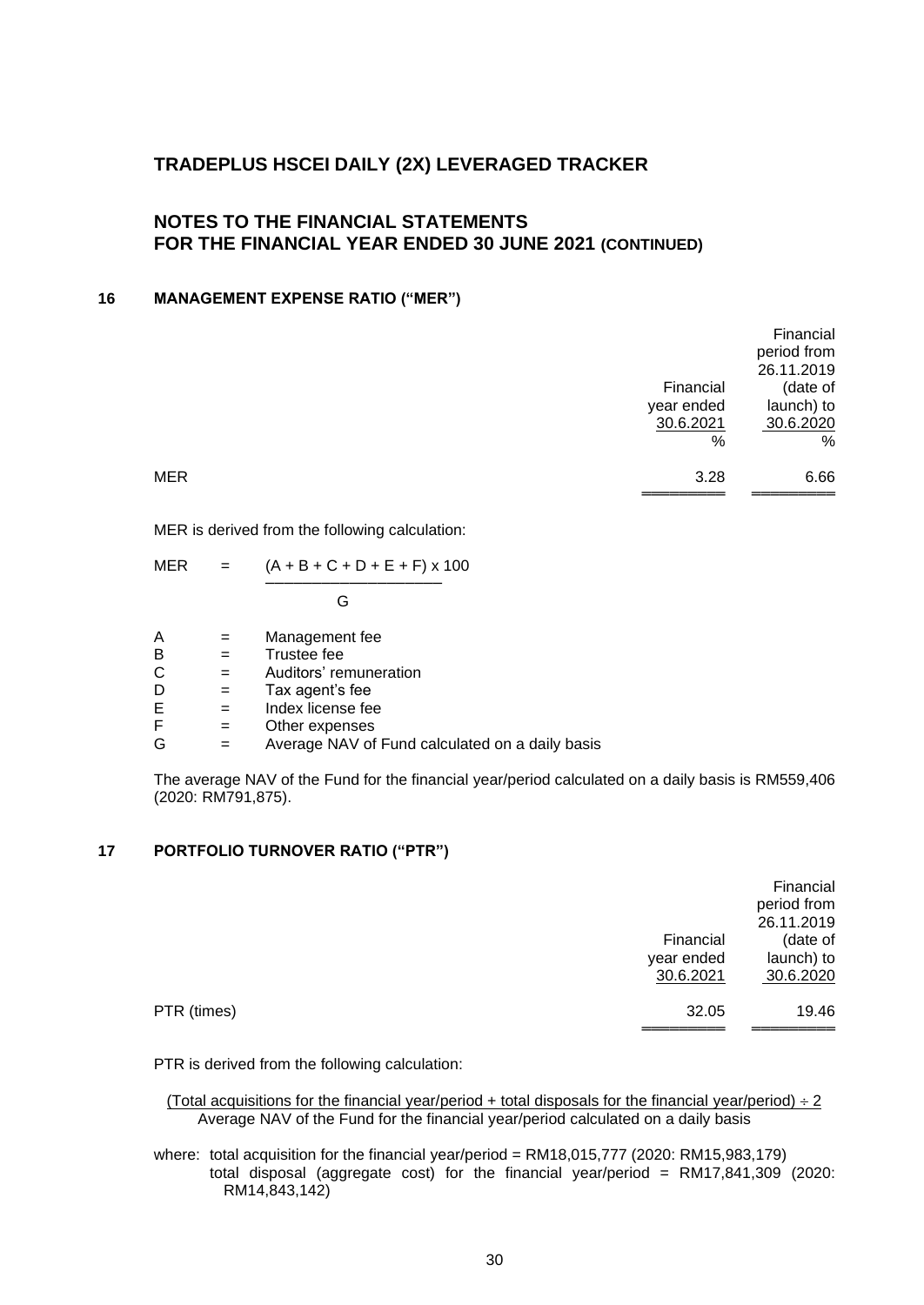## **NOTES TO THE FINANCIAL STATEMENTS FOR THE FINANCIAL YEAR ENDED 30 JUNE 2021 (CONTINUED)**

#### **18 SEGMENT INFORMATION**

The strategic asset allocation committee of the Investment Manager makes the strategic resource allocations on behalf of the Fund. The Fund has determined the operating segments based on the reports reviewed by the Manager that are used to make strategic decisions.

The committee is responsible for the Fund's entire portfolio and considers the business to have a single operating segment. The committee's asset allocation decisions are based on a single, integrated investment strategy and the Fund's performance is evaluated on an overall basis.

The reportable operating segment derives its income by investing into quoted derivatives to meet its investment objective, as stipulated within its investment strategy. The Fund's returns are achieved through the movement in the value of its investments, which comprised from its exposure into futures contracts, collective investment schemes and deposits with licensed financial institutions.

The Fund has a diversified unitholder population. However, as at 30 June 2021, there was 1 (2020: 2) unitholder who held more than 10% of the Fund's NAV. The unitholder's holdings was 88.68% (2020: 73.17% and 21.95%).

There were no changes in the reportable segments during the financial year/period.

The internal reporting provided to the committee for the Fund's assets, liabilities and performance is prepared on a consistent basis with the measurement and recognition principles of MFRS and IFRS.

#### **19 SIGNIFICANT EVENT DURING THE FINANCIAL YEAR**

The worsening macro-economic outlook as a result of Covid-19, both domestically and globally..

The Manager is monitoring the situation closely and will be actively managing the portfolio to achieve the Fund's objective.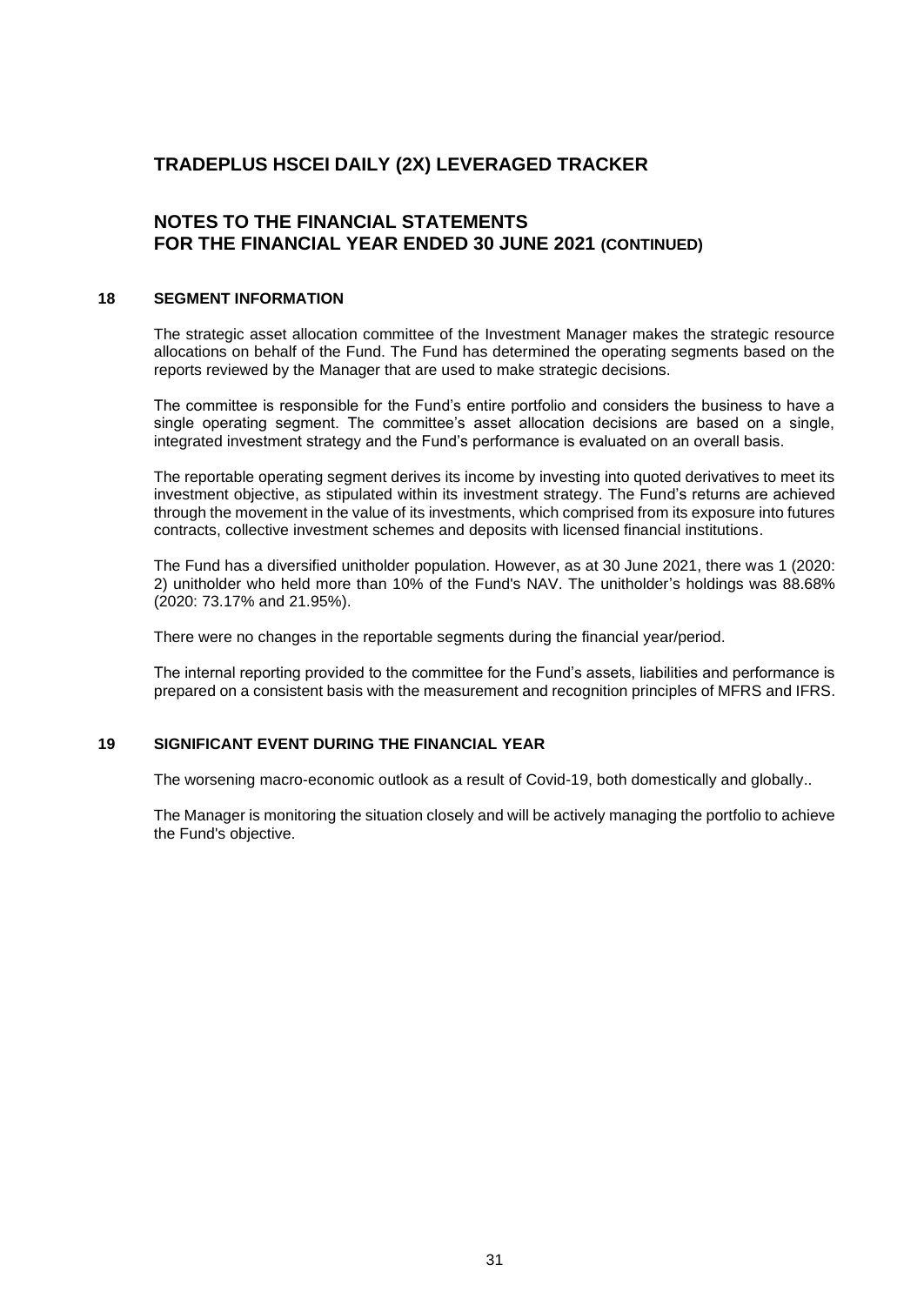## **STATEMENT BY THE MANAGER**

I, Dato' Teng Chee Wai, for and on behalf of the board of directors of the Manager, **Affin Hwang Asset Management Berhad**, do hereby state that in the opinion of the Manager, the financial statements set out on pages 1 to 31 are drawn up in accordance with the provisions of the Deed and give a true and fair view of the financial position of the Fund as at 30 June 2021 and of its financial performance, changes in equity and cash flows for the financial year ended 30 June 2021 in accordance with the Malaysian Financial Reporting Standards and International Financial Reporting Standards.

For and on behalf of the Manager, **AFFIN HWANG ASSET MANAGEMENT BERHAD** 

**DATO' TENG CHEE WAI EXECUTIVE DIRECTOR/MANAGING DIRECTOR**

Kuala Lumpur 16 August 2021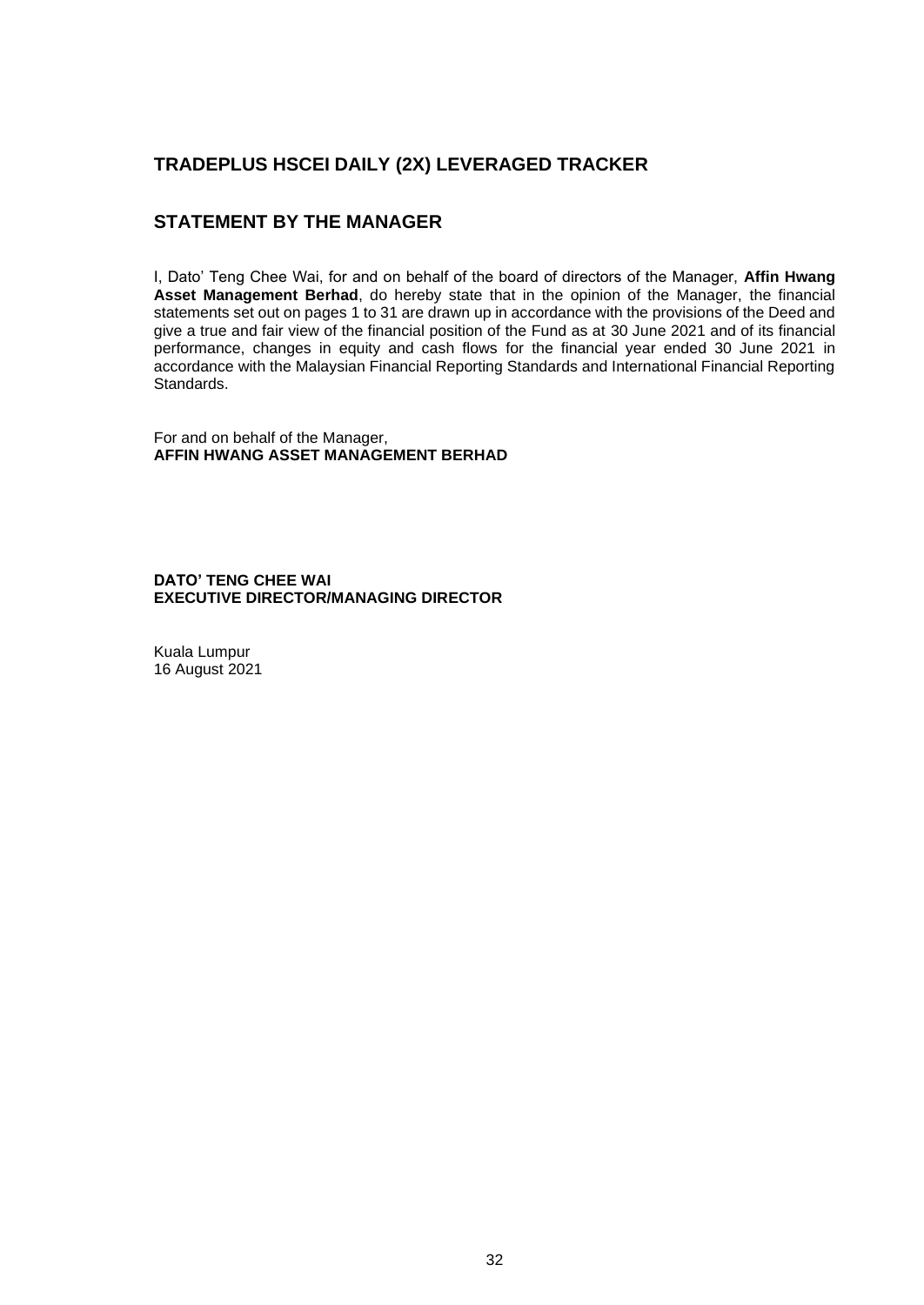#### REPORT ON THE AUDIT OF THE FINANCIAL STATEMENTS

#### Our Opinion

In our opinion, the financial statements of Tradeplus HSCEI Daily (2X) Leveraged Tracker give a true and fair view of the financial position of the Fund as at 30 June 2021 and of its financial performance and its cash flows for the financial year then ended in accordance with Malaysian Financial Reporting Standards and International Financial Reporting Standards.

#### What we have audited

We have audited the financial statements of the Fund, which comprise the statement of financial position as at 30 June 2021, and the statement of comprehensive income, statement of changes in equity and statement of cash flows for the financial year then ended, and notes to the financial statements, including a summary of significant accounting policies, as set out on pages 1 to 31.

#### Basis for opinion

We conducted our audit in accordance with approved standards on auditing in Malaysia and International Standards on Auditing. Our responsibilities under those standards are further described in the "Auditors' responsibilities for the audit of the financial statements" section of our report.

We believe that the audit evidence we have obtained is sufficient and appropriate to provide a basis for our opinion.

#### *Independence and other ethical responsibilities*

We are independent of the Fund in accordance with the By-Laws (on Professional Ethics, Conduct and Practice) of the Malaysian Institute of Accountants ("By-Laws") and the International Ethics Standards Board for Accountants' International Code of Ethics for Professional Accountants (including International Independence Standards) ("IESBA Code"), and we have fulfilled our other ethical responsibilities in accordance with the By-Laws and the IESBA Code.

*PricewaterhouseCoopers PLT (LLP0014401-LCA & AF 1146), Chartered Accountants, Level 10, 1 Sentral, Jalan Rakyat, Kuala Lumpur Sentral, P.O. Box 10192, 50706 Kuala Lumpur, Malaysia T: +60 (3) 2173 1188, F: +60 (3) 2173 1288, www.pwc.com/my*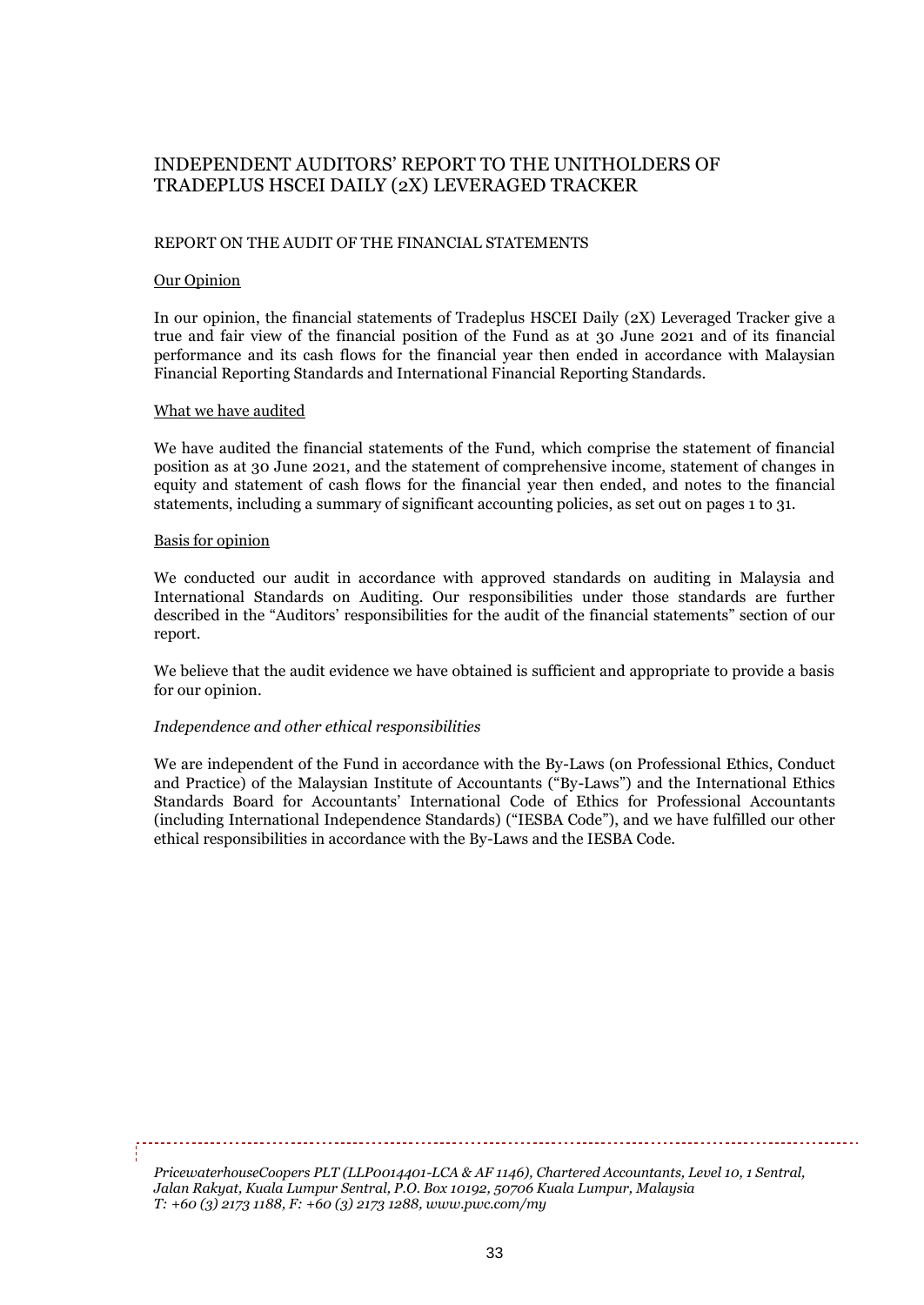#### REPORT ON THE AUDIT OF THE FINANCIAL STATEMENTS (CONTINUED)

#### Our audit approach

As part of designing our audit, we determined materiality and assessed the risks of material misstatement in the financial statements of the Fund. In particular, we considered where the Manager has made subjective judgments; for example, in respect of significant accounting estimates that involved making assumptions and considering future events that are inherently uncertain. As in all of our audits, we also addressed the risk of management override of internal controls, including among other matters, consideration of whether there was evidence of bias that represented a risk of material misstatement due to fraud.

We tailored the scope of our audit in order to perform sufficient work to enable us to provide an opinion on the financial statements as a whole, taking into account the structure of the Fund, the accounting processes and controls, and the industry in which the Fund operates.

#### Key audit matters

Key audit matters are those matters that, in our professional judgment, were of most significance in our audit of the financial statements of the Fund for the current year. These matters were addressed in the context of our audit of the financial statements of the Fund as a whole, and in forming our opinion thereon, and we do not provide a separate opinion on these matters.

| <b>Key audit matter</b>                        | How our audit addressed the key audit              |  |
|------------------------------------------------|----------------------------------------------------|--|
|                                                | matter                                             |  |
| Valuation and existence of financial           |                                                    |  |
| assets and derivative at fair value            |                                                    |  |
| through profit or loss                         |                                                    |  |
|                                                | We have tested the valuation of the collective     |  |
| Refer to Note G, Note J, Note 3, Note 9 and    | investment schemes and quoted futures as at        |  |
| Note 10 to the financial statements.           | year-end by independently agreeing the price       |  |
|                                                | used in the valuation to the quoted price          |  |
| The investment portfolio at the period-end     | published by the relevant stock and derivatives    |  |
| comprised collective investment schemes        | exchanges.                                         |  |
| valued at RM182,282 and quoted derivative -    |                                                    |  |
| futures valued at $RM(22,659)$ .               | We have tested the existence of the investment     |  |
|                                                | portfolio by agreeing the investment holding to an |  |
| We focused on the valuation and existence of   | independent custodian confirmation.                |  |
| investments and futures because<br>they        |                                                    |  |
| represent the most significant elements of the |                                                    |  |
| net asset recognised in the financial          |                                                    |  |
| statements.                                    |                                                    |  |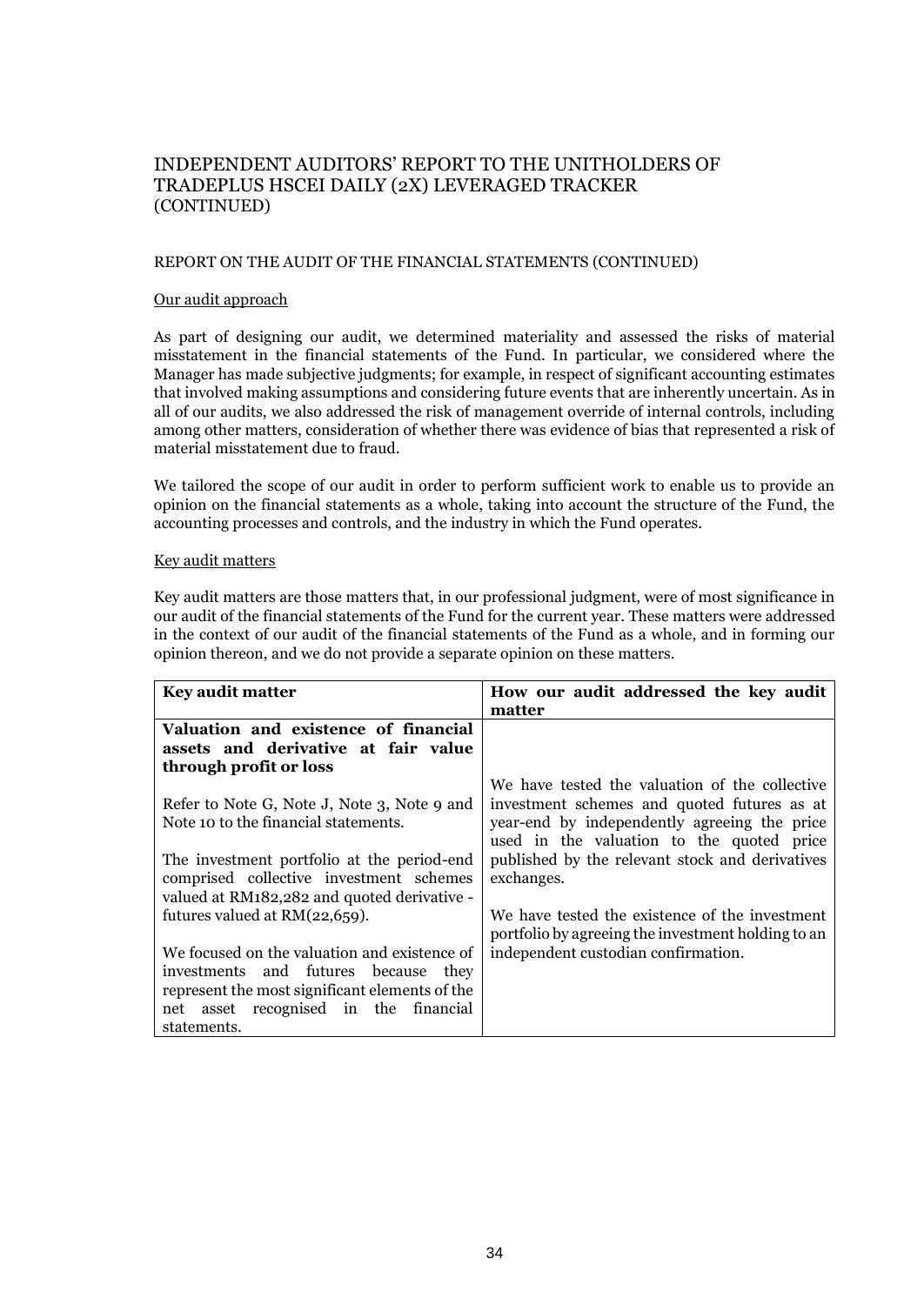#### REPORT ON THE AUDIT OF THE FINANCIAL STATEMENTS (CONTINUED)

#### Information other than the financial statements and auditors' report thereon

The Manager of the Fund is responsible for the other information. The other information comprises Manager's report but does not include the financial statements of the Fund and our auditors' report thereon.

Our opinion on the financial statements of the Fund does not cover the other information and we do not express any form of assurance conclusion thereon.

In connection with our audit of the financial statements of the Fund, our responsibility is to read the other information and, in doing so, consider whether the other information is materially inconsistent with the financial statements of the Fund or our knowledge obtained in the audit or otherwise appears to be materially misstated.

If, based on the work we have performed, we conclude that there is a material misstatement of this other information, we are required to report that fact. We have nothing to report in this regard.

#### Responsibilities of the Manager for the financial statements

The Manager of the Fund is responsible for the preparation of the financial statements of the Fund that give a true and fair view in accordance with Malaysian Financial Reporting Standards and International Financial Reporting Standards. The Manager is also responsible for such internal control as the Manager determines is necessary to enable the preparation of financial statements of the Fund that are free from material misstatement, whether due to fraud or error.

In preparing the financial statements of the Fund, the Manager is responsible for assessing the Fund's ability to continue as a going concern, disclosing, as applicable, matters related to going concern and using the going concern basis of accounting unless the Manager either intends to liquidate the Fund or has no realistic alternative but to do so.

#### Auditors' responsibilities for the audit of the financial statements

Our objectives are to obtain reasonable assurance about whether the financial statements of the Fund as a whole are free from material misstatement, whether due to fraud or error, and to issue an auditors' report that includes our opinion. Reasonable assurance is a high level of assurance, but is not a guarantee that an audit conducted in accordance with approved standards on auditing in Malaysia and International Standards on Auditing will always detect a material misstatement when it exists. Misstatements can arise from fraud or error and are considered material if, individually or in the aggregate, they could reasonably be expected to influence the economic decisions of users taken on the basis of these financial statements.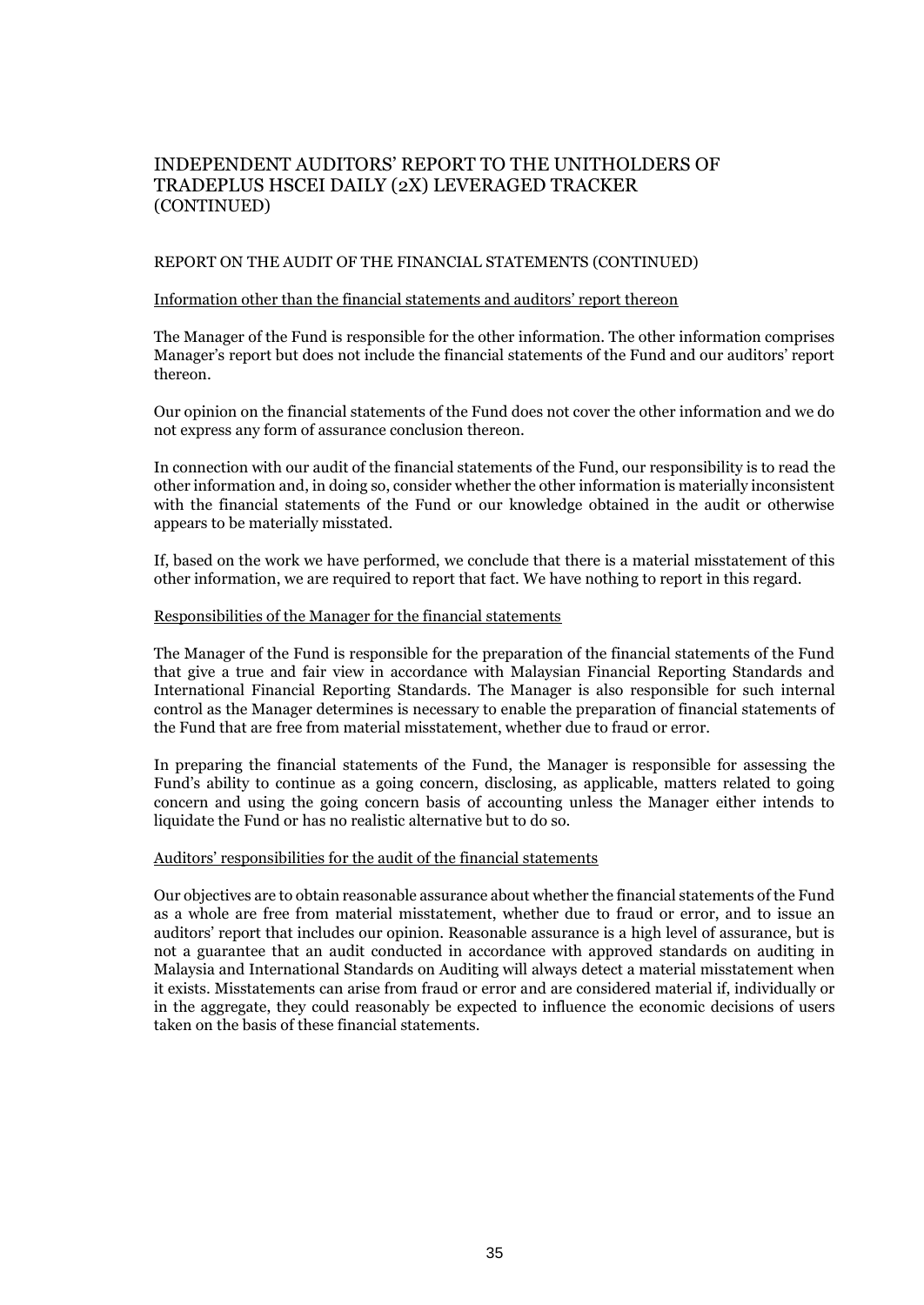#### REPORT ON THE AUDIT OF THE FINANCIAL STATEMENTS (CONTINUED)

#### Auditors' responsibilities for the audit of the financial statements (continued)

As part of an audit in accordance with approved standards on auditing in Malaysia and International Standards on Auditing, we exercise professional judgement and maintain professional scepticism throughout the audit. We also:

- (a) Identify and assess the risks of material misstatement of the financial statements of the Fund, whether due to fraud or error, design and perform audit procedures responsive to those risks, and obtain audit evidence that is sufficient and appropriate to provide a basis for our opinion. The risk of not detecting a material misstatement resulting from fraud is higher than for one resulting from error, as fraud may involve collusion, forgery, intentional omissions, misrepresentations, or the override of internal control.
- (b) Obtain an understanding of internal control relevant to the audit in order to design audit procedures that are appropriate in the circumstances, but not for the purpose of expressing an opinion on the effectiveness of the Fund's internal control.
- (c) Evaluate the appropriateness of accounting policies used and the reasonableness of accounting estimates and related disclosures made by the Manager.
- (d) Conclude on the appropriateness of the Manager's use of the going concern basis of accounting and, based on the audit evidence obtained, whether a material uncertainty exists related to events or conditions that may cast significant doubt on the Fund's ability to continue as a going concern. If we conclude that a material uncertainty exists, we are required to draw attention in our auditors' report to the related disclosures in the financial statements of the Fund or, if such disclosures are inadequate, to modify our opinion. Our conclusions are based on the audit evidence obtained up to the date of our auditors' report. However, future events or conditions may cause the Fund to cease to continue as a going concern.
- (e) Evaluate the overall presentation, structure and content of the financial statements of the Fund, including the disclosures, and whether the financial statements represent the underlying transactions and events in a manner that achieves fair presentation.

We communicate with the Manager regarding, among other matters, the planned scope and timing of the audit and significant audit findings, including any significant deficiencies in internal control that we identify during our audit.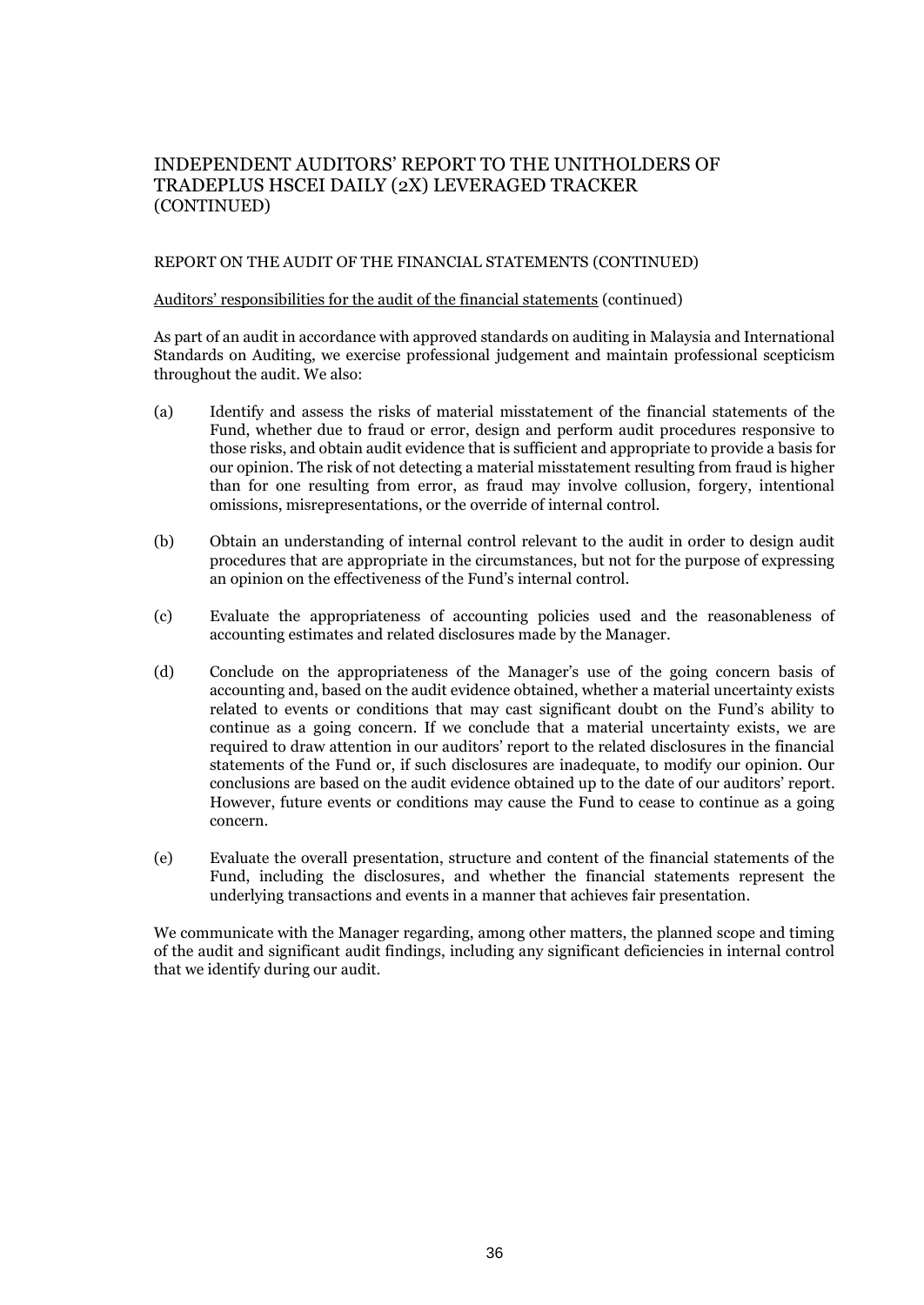#### REPORT ON THE AUDIT OF THE FINANCIAL STATEMENTS (CONTINUED)

#### Auditors' responsibilities for the audit of the financial statements (continued)

We also provide the Manager with a statement that we have complied with relevant ethical requirements regarding independence, and to communicate with them all relationships and other matters that may reasonably be thought to bear on our independence, and where applicable, related safeguards.

From the matters communicated with the Manager, we determine those matters that were of most significance in the audit of the financial statements of the Fund for the current year and are therefore the key audit matters. We describe these matters in our auditors' report unless law or regulation precludes public disclosure about the matter or when, in extremely rare circumstances, we determine that a matter should not be communicated in our report because the adverse consequences of doing so would reasonably be expected to outweigh the public interest benefits of such communication.

#### OTHER MATTERS

This report is made solely to the unitholders of the Fund and for no other purpose. We do not assume responsibility to any other person for the content of this report.

PRICEWATERHOUSECOOPERS PLT LEE TZE WOON KELVIN LLP0014401-LCA & AF 1146 03482/01/2022 J Chartered Accountants Chartered Accountant

Kuala Lumpur 16 August 2021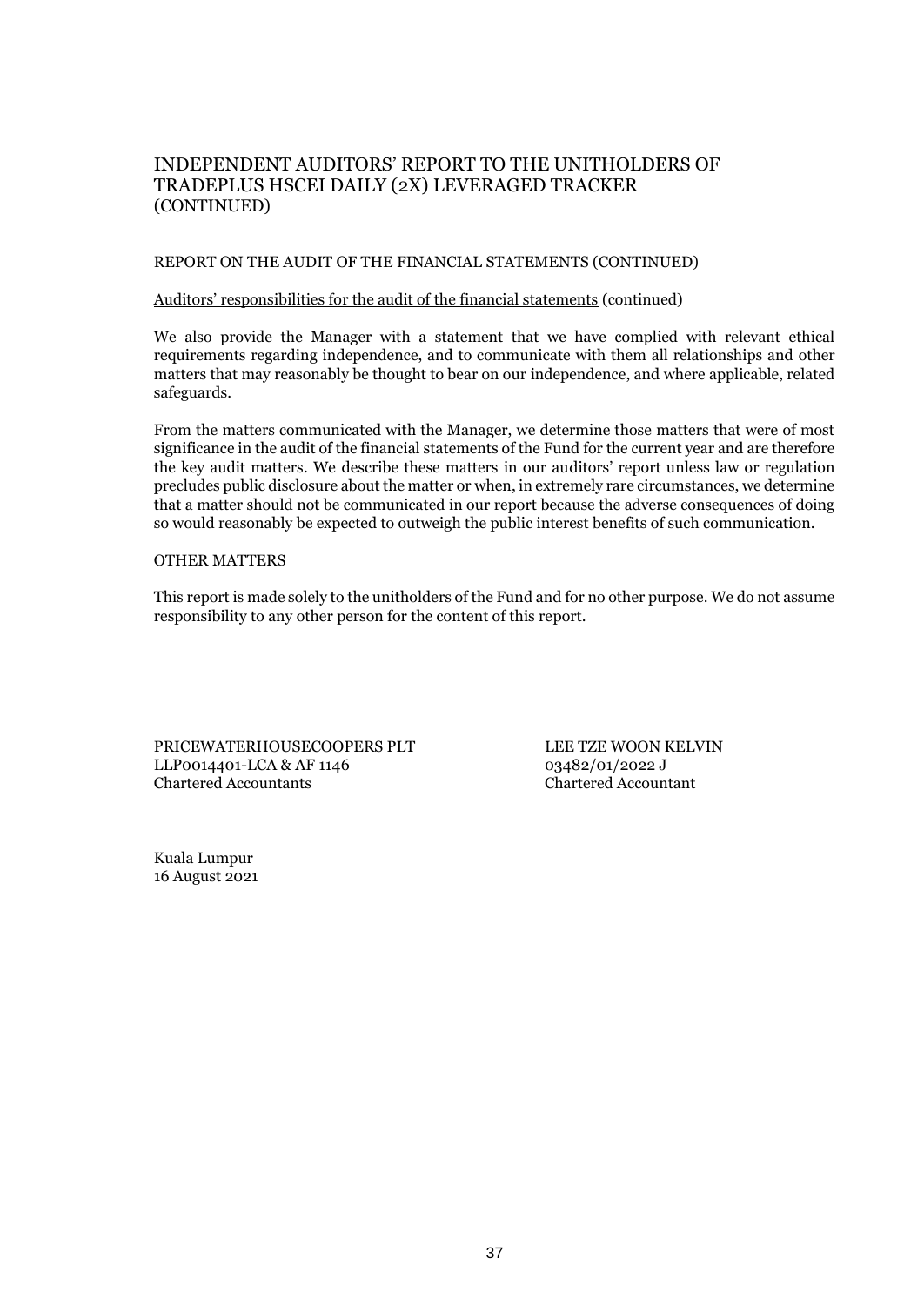## **DIRECTORY OF SALES OFFICE**

#### **HEAD OFFICE**

Affin Hwang Asset Management Berhad<br>Ground Floor Menara Boustead Fax : 03 – 2116 6100<br>
69, Jalan Raja Chulan Fax : 03 – 2116 6100

#### **PENANG**

Affin Hwang Asset Management Berhad No. 10-C-24 Precinct 10 Jalan Tanjung Tokong Tel : 04 – 899 8022<br>10470 Penang Tel : 04 – 899 1916

#### **PERAK**

Affin Hwang Asset Management Berhad 1, Persiaran Greentown 6 Greentown Business Centre Tel : 05 – 241 0668<br>
30450 Ipoh Perak<br>
Fax : 05 – 255 9696

#### **MELAKA**

Affin Hwang Asset Management Berhad Ground Floor, No. 584, Jalan Merdeka Taman Melaka Raya Tel : 06 – 281 2890 / 3269 75000 Melaka Fax : 06 – 281 2937

#### **JOHOR**

Affin Hwang Asset Management Berhad Unit 22-05, Level 22 Menara Landmark No. 12, Jalan Ngee Heng<br>80000 Johor Bahru 80000 Johor Bahru Tel : 07 – 227 8999

#### **SABAH**

Affin Hwang Asset Management Berhad Lot No. B-2-09, 2<sup>nd</sup> Floor Block B, Warisan Square Jalan Tun Fuad Stephens 88000 Kota Kinabalu Tel : 088 – 252 881 Sabah Fax : 088 – 288 803

 $Tel : 03 - 21166000$ Toll free no : 1-800-88-7080 50200 Kuala Lumpur Email:customercare@affinhwangam.com

 $Fax : 04 - 899 1916$ 

 $Fax : 05 - 255 9696$ 

 $Fax : 07 - 2238998$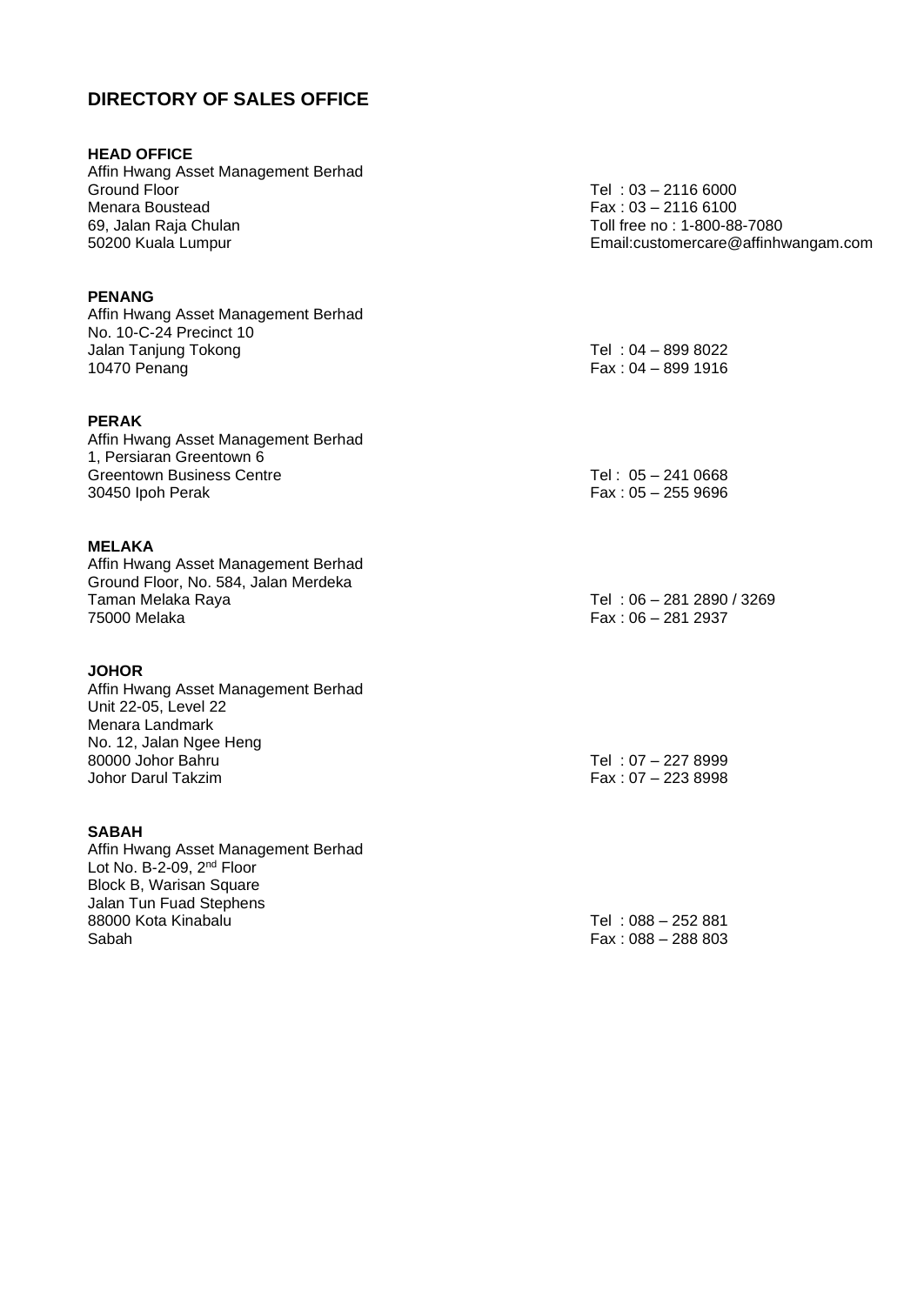# **DIRECTORY OF SALES OFFICE (CONTINUED)**

| <b>SARAWAK</b>                                                                                                        |                                           |
|-----------------------------------------------------------------------------------------------------------------------|-------------------------------------------|
| Affin Hwang Asset Management Berhad                                                                                   |                                           |
| Ground Floor, No. 69                                                                                                  |                                           |
| Block 10, Jalan Laksamana Cheng Ho                                                                                    |                                           |
| 93200 Kuching                                                                                                         | Tel: 082 – 233 320                        |
| Sarawak                                                                                                               | $Fax: 082 - 233663$                       |
| Affin Hwang Asset Management Berhad<br>1 <sup>st</sup> Floor, Lot 1291<br>Jalan Melayu, MCLD<br>98000 Miri<br>Sarawak | Tel: 085 - 418 403<br>$Fax: 085 - 418372$ |